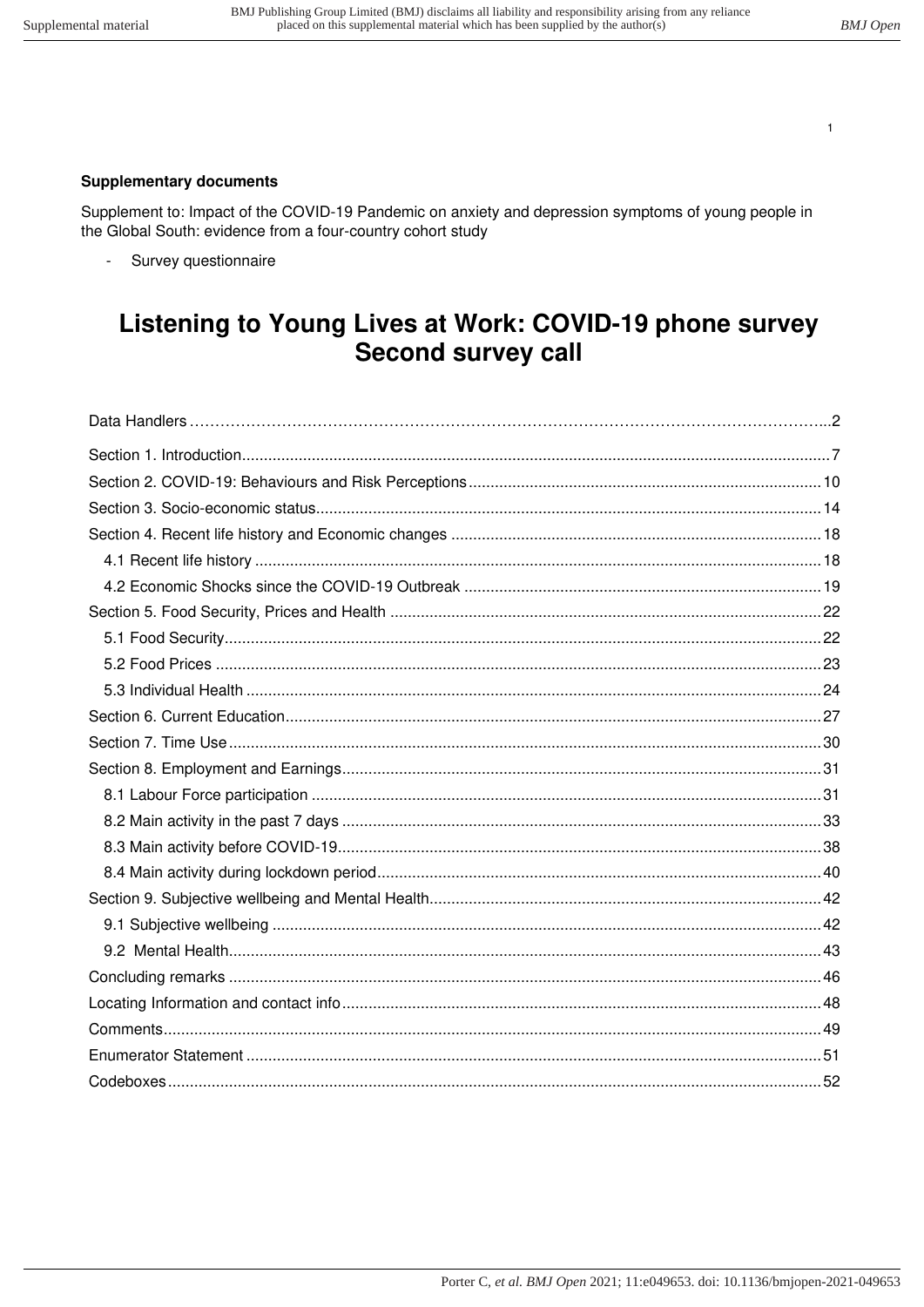# <span id="page-1-0"></span>**Data Handlers**

# **ETHIOPIA**

# **CHILDID AND DATE**

| 0.1 | <b>INSERT CHILD ID</b>              | ET.<br>$-1-$                            | <b>CHILDID</b> |
|-----|-------------------------------------|-----------------------------------------|----------------|
| 0.2 | DATE OF INTERVIEW                   | <u>/2020</u><br>(month) (year)<br>(day) | <b>DINT</b>    |
| 0.3 | PHONE NUMBER USED FOR THE INTERVIEW |                                         | <b>PHNUMB</b>  |

# **DATA HANDLERS**

|                                                | Name:<br>$\begin{picture}(150,10) \put(0,0){\vector(1,0){100}} \put(15,0){\vector(1,0){100}} \put(15,0){\vector(1,0){100}} \put(15,0){\vector(1,0){100}} \put(15,0){\vector(1,0){100}} \put(15,0){\vector(1,0){100}} \put(15,0){\vector(1,0){100}} \put(15,0){\vector(1,0){100}} \put(15,0){\vector(1,0){100}} \put(15,0){\vector(1,0){100}} \put(15,0){\vector(1,0){100}}$ |                                                               | <b>FLWRIDPS</b> |  |
|------------------------------------------------|-----------------------------------------------------------------------------------------------------------------------------------------------------------------------------------------------------------------------------------------------------------------------------------------------------------------------------------------------------------------------------|---------------------------------------------------------------|-----------------|--|
| Fieldworker that<br>initiates<br>questionnaire |                                                                                                                                                                                                                                                                                                                                                                             | Date of check:<br>$-1$ $-1$ $2020$<br>(month) (year)<br>(day) | <b>DINT</b>     |  |
|                                                | <b>ENUMERATOR ID number:</b>                                                                                                                                                                                                                                                                                                                                                |                                                               | ID              |  |
|                                                | Start time (Use 24 hours):                                                                                                                                                                                                                                                                                                                                                  | $[$ __:__]                                                    |                 |  |
|                                                |                                                                                                                                                                                                                                                                                                                                                                             |                                                               |                 |  |
| Fieldworker that                               | Name:<br>$\mathbb{Z}$ , and the contract of the contract of $\mathbb{Z}$                                                                                                                                                                                                                                                                                                    |                                                               | <b>ENDFLDPS</b> |  |
| finishes<br>questionnaire                      |                                                                                                                                                                                                                                                                                                                                                                             | Date of check:<br>$-1$ $-1$ $2020$<br>(month) (year)<br>(day) | <b>ENDDINT</b>  |  |
|                                                | <b>ENUMERATOR ID number 2:</b>                                                                                                                                                                                                                                                                                                                                              |                                                               | ID <sub>2</sub> |  |
|                                                | End time (Use 24 hours):                                                                                                                                                                                                                                                                                                                                                    | $[;]$                                                         |                 |  |
|                                                |                                                                                                                                                                                                                                                                                                                                                                             |                                                               |                 |  |
|                                                | <b>COMMENTS/OBSERVATIONS:</b>                                                                                                                                                                                                                                                                                                                                               |                                                               |                 |  |
| B                                              |                                                                                                                                                                                                                                                                                                                                                                             |                                                               |                 |  |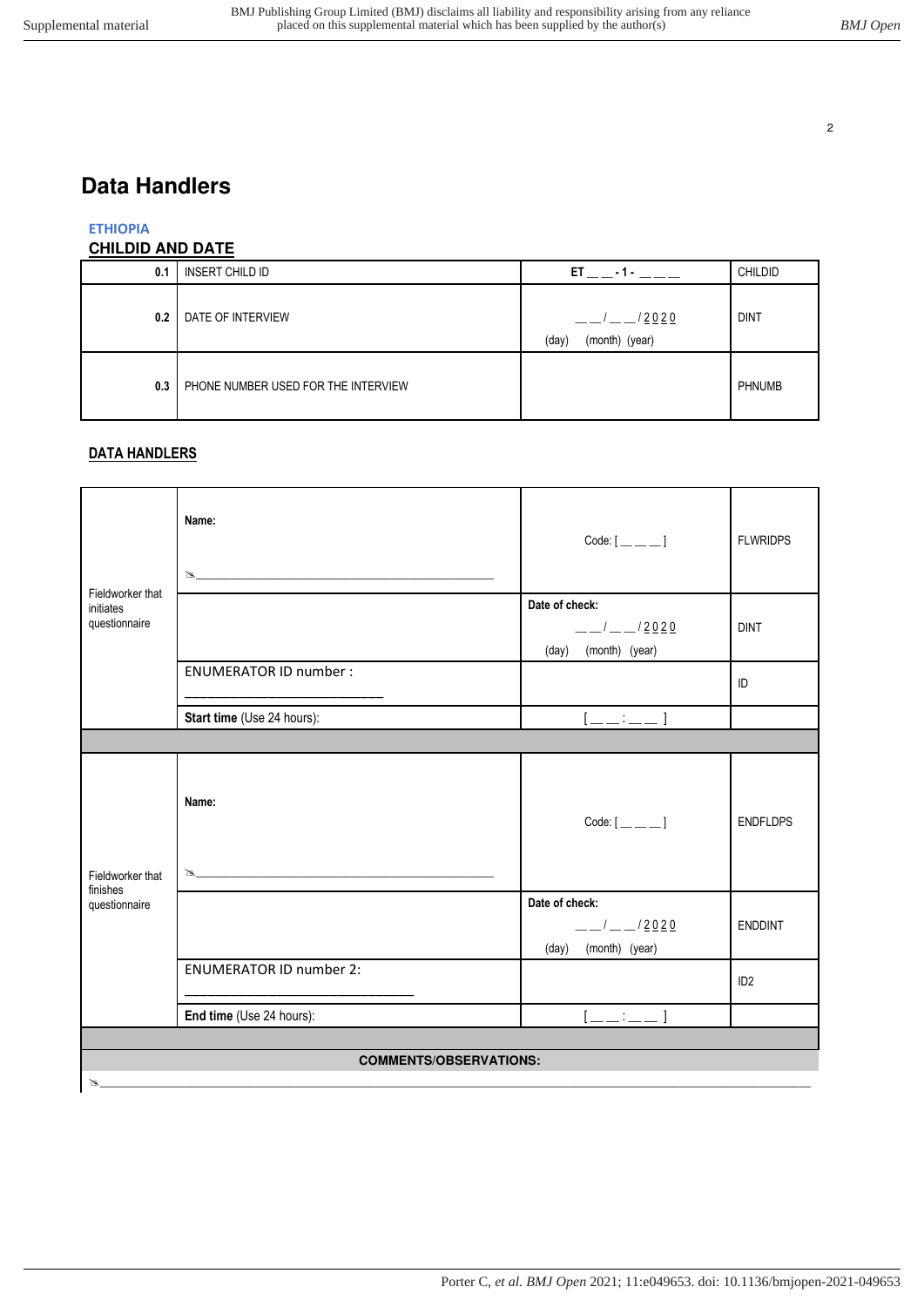**INDIA** 

# **CHILDID AND DATE**

| 0.1 | <b>INSERT CHILD ID</b>              | IN                               | <b>CHILDID</b> |
|-----|-------------------------------------|----------------------------------|----------------|
| 0.2 | DATE OF INTERVIEW                   | /2020<br>(month) (year)<br>(day) | <b>DINT</b>    |
| 0.3 | PHONE NUMBER USED FOR THE INTERVIEW |                                  | <b>PHNUMB</b>  |

## **DATA HANDLERS**

| Fieldworker that             | Name:<br>$\mathbb Z$       | $Code:[\_\_\_\_\_]\]$                                              | <b>FLWRIDPS</b> |
|------------------------------|----------------------------|--------------------------------------------------------------------|-----------------|
| initiates<br>questionnaire   |                            | Date of check:                                                     |                 |
|                              |                            | $-1$ $-1$ $2020$<br>(month) (year)<br>(day)                        | <b>DINT</b>     |
|                              | ID:                        |                                                                    | ID              |
|                              | Start time (Use 24 hours): | $[]$                                                               |                 |
|                              |                            |                                                                    |                 |
| Fieldworker that<br>finishes | Name:<br>$\mathbb Z$       | $Code:[\_\_\_\_\_]\$                                               | <b>ENDFLDPS</b> |
| questionnaire                |                            | Date of check:<br>$-1$ $-1$ $-1$ $2020$<br>(month) (year)<br>(day) | <b>ENDDINT</b>  |
|                              |                            |                                                                    | ID <sub>2</sub> |
|                              | End time (Use 24 hours):   | $[$                                                                |                 |
|                              |                            |                                                                    |                 |
| Supervisor                   | Name:<br>$\mathbb Z$       |                                                                    | <b>SUPRIDPS</b> |
|                              |                            | Date of check:                                                     |                 |
|                              |                            | $-1$ $-1$ $2020$<br>(month) (year)<br>(day)                        | SUPCDATED       |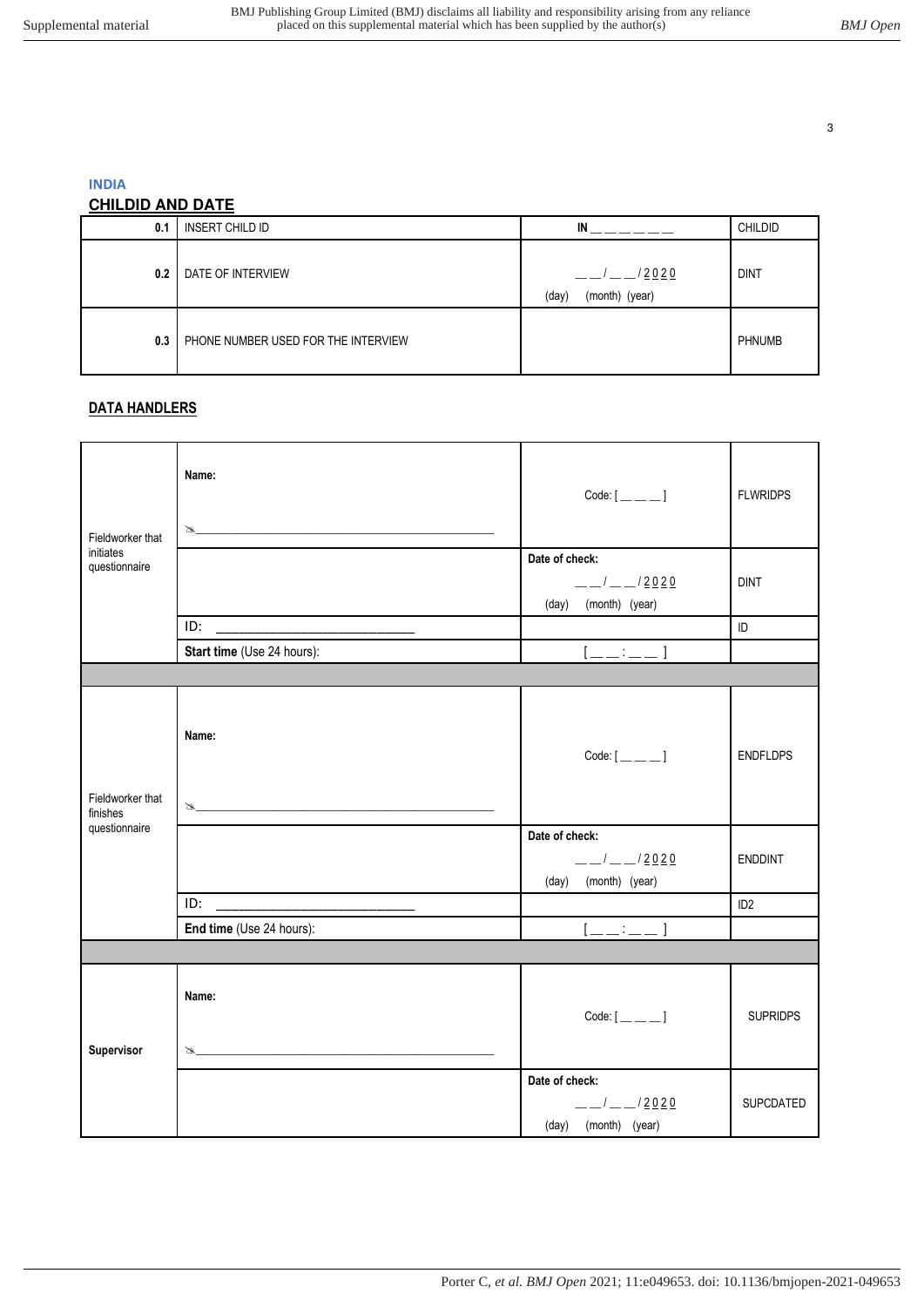### **COMMENTS/OBSERVATIONS:**   $\mathbf{A}$  , and the set of the set of the set of the set of the set of the set of the set of the set of the set of the set of the set of the set of the set of the set of the set of the set of the set of the set of the set

#### **PERU**

### **CHILDID AND DATE**

| 0.1 | INSERT CHILD ID                     | <b>PE</b><br>$-1-$               | <b>CHILDID</b> |
|-----|-------------------------------------|----------------------------------|----------------|
| 0.2 | DATE OF INTERVIEW                   | /2020<br>(month) (year)<br>(day) | <b>DINT</b>    |
| 0.3 | PHONE NUMBER USED FOR THE INTERVIEW |                                  | <b>PHNUMB</b>  |

### **DATA HANDLERS**

| FLWRIDR6        |
|-----------------|
|                 |
|                 |
|                 |
|                 |
| <b>ENDFLDPS</b> |
|                 |
| <b>ENDDINT</b>  |
|                 |
|                 |
|                 |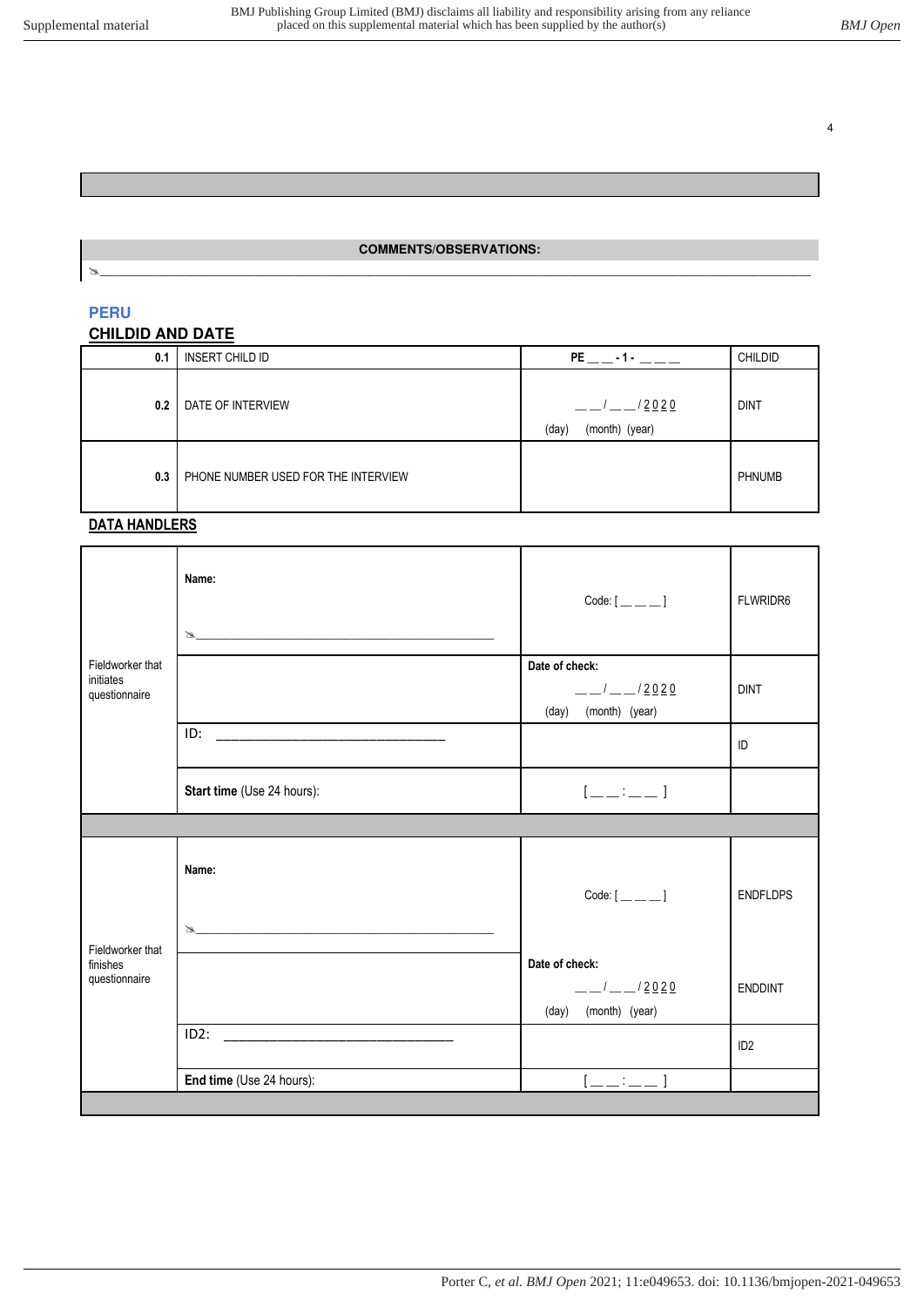| Supervisor | Name:<br>$\mathbb{Z}$ | $Code:[\_\_\_\_\_]\$    | <b>SUPRIDPS</b> |
|------------|-----------------------|-------------------------|-----------------|
|            |                       | Date of check:          |                 |
|            |                       | /2020<br>$\overline{1}$ | SUPCDATED       |
|            |                       | (month) (year)<br>(day) |                 |
|            |                       |                         |                 |

# **COMMENTS/OBSERVATIONS: \_\_\_\_\_\_\_\_\_\_\_\_\_\_\_\_\_\_\_\_\_\_\_\_\_\_\_\_\_\_\_\_\_\_\_\_\_\_\_\_\_\_\_\_\_\_\_\_\_\_\_\_\_\_\_\_\_\_\_\_\_\_\_\_\_\_\_\_\_\_\_\_\_\_\_\_\_\_\_\_\_\_\_\_\_\_\_\_\_\_\_\_\_\_\_\_\_\_\_\_\_\_\_\_\_\_\_\_\_\_\_\_\_\_\_\_\_\_\_\_\_\_\_\_**

**VIETNAM** 

#### **CHILDID AND DATE**

| 0.1 | INSERT CHILD ID                     | <b>VN</b>                        | <b>CHILDID</b> |
|-----|-------------------------------------|----------------------------------|----------------|
| 0.2 | DATE OF INTERVIEW                   | /2020<br>(month) (year)<br>(day) | <b>DINT</b>    |
| 0.3 | PHONE NUMBER USED FOR THE INTERVIEW |                                  | <b>PHNUMB</b>  |

# **DATA HANDLERS**

|                                               | Name:<br>$\mathbb{Z}$ , and the contract of $\mathbb{Z}$ , and $\mathbb{Z}$ | Code: $[$ <sub>__</sub> __ __ ] | <b>FLWRIDPS</b> |
|-----------------------------------------------|-----------------------------------------------------------------------------|---------------------------------|-----------------|
| Fieldworker that<br>initiates                 |                                                                             | Date of check:                  |                 |
| questionnaire                                 |                                                                             | $\frac{1}{2}$ $\frac{2020}{2}$  | <b>DINT</b>     |
|                                               |                                                                             | (month) (year)<br>(day)         |                 |
|                                               | ID:                                                                         |                                 | ID              |
|                                               | Start time (Use 24 hours):                                                  | $1 - 1 - 1 - 1$                 |                 |
|                                               |                                                                             |                                 |                 |
| Fieldworker that<br>finishes<br>questionnaire | Name:                                                                       |                                 | <b>ENDFLDPS</b> |
|                                               | B                                                                           |                                 |                 |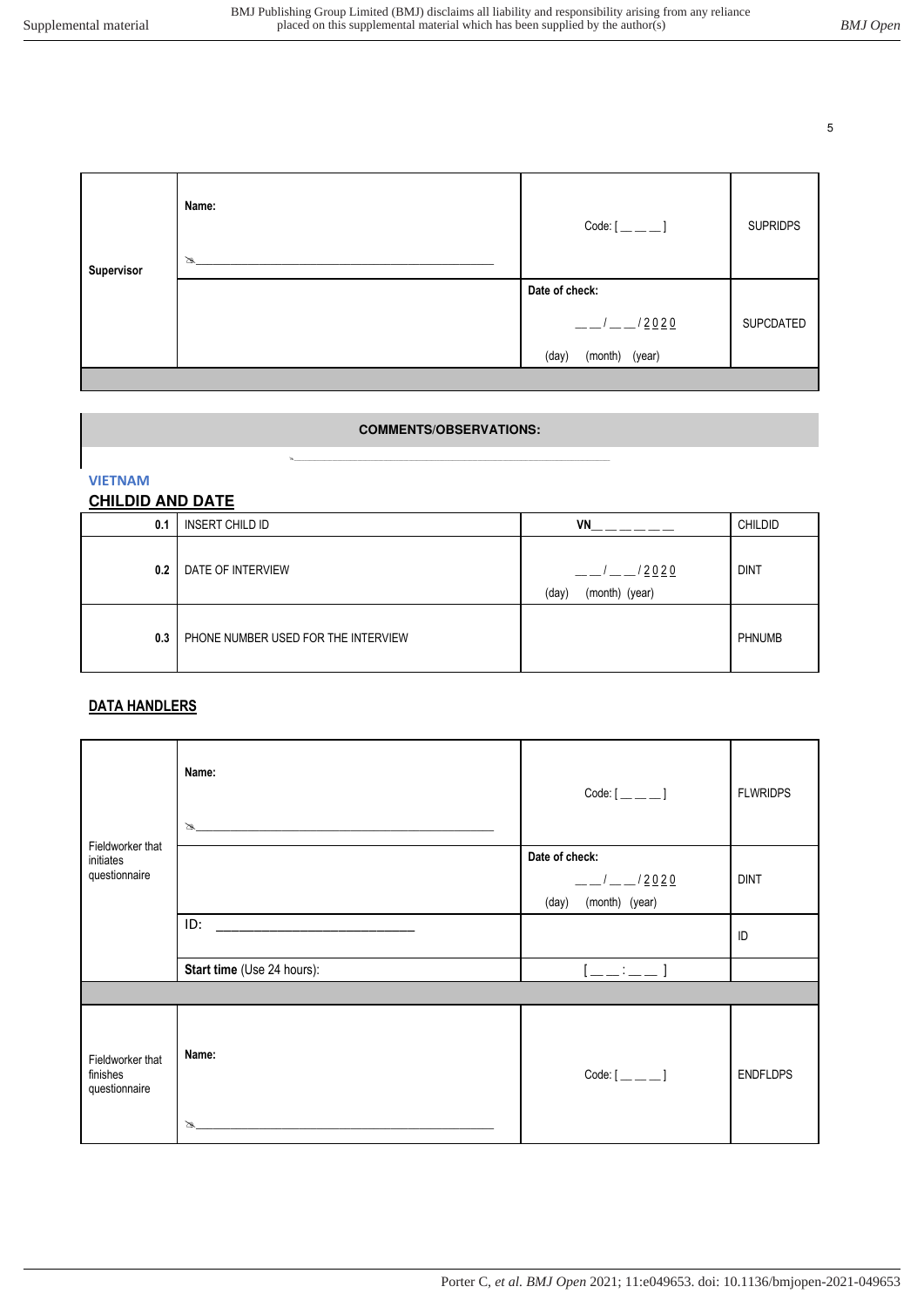|            |                          | Date of check:<br>$-12020$<br>(month) (year)<br>(day)    | <b>ENDDINT</b>   |
|------------|--------------------------|----------------------------------------------------------|------------------|
|            | ID:                      |                                                          | ID <sub>2</sub>  |
|            | End time (Use 24 hours): | $[$                                                      |                  |
|            |                          |                                                          |                  |
| Supervisor | Name:<br>B               |                                                          | <b>SUPRIDPS</b>  |
|            |                          | Date of check:<br>$-12020$<br>(month)<br>(year)<br>(day) | <b>SUPCDATED</b> |
|            |                          |                                                          |                  |

### **COMMENTS/OBSERVATIONS:**   $\mathbf{A}$  , and the set of the set of the set of the set of the set of the set of the set of the set of the set of the set of the set of the set of the set of the set of the set of the set of the set of the set of the set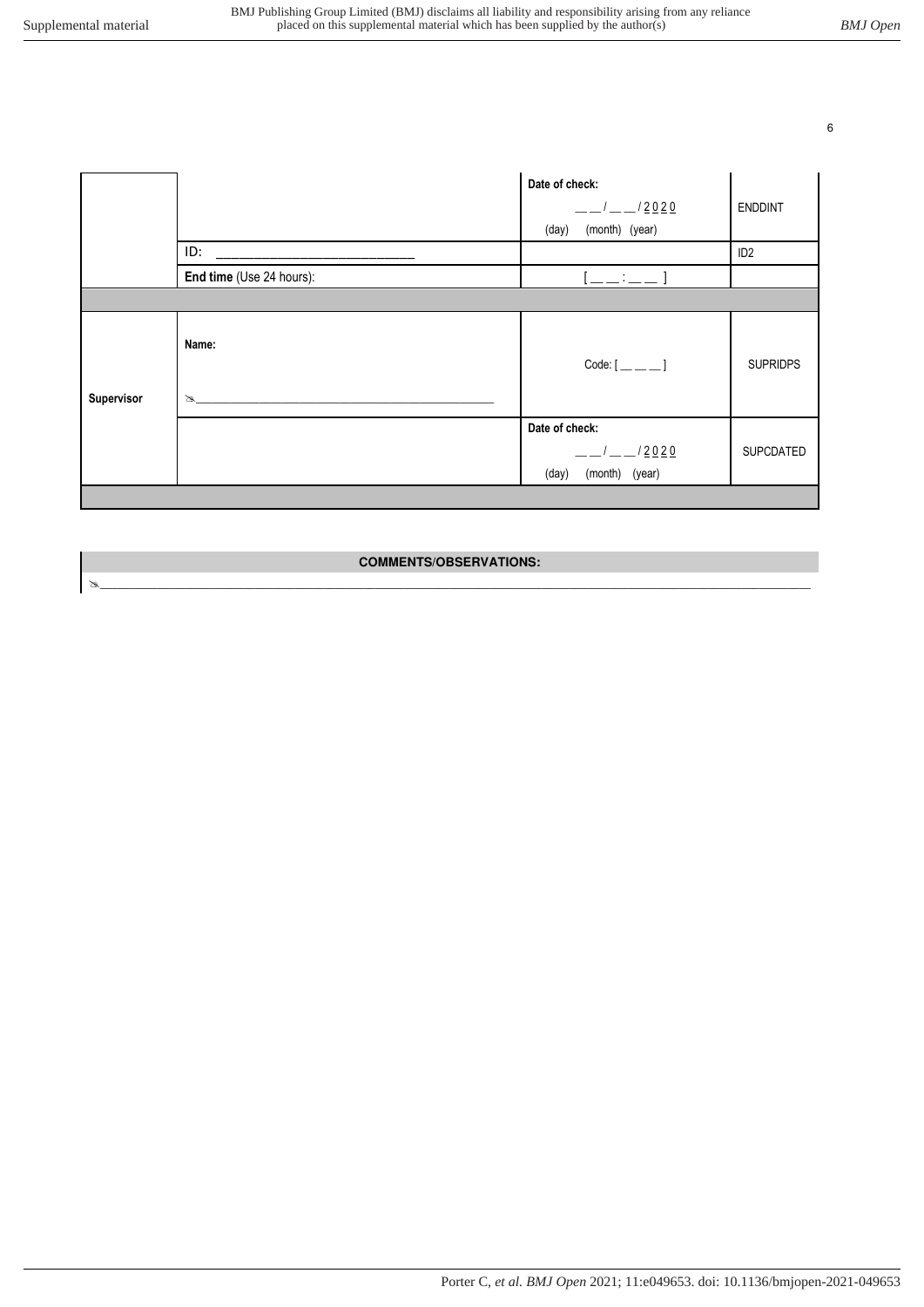# <span id="page-6-0"></span>**Section 1. Introduction**

|     | <b>ENUMERATOR:</b> Start the dialogue with YL Child as follows:                                                                                                                                                                                                                                                                                                                                                                                                                                                                                                                                                                                                                                                                                                            |                                       |  |  |
|-----|----------------------------------------------------------------------------------------------------------------------------------------------------------------------------------------------------------------------------------------------------------------------------------------------------------------------------------------------------------------------------------------------------------------------------------------------------------------------------------------------------------------------------------------------------------------------------------------------------------------------------------------------------------------------------------------------------------------------------------------------------------------------------|---------------------------------------|--|--|
|     | SAY: Hello, (are you) / is this [YL Child's name] ? Hi, I am [first and last name of ENUMERATOR], of the Young<br>Lives Study. The last time we talked to you over the phone was in [DATE OF CALL 1], how are you?                                                                                                                                                                                                                                                                                                                                                                                                                                                                                                                                                         |                                       |  |  |
|     | On that occasion we told you that we were going to contact you again to invite you to participate in a phone survey<br>with questions related to the Covid-19 /Coronavirus, the quarantine, and its effects on your health, wellbeing,<br>education, economy and work and your household. The information we are collecting from you and the other<br>Young Lives Children in our country will help the authorities of the government and our health system to know how<br>to better prevent and deal with these types of emergencies, for the benefit of the entire population.                                                                                                                                                                                           |                                       |  |  |
|     | The entire survey takes approximately 45 minutes. As always, the survey will be done with your consent and on<br>the day and time that is most convenient for you. You know that everything you tell me is confidential.                                                                                                                                                                                                                                                                                                                                                                                                                                                                                                                                                   |                                       |  |  |
|     | Finally, as I told you the last time we talked, there is a reward in gratitude to the time that you have given us to<br>answer all the questions.                                                                                                                                                                                                                                                                                                                                                                                                                                                                                                                                                                                                                          |                                       |  |  |
|     | [ET and VN] As for the first call, each participant will be given [ET: will be given Birr 100 or an equivalent Mobile<br>card; VN: will be given VND 50,000 or a mobile card] which is the approximate equivalent to the value (cost) of the<br>present we used to give to you when we visited you in person.<br>[PE and IN] This time, as it is not possible to visit the participants in their homes, we will not be able to personally<br>carry and deliver any presents, so, only for this time all participants will be given [PE: S /. 50 soles, which is the<br>approximate equivalent to the value (cost) of the present], [IN: Rs. 600, which is the approximate equivalent to the<br>value (cost) of the present] as we anticipated to you in the previous call. |                                       |  |  |
| Q.1 | SAY: [YL Child's name], Do you agree? Will you give me your consent?<br>01=Yes -> Go to next section (Section 2. COVID-19)<br>$00 = No$                                                                                                                                                                                                                                                                                                                                                                                                                                                                                                                                                                                                                                    | ONo OYes                              |  |  |
|     | SAY: Why don't you want to participate?                                                                                                                                                                                                                                                                                                                                                                                                                                                                                                                                                                                                                                                                                                                                    |                                       |  |  |
|     | 01= doesn't have time/can/t do it, because he/she has to go to study to work, etc." $\rightarrow$<br>Go to Q.3                                                                                                                                                                                                                                                                                                                                                                                                                                                                                                                                                                                                                                                             |                                       |  |  |
| Q.2 | 02=he/she has doubts and/or don't trust regarding the information they will give -> Go to<br>Q.4                                                                                                                                                                                                                                                                                                                                                                                                                                                                                                                                                                                                                                                                           | $\begin{bmatrix} 1 & 1 \end{bmatrix}$ |  |  |
|     | 03: If the justification given by the person for Not Participating, (in this first call), is linked<br>to a very delicate situation, a Health, Economic or other type of emergency (specifying<br>whether it is personal or related to the family) -> Go to Farewell F3                                                                                                                                                                                                                                                                                                                                                                                                                                                                                                    |                                       |  |  |
| Q.3 | <b>ENUMERATOR:</b> Explain that you can call again the day and time that is more<br>convenient for he/sheand also, mention again that it will be a conversation of no more<br>than 45 minutes<br>SAY: Would you like to participate? Do you give us your consent to go ahead?<br>01=Yes -> ENUMERATOR: Schedule Time for the call -> Go to Farewell F2                                                                                                                                                                                                                                                                                                                                                                                                                     | ONo OYes                              |  |  |
|     | 00=No -> ENUMERATOR: take note of the reason -> Go to Farewell F1                                                                                                                                                                                                                                                                                                                                                                                                                                                                                                                                                                                                                                                                                                          |                                       |  |  |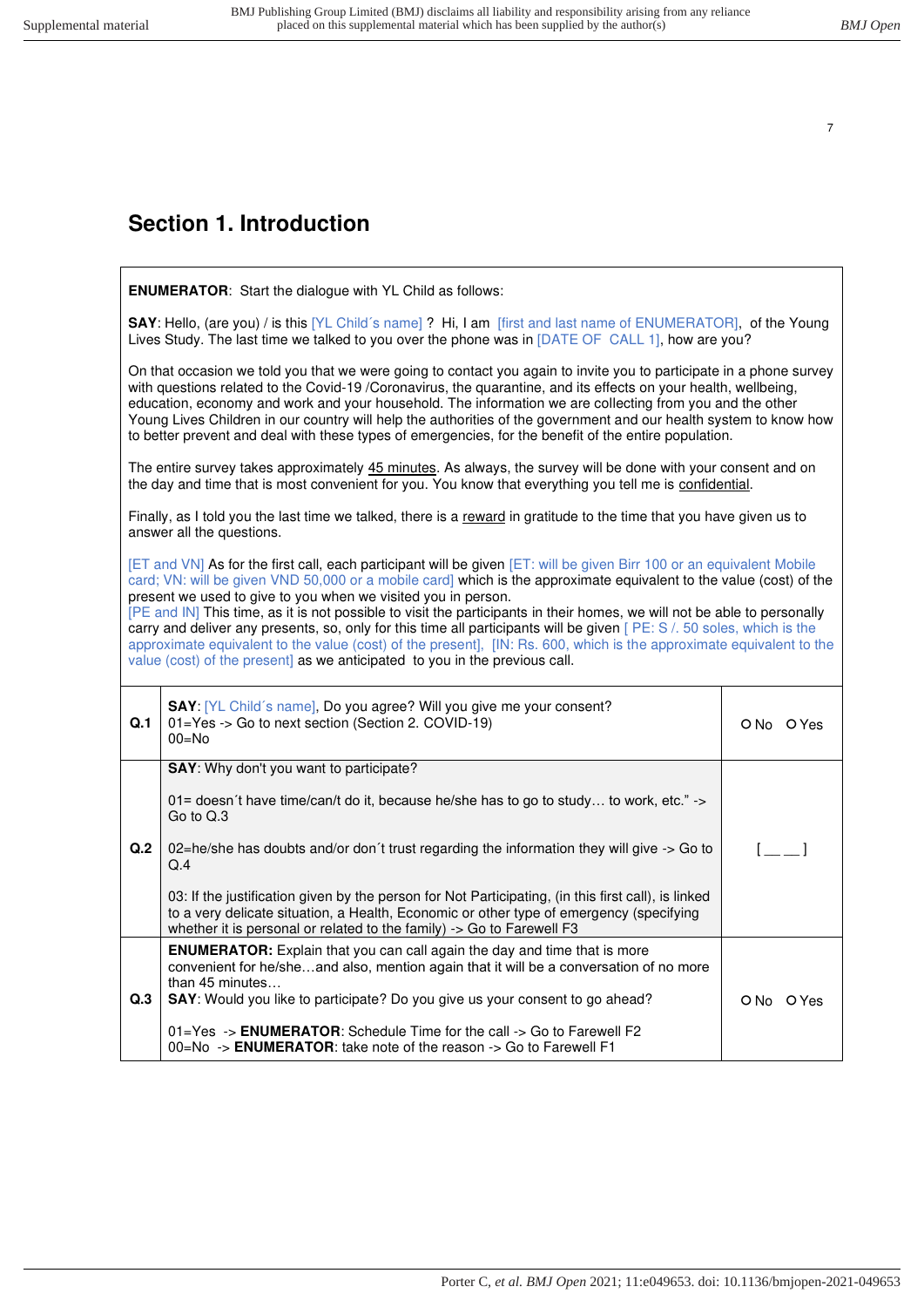|                | Q.4              | <b>ENUMERATOR:</b> Explain again the Purpose of the conversation , the confidentiality of<br>what they tell you and the importance that it has, (for the future of the Health system in<br>our country), that they share their experience along with the experience of other young<br>people of the Young Lives study during the "Coronavirus" the Covid-19 pandemic<br>SAY: What do you think? Would you like to participate?<br>01=Yes-> Go to next section (Section 2. COVID-19)<br>00=No -> Go to Farewell F1                                                                                                                                                                                                                                                                                                                                                                                                                                                                                                                                                                                                                                                          | ON <sub>0</sub> OYes |
|----------------|------------------|----------------------------------------------------------------------------------------------------------------------------------------------------------------------------------------------------------------------------------------------------------------------------------------------------------------------------------------------------------------------------------------------------------------------------------------------------------------------------------------------------------------------------------------------------------------------------------------------------------------------------------------------------------------------------------------------------------------------------------------------------------------------------------------------------------------------------------------------------------------------------------------------------------------------------------------------------------------------------------------------------------------------------------------------------------------------------------------------------------------------------------------------------------------------------|----------------------|
| F <sub>1</sub> |                  | SAY: YL Child's name don't worry, your decision is absolutely free and voluntary, we understand and respect it. It is<br>necessary that you know that choosing not to participate in this survey doesn't affect at all your link with Young Lives<br>because you are still an important part of the study until you decide. That is why is important and necessary that you<br>know that [between November and December, DATE OF PHONE SURVEY THIRD CALL], I will call you again to check<br>how you and your family are doing. This is going to be a very short call, no more than 15 minutes. As always, the<br>survey will be done with your consent and on the day and time that is most convenient for you according to your<br>activities. I will give you a much broader and more detailed explanation so that you can freely decide whether or not you<br>want to participate in the aforementioned survey. At the moment, I can tell you that it has been very good for me to meet<br>and talk with you. Thank you very much for your attention and remember that in [between November and December,<br>DATE OF PHONE SURVEY THIRD CALL], I am calling you again. |                      |
|                |                  | Is there a day of the week that usually works better for you?<br><b>ENUMERATOR: Mark all that apply</b>                                                                                                                                                                                                                                                                                                                                                                                                                                                                                                                                                                                                                                                                                                                                                                                                                                                                                                                                                                                                                                                                    |                      |
|                |                  | 01 Monday                                                                                                                                                                                                                                                                                                                                                                                                                                                                                                                                                                                                                                                                                                                                                                                                                                                                                                                                                                                                                                                                                                                                                                  | $\Box$               |
|                |                  | 02 Tuesday                                                                                                                                                                                                                                                                                                                                                                                                                                                                                                                                                                                                                                                                                                                                                                                                                                                                                                                                                                                                                                                                                                                                                                 | $\Box$               |
|                | F <sub>2a</sub>  | 03 Wednesday                                                                                                                                                                                                                                                                                                                                                                                                                                                                                                                                                                                                                                                                                                                                                                                                                                                                                                                                                                                                                                                                                                                                                               | $\Box$               |
|                |                  | 04 Thursday                                                                                                                                                                                                                                                                                                                                                                                                                                                                                                                                                                                                                                                                                                                                                                                                                                                                                                                                                                                                                                                                                                                                                                | $\Box$               |
|                |                  | 05 Friday                                                                                                                                                                                                                                                                                                                                                                                                                                                                                                                                                                                                                                                                                                                                                                                                                                                                                                                                                                                                                                                                                                                                                                  | $\Box$               |
| F <sub>2</sub> |                  | 06 Saturday                                                                                                                                                                                                                                                                                                                                                                                                                                                                                                                                                                                                                                                                                                                                                                                                                                                                                                                                                                                                                                                                                                                                                                | $\Box$               |
|                |                  | 07 Sunday                                                                                                                                                                                                                                                                                                                                                                                                                                                                                                                                                                                                                                                                                                                                                                                                                                                                                                                                                                                                                                                                                                                                                                  | $\Box$               |
|                |                  | When is it easier to reach you?<br><b>ENUMERATOR:</b> Read options and mark all that apply                                                                                                                                                                                                                                                                                                                                                                                                                                                                                                                                                                                                                                                                                                                                                                                                                                                                                                                                                                                                                                                                                 |                      |
|                | F <sub>2</sub> b | 01=Mornings                                                                                                                                                                                                                                                                                                                                                                                                                                                                                                                                                                                                                                                                                                                                                                                                                                                                                                                                                                                                                                                                                                                                                                | $\Box$               |
|                |                  | 02=Afternoons                                                                                                                                                                                                                                                                                                                                                                                                                                                                                                                                                                                                                                                                                                                                                                                                                                                                                                                                                                                                                                                                                                                                                              | П                    |
|                |                  | 03= Evening (after dinner)                                                                                                                                                                                                                                                                                                                                                                                                                                                                                                                                                                                                                                                                                                                                                                                                                                                                                                                                                                                                                                                                                                                                                 | $\Box$               |
|                |                  | Other comments:                                                                                                                                                                                                                                                                                                                                                                                                                                                                                                                                                                                                                                                                                                                                                                                                                                                                                                                                                                                                                                                                                                                                                            |                      |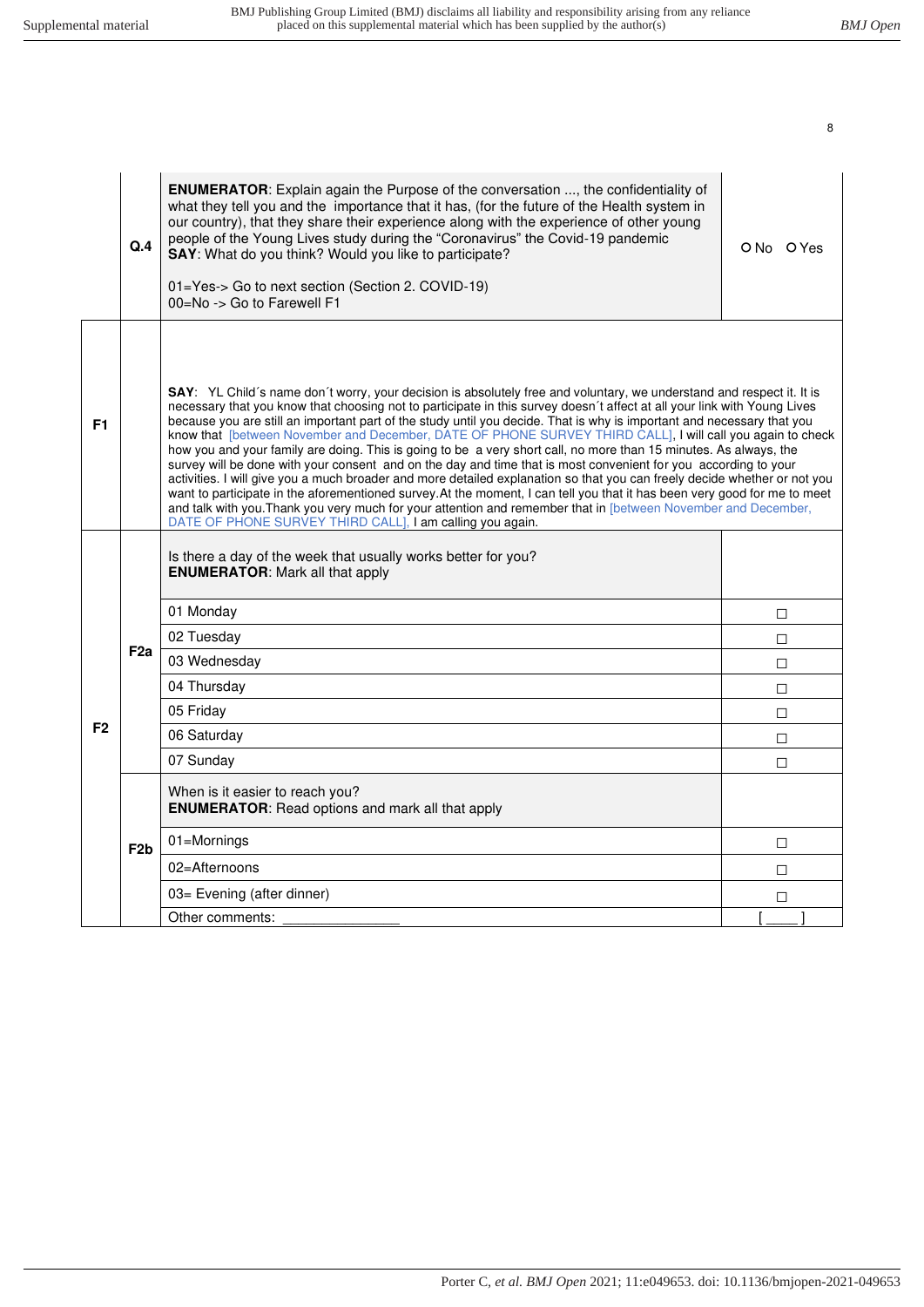|                | F <sub>2c</sub> | SAY: You will remember that whenever we have visited you, at the end of the interview,<br>in gratitude to the time that you have given us to answer all the questions, we have<br>given you a [PE: a small present, e.g. backpack, watch, mini radio, etc.); ET: a small<br>amount of money or transferred mobile card; IN: money purse, vanity bag, etc; VN: a<br>small amount of money], right?<br>[ET and VN] As for this call and the previous one, each participant will be given [ET: will<br>be given Birr 100 or an equivalent Mobile card; VN: will be given VND 50,000 or a<br>mobile card] which is the approximate equivalent to the value (cost) of the present we<br>used to give to you when we visisted you in person and in gratitude to the time that you<br>have given us.<br>[PE and IN] As it is not possible to visit the participants in their homes, we will not be<br>able to personally carry and deliver any presents, so, only for this time, all participants<br>will be given [PE: S /. 50 soles, which is the approximate equivalent to the value (cost)<br>of the present], [IN: Rs. 600, which is the approximate equivalent to the value (cost) of<br>the present], as we anticipated to you in the previous call.<br>Ok, thanks a lot for now. I will call you again at the agreed time.                                                 |  |
|----------------|-----------------|-----------------------------------------------------------------------------------------------------------------------------------------------------------------------------------------------------------------------------------------------------------------------------------------------------------------------------------------------------------------------------------------------------------------------------------------------------------------------------------------------------------------------------------------------------------------------------------------------------------------------------------------------------------------------------------------------------------------------------------------------------------------------------------------------------------------------------------------------------------------------------------------------------------------------------------------------------------------------------------------------------------------------------------------------------------------------------------------------------------------------------------------------------------------------------------------------------------------------------------------------------------------------------------------------------------------------------------------------------------------------------|--|
| F <sub>3</sub> |                 | <b>ENUMERATOR:</b> collect and write down all the information you can, important details<br>that exactly describe the problem/situation ( ask how they think it could be solved, if<br>they have done any paperwork or management, or if they are doing something to<br>solve it, what is their greatest difficulty, etc.) SAY: I will present your case, will consult<br>with the supervisors and with the people in charge of the Young Lives study, to find out<br>* According to the case and according to the<br>how or who could help them directly.<br>time, set the day/date on which you would be giving the answer. ENUMERATOR: Follow<br>up on the case, and it is probable, (depending on the circumstances), that only when<br>everything is "apparently solved" or in "the process of being solve", in a conversation<br>with he/she you will be able to mention the compensation of [PE: S/. 50 in total; ET: 100<br>BIRR per survey call; IN: 600 INR in total; VN: 50,000 VND per survey call] as a way to<br>show gratitude for their time, if they decide to participate in the CALL 2 survey and to<br>inform them about the future survey that will take place [between November and<br>December, DATE OF PHONE SURVEY THIRD CALL]. If respondent sounds desperate/<br>suicidal please refer to the manual for further instructions on how to proceed. |  |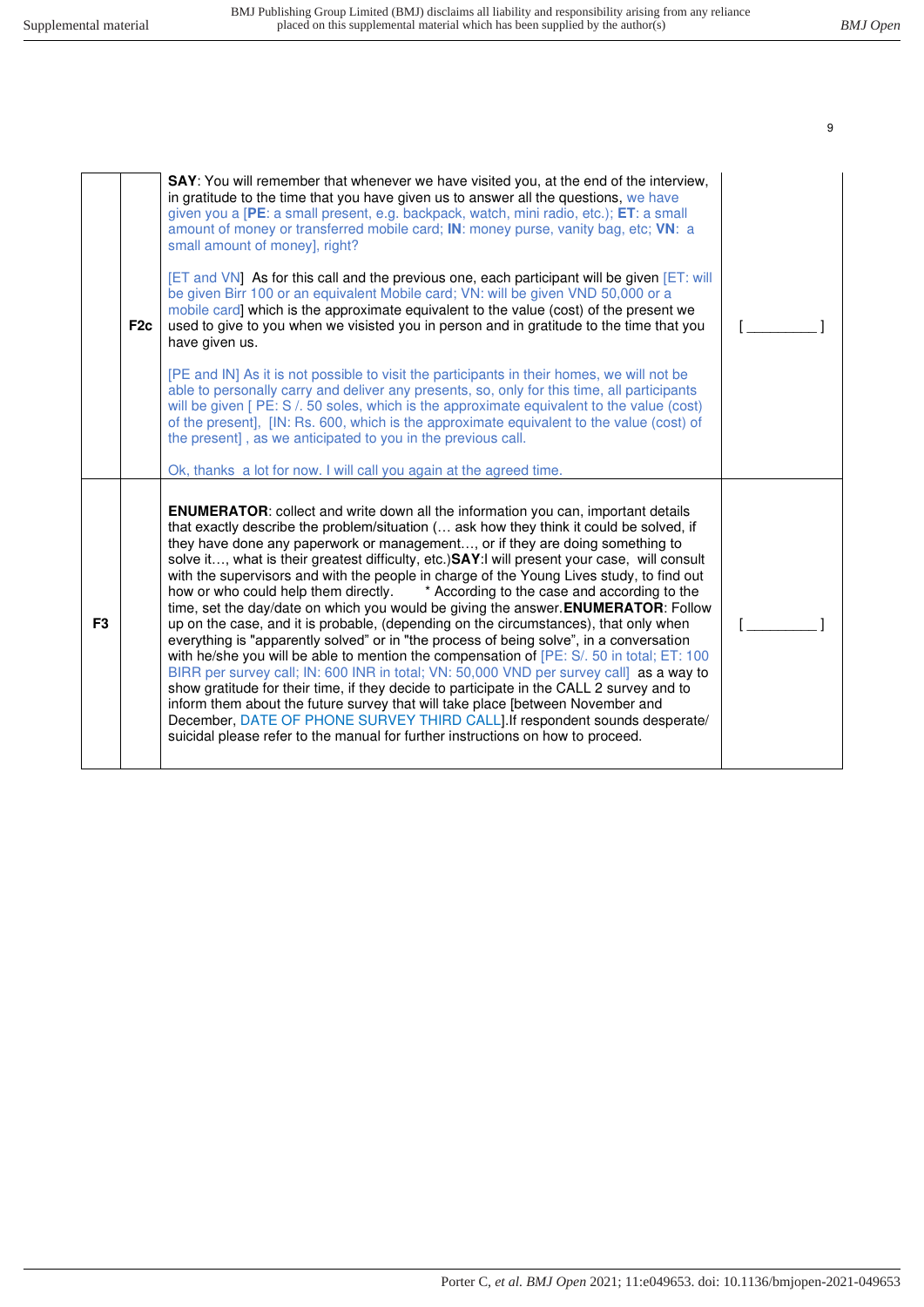# <span id="page-9-0"></span>**Section 2. COVID-19: Behaviours and Risk Perceptions**

#### **Behaviours and preventive measures adopted**

#### **SAY**: We would like to ask you few questions about your personal behaviors since the outbreak of coronavirus/COVID-19.

| Q.1 | In the past 7 days, on how many days did you stay at home all day, without going<br>out at all?<br>-79=NK<br>[CAPI: if 0-6 or -79 ask Q.2, if Q.1=7 Go to Q.3]<br>[ENUMERATOR: if the respondent say "Don't know" ask him/her for his/her best<br>estimate                                                         | $[-]$                             |
|-----|--------------------------------------------------------------------------------------------------------------------------------------------------------------------------------------------------------------------------------------------------------------------------------------------------------------------|-----------------------------------|
| Q.2 | Why did you leave the house during the past 7 days?<br><b>ENUMERATOR:</b> please <b>READ</b> the alternatives and enter the corresponding<br>responses<br>$00 = No$<br>$01 = Yes$<br>$88 = NA$                                                                                                                     |                                   |
| 01  | To buy food                                                                                                                                                                                                                                                                                                        | O Yes<br>O N/A<br>O No            |
| 02  | To buy medicine; visit doctor                                                                                                                                                                                                                                                                                      | O Yes<br>O N/A<br>O No            |
| 03  | To to go the bank                                                                                                                                                                                                                                                                                                  | O Yes<br>O N/A<br>O No            |
| 04  | To exercise, walk the dog                                                                                                                                                                                                                                                                                          | O Yes<br>O N/A<br>O No            |
| 05  | To take care of a household member                                                                                                                                                                                                                                                                                 | O Yes<br>$\circ$ No<br>$O$ N/A    |
| 06  | To work or work related reasons, with permission                                                                                                                                                                                                                                                                   | O Yes<br>$O$ N/A<br>No<br>$\circ$ |
| 07  | To work or work related reasons, without permission                                                                                                                                                                                                                                                                | O Yes<br>$O$ N/A<br>O No          |
| 08  | To go to church/mosque/temple/funerals/weddings                                                                                                                                                                                                                                                                    | O Yes<br>O N/A<br>O No            |
| 09  | Recreation, meeting friends and family                                                                                                                                                                                                                                                                             | O Yes<br>O N/A<br>O No            |
| 10  | To allow my children to go out                                                                                                                                                                                                                                                                                     | O Yes<br>O N/A<br>O No            |
| 11  | Other, specify                                                                                                                                                                                                                                                                                                     | O Yes<br>$\circ$ No<br>O N/A      |
| Q.3 | How often have you done any of these things to prevent the infection, in the past 7<br>days?<br>$00 =$ Never<br>01=Sometime<br>02=Always<br>79=RTA<br><b>ENUMERATOR:</b> Please read each statement. Note that the YL Child should<br>report about his/her own behaviors rather than what other family members did |                                   |
| 01  | Wash your hands with soap more often than you used to                                                                                                                                                                                                                                                              |                                   |
| 02  | Avoid handshakes/ physical greetings                                                                                                                                                                                                                                                                               |                                   |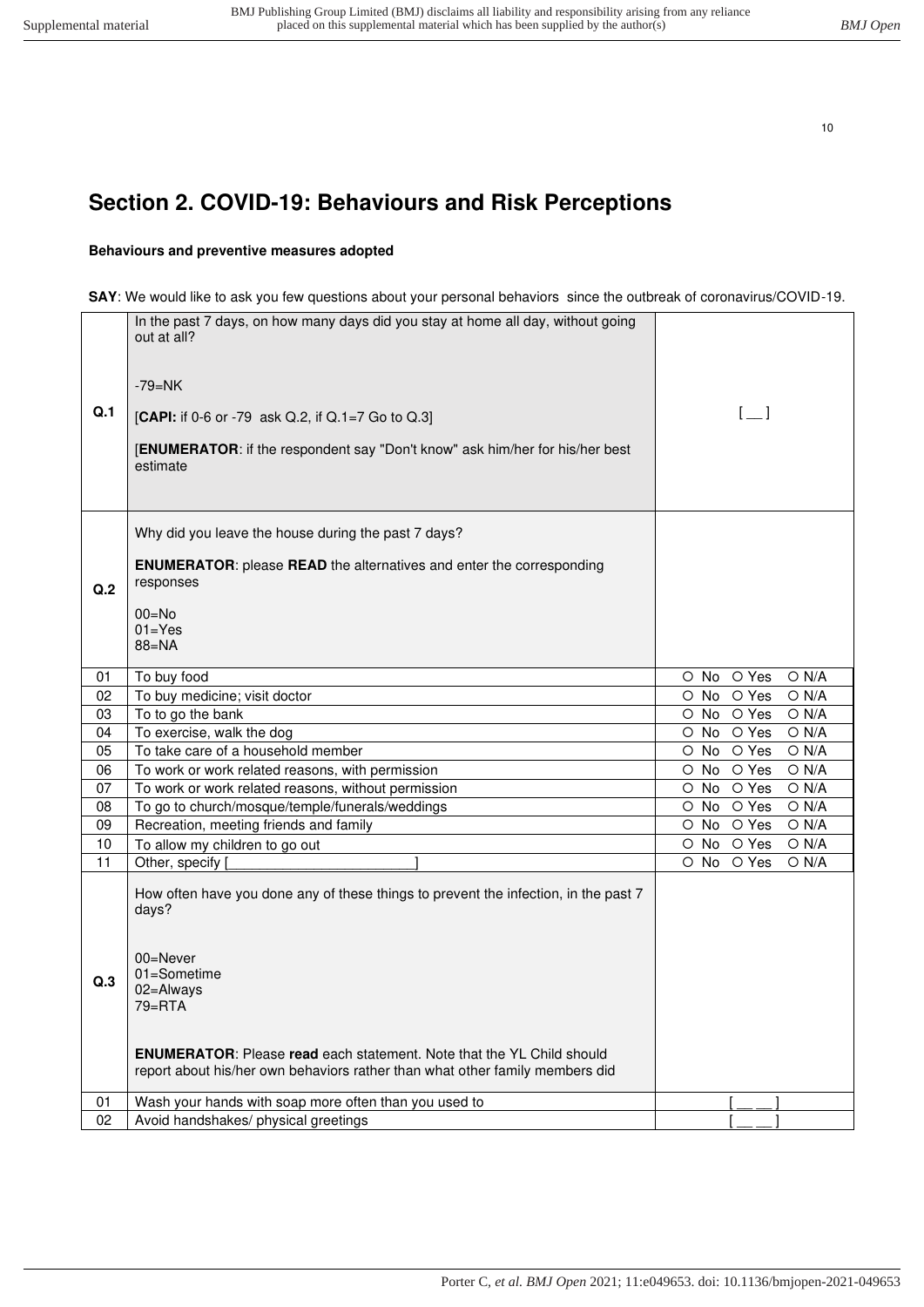| 03  | Avoid groups meeting such as family gatherings, parties; going to church/temples,<br>funerals/marriages etc.                                                                                                                                                                      |        |
|-----|-----------------------------------------------------------------------------------------------------------------------------------------------------------------------------------------------------------------------------------------------------------------------------------|--------|
| 04  | Wear a face mask when outside                                                                                                                                                                                                                                                     |        |
| 05  | Keep a distance of at least 1-2 meters from other people                                                                                                                                                                                                                          |        |
| 06  | Wear gloves when outside                                                                                                                                                                                                                                                          |        |
| 07  | Wear a facial shield/protector when outside                                                                                                                                                                                                                                       |        |
| Q.4 | Have you done anything else to prevent catching the infection or spreading it to<br>others? For example changing your behaviour, eating certain food or drink or<br>avoiding certain things?<br><b>ENUMERATOR:</b> Please do not read, just mark with "x" all the ones mentioned. |        |
|     | Please note that the YL child should report about his/her own behaviors rather<br>than what other family members did                                                                                                                                                              |        |
| 01  | Cancel travel plans                                                                                                                                                                                                                                                               | $\Box$ |
| 02  | Stock up on more food than normal                                                                                                                                                                                                                                                 | П      |
| 03  | Reduce the number of times you go to the market/grocery store                                                                                                                                                                                                                     | П      |
| 04  | Work from home                                                                                                                                                                                                                                                                    | $\Box$ |
| 05  | Shower immediately upon entering the house                                                                                                                                                                                                                                        | □      |
| 06  | Take off all clothes that were worn outside                                                                                                                                                                                                                                       | $\Box$ |
| 07  | Drinking lemon                                                                                                                                                                                                                                                                    | $\Box$ |
| 08  | Adding hot pepper to food                                                                                                                                                                                                                                                         | П      |
| 09  | Adding garlic/ginger/turmeric to food or eating garlic                                                                                                                                                                                                                            | $\Box$ |
| 10  | Hot bath when you come in from being out                                                                                                                                                                                                                                          | $\Box$ |
| 11  | Going outside into the sun                                                                                                                                                                                                                                                        | $\Box$ |
| 12  | Any other herbal medicine/local prevention/homeopathic medicine                                                                                                                                                                                                                   | П      |
| 13  | Avoiding congested transport systems                                                                                                                                                                                                                                              | $\Box$ |
| 14  | Using hand sanitizers more often                                                                                                                                                                                                                                                  | $\Box$ |
| 15  | Other, specify                                                                                                                                                                                                                                                                    | П      |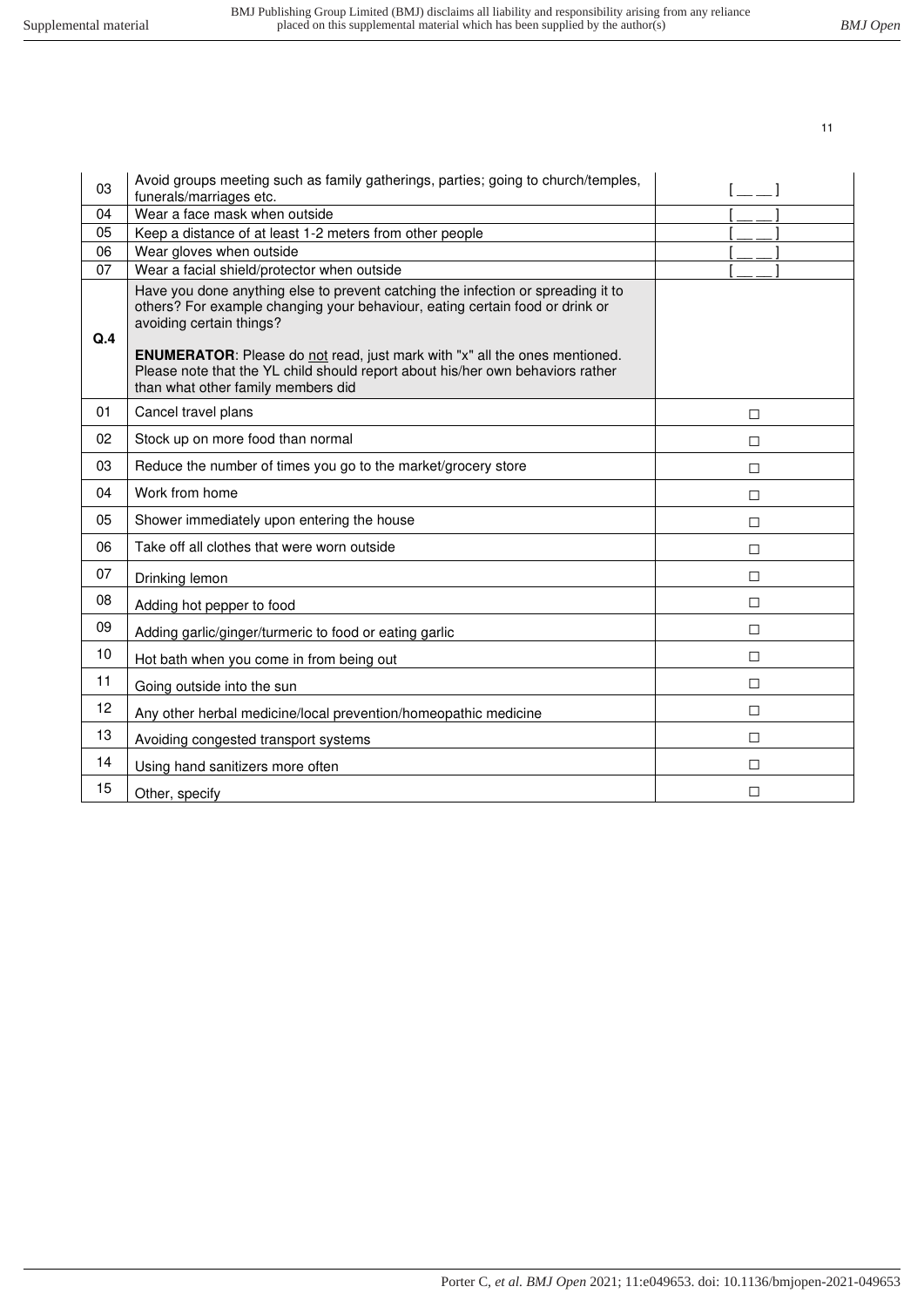### **Risk perception and attitude to risk**

| Q.5 | Do you think your chance of getting infected with Corona is low, medium, or high,<br>or do you have no risk at all?<br>$00 = No$ risk<br>$01 = Low$<br>02=Medium -> Skip to Q.7<br>03=High -> Skip to Q.7<br>77=NK -> Skip to Q.7<br><b>ENUMERATOR:</b> Please, if the YL Child reported to have (or she/he belives to<br>have) already got it, ask her/him to think about the chance to get it again. | $\mathbf{L}$ |
|-----|--------------------------------------------------------------------------------------------------------------------------------------------------------------------------------------------------------------------------------------------------------------------------------------------------------------------------------------------------------------------------------------------------------|--------------|
| Q.6 | Why do you think you are at low/not at risk?<br><b>ENUMERATOR:</b> Do not read the alternatives. Mark all that apply                                                                                                                                                                                                                                                                                   |              |
| 01  | I'm young                                                                                                                                                                                                                                                                                                                                                                                              | П            |
| 02  | God protect me                                                                                                                                                                                                                                                                                                                                                                                         | □            |
| 03  | The hot/wet weather                                                                                                                                                                                                                                                                                                                                                                                    | $\Box$       |
| 04  | I haven't travelled                                                                                                                                                                                                                                                                                                                                                                                    | $\Box$       |
| 05  | COVID is a lie to try to get money                                                                                                                                                                                                                                                                                                                                                                     | П            |
| 06  | I don't know anyone with COVID-19                                                                                                                                                                                                                                                                                                                                                                      | П            |
| 07  | I'm not white or chinese                                                                                                                                                                                                                                                                                                                                                                               | $\Box$       |
| 08  | COVID is not in my country region / continent/ community                                                                                                                                                                                                                                                                                                                                               | $\Box$       |
| 09  | I already got it                                                                                                                                                                                                                                                                                                                                                                                       | П            |
| 10  | Other (specify)                                                                                                                                                                                                                                                                                                                                                                                        |              |

**SAY**: Now, I would like to understand what is your general attitude to risk

|                | Suppose I offered you a lottery ticket that wins 150 Birr/620 INR/155<br>Soles/600,000 VND with 50-50 chance. How much would you be willing to pay for<br>such a ticket?                                                                                                                                                                                                      |  |
|----------------|-------------------------------------------------------------------------------------------------------------------------------------------------------------------------------------------------------------------------------------------------------------------------------------------------------------------------------------------------------------------------------|--|
| Q <sub>1</sub> | <b>ENUMERATOR:</b> if the [YL Child] seems not to understand please SAY "50-50<br>chance means that you have an equal chance to win the lottery or to not get<br>anything and waste what you pay for the ticket". If the [YL Child] say s/he would<br>not be willing to pay for a lottery ticket or is not interested in playing the lottery,<br>please code as 0.<br>$77=NK$ |  |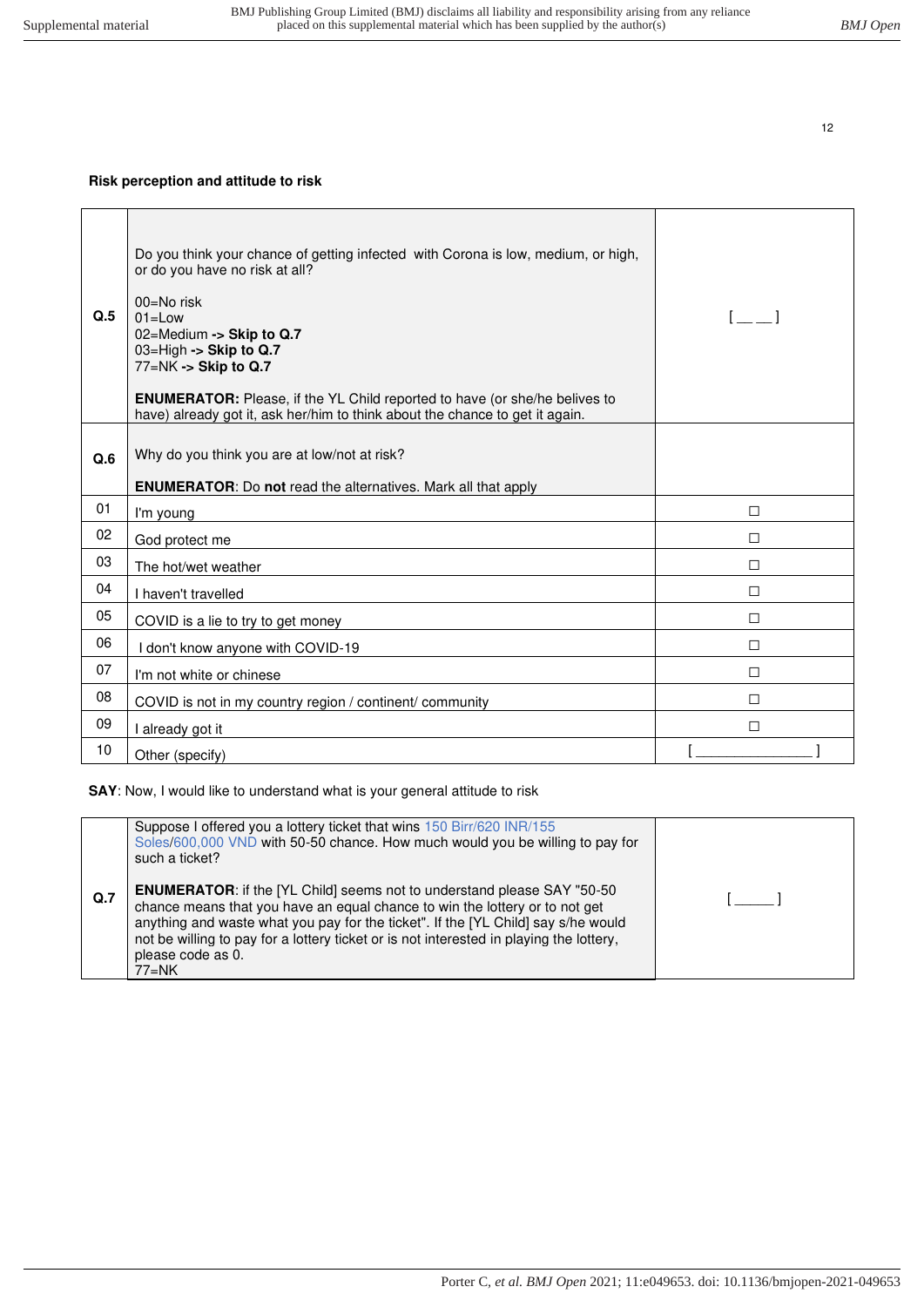**SAY**: I am going to read you now a list of five statements that people like you have done or experienced during the lockdown period.

(CAPI: This questions apply ONLY to PE and IN): Sample is split into Group A and Group B. Group A gets Q8a only and Group B gets Q8b only.

Group A answer Q.8a and then Go to the next section; Group B answer Q.8b and then Go to the next section).

| Q.8a             | SAY: Now I'm going to read you 5 statements. Please listen to me very carefully<br>and tell me how many of the following things you have done, or happened to you.<br>You don't have to tell me about each one, only how many of the 5 statements are<br>true for you.<br>An easy way to keep score is with the fingers of your hand. I mean, close your fist,<br>and as I read, raise a finger every time you agree. Then at the end we can check<br>how many fingers you have raised<br><b>ENUMERATOR:</b> Make sure the participant has heard the list and repeat it if<br>necessary.<br><b>ENUMERATOR:</b> When you finish mentioning the statements, ask the young<br>person many fingers s/he has raised. Record the number that the respondent tells<br>you. $[0-5]$<br>1. During the lockdown I was able to spend more free time than previously doing<br>exercise<br>2. I felt much closer to my family during the lockdown than I did before<br>3. During the lockdown I started drinking more alcohol than usual<br>4. During the lockdown there were more arguments in our household than there<br>were before<br>5. I was physically hurt more often by someone in my household during the<br>lockdown | $\begin{bmatrix} 1 & 1 \end{bmatrix}$ |
|------------------|---------------------------------------------------------------------------------------------------------------------------------------------------------------------------------------------------------------------------------------------------------------------------------------------------------------------------------------------------------------------------------------------------------------------------------------------------------------------------------------------------------------------------------------------------------------------------------------------------------------------------------------------------------------------------------------------------------------------------------------------------------------------------------------------------------------------------------------------------------------------------------------------------------------------------------------------------------------------------------------------------------------------------------------------------------------------------------------------------------------------------------------------------------------------------------------------------------------------|---------------------------------------|
| Q.8 <sub>b</sub> | SAY: Now I'm going to read you 4 statements. Please listen to me very carefully<br>and tell me how many of the following things you have done, or happened to you.<br>You don't have to tell me about each one, only how many of the 4 statements are<br>true for you.<br>An easy way to keep score is with the fingers of your hand. I mean, close your fist,<br>and as I read, raise a finger every time you agree. Then at the end we can check<br>how many fingers you have raised<br><b>ENUMERATOR:</b> Make sure the participant has heard the list and repeat it if<br>necessary.<br><b>ENUMERATOR:</b> When you finish mentioning the statements, ask the young<br>person many fingers s/he has raised. Record the number that the respondent tells<br>you. [0-4]<br>1. During the lockdown I was able to spend more free time than previously doing<br>exercise<br>2. I felt much closer to my family during the lockdown than I did before<br>3. During the lockdown I started drinking more alcohol than usual<br>4. During the lockdown there were more arguments in our household than there<br>were before                                                                                            |                                       |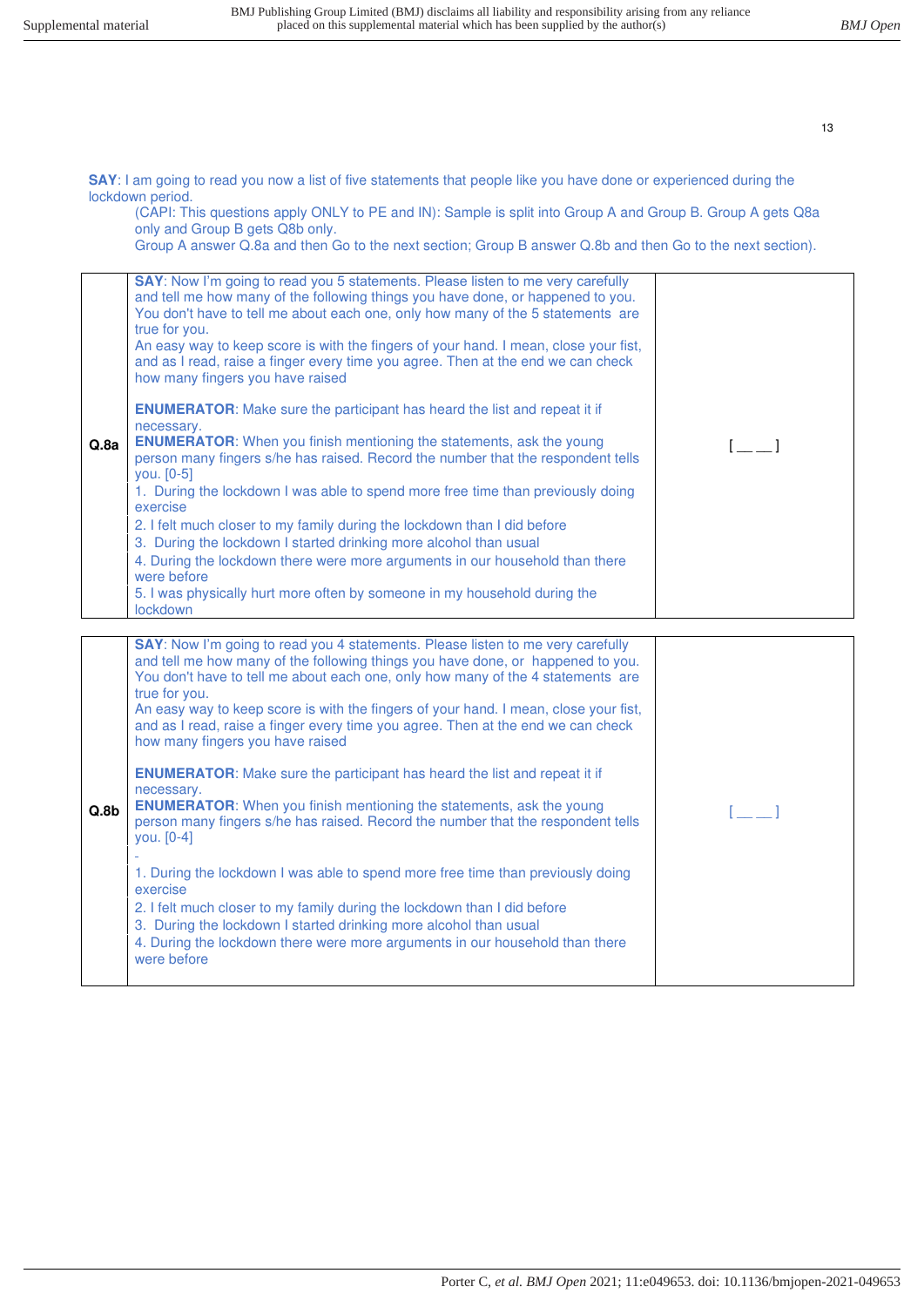# <span id="page-13-0"></span>**Section 3. Socio-economic status**

**SAY**: Now I am going to ask some questions about the place where you live.

| Q.1 | How many people, including yourself, are currently living with<br>you?<br><b>ENUMERATOR:</b> Enter the number of people currently living in<br>the same household as the YL Individual, YL individual<br>included. Please remember that a household is defined as a<br>group of individuals that meets three conditions: 1. live under<br>'roof'<br>within<br>the<br>same<br>or<br>the<br>same<br>compound/homestead/stand; 2. share food from a common<br>source at least once a day; 3. they contribute to or share in, a<br>common resource pool, aside from food and shelter. | $[-]$           |
|-----|-----------------------------------------------------------------------------------------------------------------------------------------------------------------------------------------------------------------------------------------------------------------------------------------------------------------------------------------------------------------------------------------------------------------------------------------------------------------------------------------------------------------------------------------------------------------------------------|-----------------|
| Q.2 | <b>SAY:</b> How many rooms are there in the house (excluding<br>kitchen.<br>bathroom,<br>garage)<br><b>ENUMERATOR:</b> Do not include kitchen, bathrooms, passage,<br>garage, warehouses or rooms divided with non-permanent<br>items<br>such<br>curtain.<br>as<br>a<br>$77=NK$                                                                                                                                                                                                                                                                                                   | $[-]$           |
| Q.3 | Do you have a separate kitchen/cooking area?<br>$00 = No$<br>$01 = Yes$<br>$77=NK$                                                                                                                                                                                                                                                                                                                                                                                                                                                                                                | O No O Yes O NK |
| Q.4 | Do you have access to electricity?<br>$00=No$<br>$01 = Yes$<br>$77=NK$                                                                                                                                                                                                                                                                                                                                                                                                                                                                                                            | O No O Yes O NK |
| Q.5 | Is your dwelling separated from the outside by walls on all<br>sides?                                                                                                                                                                                                                                                                                                                                                                                                                                                                                                             | O No O Yes O NK |
| Q.6 | Is your dwelling completely covered by a roof?                                                                                                                                                                                                                                                                                                                                                                                                                                                                                                                                    | O No O Yes O NK |
| Q.7 | What is the main source of drinking water for members of<br>your household?<br>Enter codes from <b>CODEBOX</b> #1                                                                                                                                                                                                                                                                                                                                                                                                                                                                 | Specify         |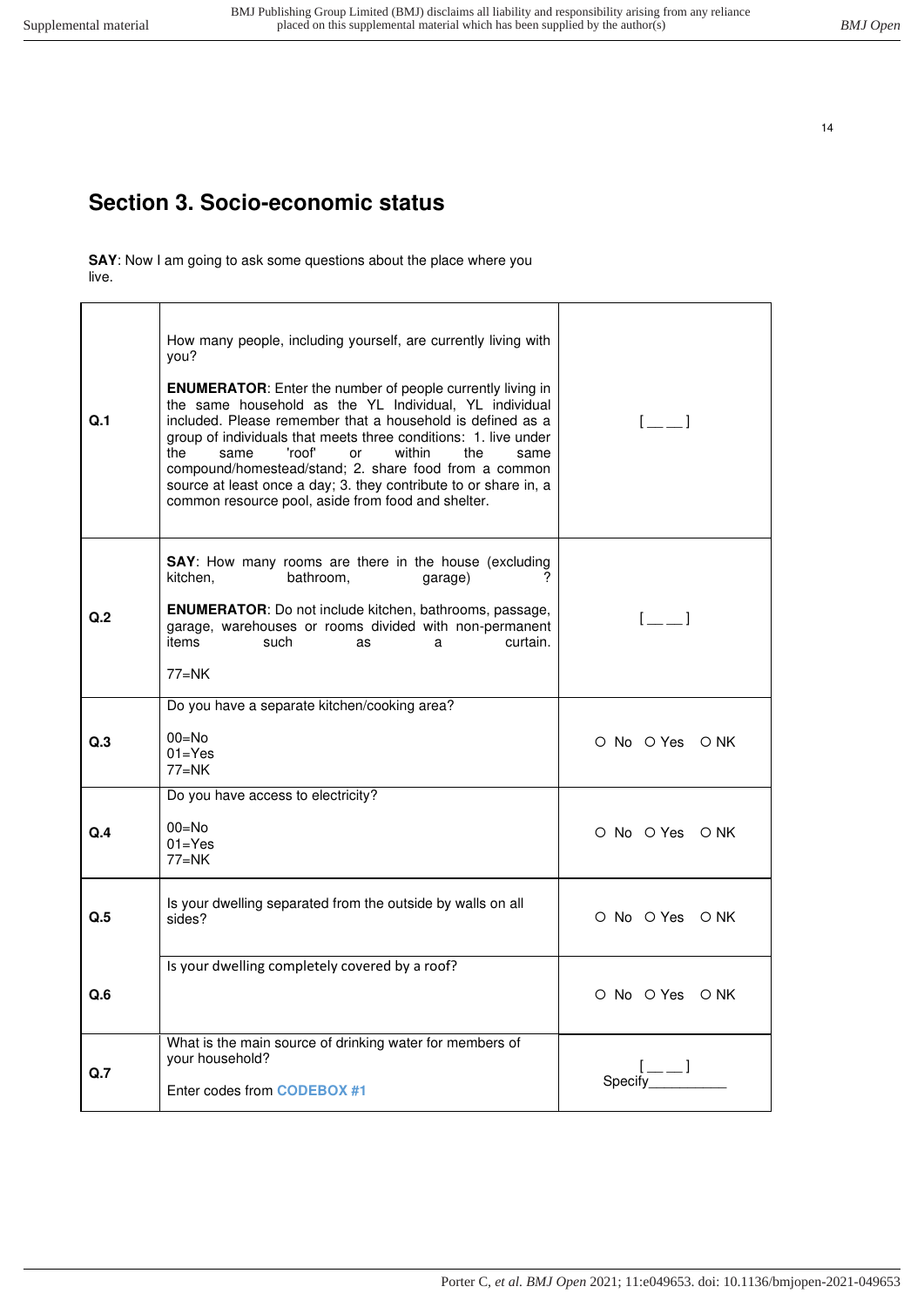| Q.8<br>Specify | What kind of toilet facility does your household use? |  |
|----------------|-------------------------------------------------------|--|
|                | Enter codes from <b>CODEBOX</b> #2                    |  |

| Q.9 | Do you always have access to the following when you need it:<br><b>ENUMERATOR:</b> Read answer options aloud before reading<br>each entry 01-03<br>$01 = Yes$<br>$02 = No$<br>$77=NK$ |   |     |       |      |
|-----|---------------------------------------------------------------------------------------------------------------------------------------------------------------------------------------|---|-----|-------|------|
| 01  | Clean water for washing hands                                                                                                                                                         | O | No  | O Yes | O NK |
| 02  | Soap for washing your hands                                                                                                                                                           | O | No. | O Yes | O NK |
| 03  | Hand sanitizer                                                                                                                                                                        | O | No. | O Yes | O NK |

**SAY**: I am now going to ask you whether the household owns specific items. **FIELDWORKER:** Ask about each item.

#### **ALL COUNTRIES**

|                |                                               | Q.10                                           |
|----------------|-----------------------------------------------|------------------------------------------------|
|                |                                               | Does anyone in the household<br>own this item? |
|                | <b>Household Items</b>                        | Tick in the box if anyone owns<br>it.          |
|                |                                               | If NO tick $\triangleright$ Skip to next row   |
|                | Working television                            |                                                |
| $\overline{2}$ | Working radio                                 |                                                |
| 3              | Working smartphone                            |                                                |
| 4              | Access to internet at home (through computer) |                                                |

## **Ownership of Saving accounts (FOR OC)**

**SAY**: If someone wants to keep money at a bank, he/she can open a savings account. The money in the savings account is yours. Sometimes, employers open savings account for their employees to deposit their payments.

|                                    | Do you or your partner currently own a bank account?                                                                                                                               |  |
|------------------------------------|------------------------------------------------------------------------------------------------------------------------------------------------------------------------------------|--|
| Q.11oc<br>(CAPI:<br>ET, PE,<br>IN) | $00 = No \rightarrow$ Skip to Section 4. EconChanges<br>01= Yes, I have a bank account<br>02 = Yes, my partner has a bank account<br>03=Yes, we both have bank accounts<br>$77=NK$ |  |
|                                    | $79 = RTA$                                                                                                                                                                         |  |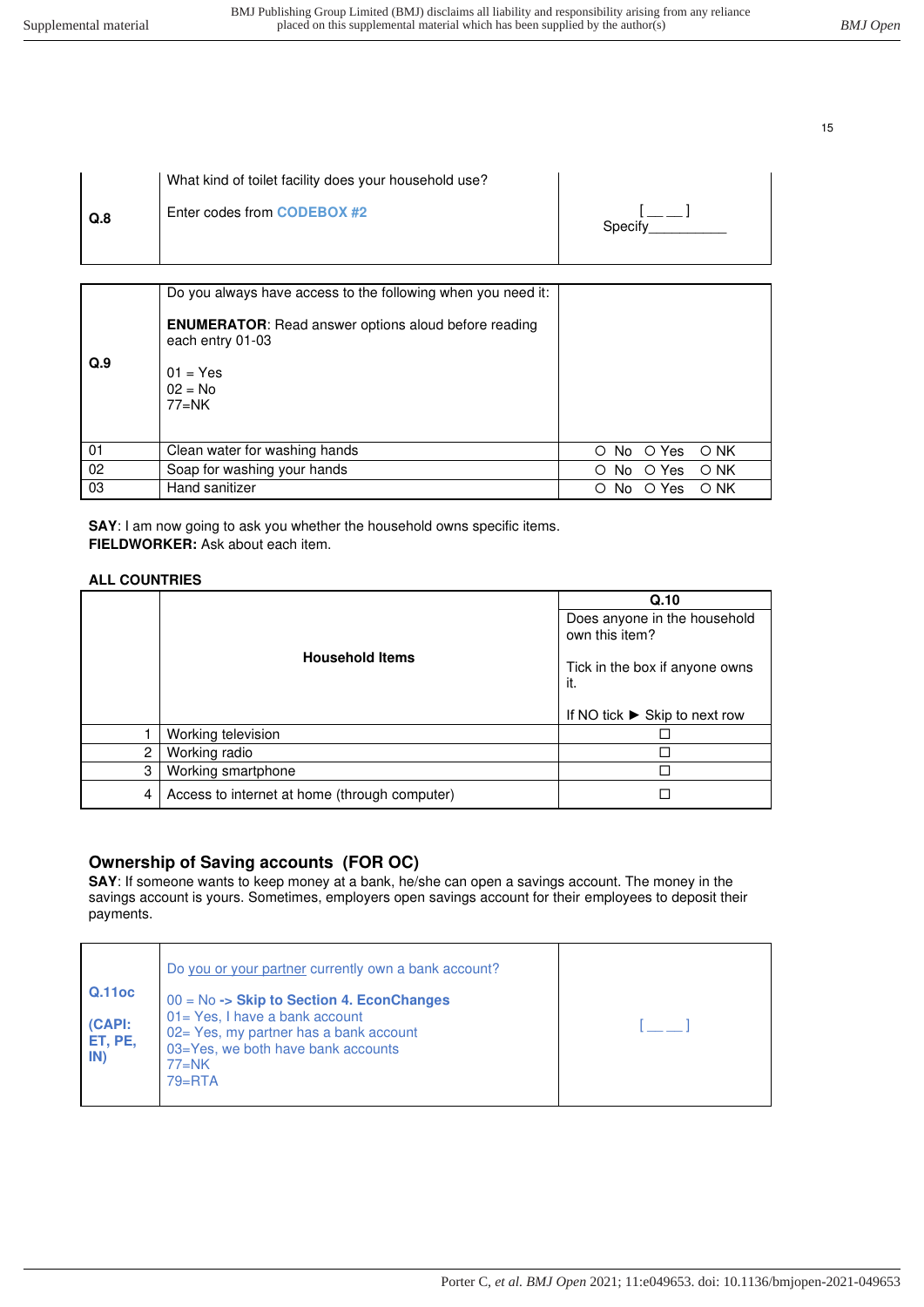| <b>Q.11oc</b><br>(CAPI:<br>VN) | Do you or someone else in your household own a bank<br>account?<br>00= No -> Skip to Section 4. EconChanges<br>01 = Yes, I have a bank account<br>02= Yes, someone else in my household has a bank account<br>03= Yes, myself and someone else in my household has a<br>bank account<br>$77=NK$<br>$79 = RTA$                                         |                                                                           |
|--------------------------------|-------------------------------------------------------------------------------------------------------------------------------------------------------------------------------------------------------------------------------------------------------------------------------------------------------------------------------------------------------|---------------------------------------------------------------------------|
| Q.12oc                         | [CAPI: This question is for PE only]<br>In which institution do you or your partner keep your bank<br>account(s)?<br>Allow for up to 3 answers.<br>01 = Banco de la Nación<br>$02$ = Commercial Bank<br>$03$ = Financial Firm<br>$04$ = Municipal savings banks<br>$05$ = Rural savings banks<br>$06 =$ Edpymes<br>$77=NK$<br>$88 = NA$<br>$79 = RTA$ | 1. $[$ _ _ _<br>$2.\overline{1}$ =<br>$3.\overline{1}$ <sup>-------</sup> |

## **Ownership of Saving accounts (for YC)**

**SAY**: If someone wants to keep money at a bank, he/she can open a savings account. The money in the savings account is yours. Sometimes, employers open savings account for their employees to deposit their payments.

| Q.11yc | Do you or someone else in your household own a bank<br>account?<br>00= No -> Skip to Section 4. EconChanges<br>01= Yes, I have a bank account<br>02= Yes, someone else in my household has a bank account<br>03 = Yes, myself and someone else in my household has a<br>bank account<br>$77=NK$<br>$79 = RTA$ |  |
|--------|---------------------------------------------------------------------------------------------------------------------------------------------------------------------------------------------------------------------------------------------------------------------------------------------------------------|--|
|        |                                                                                                                                                                                                                                                                                                               |  |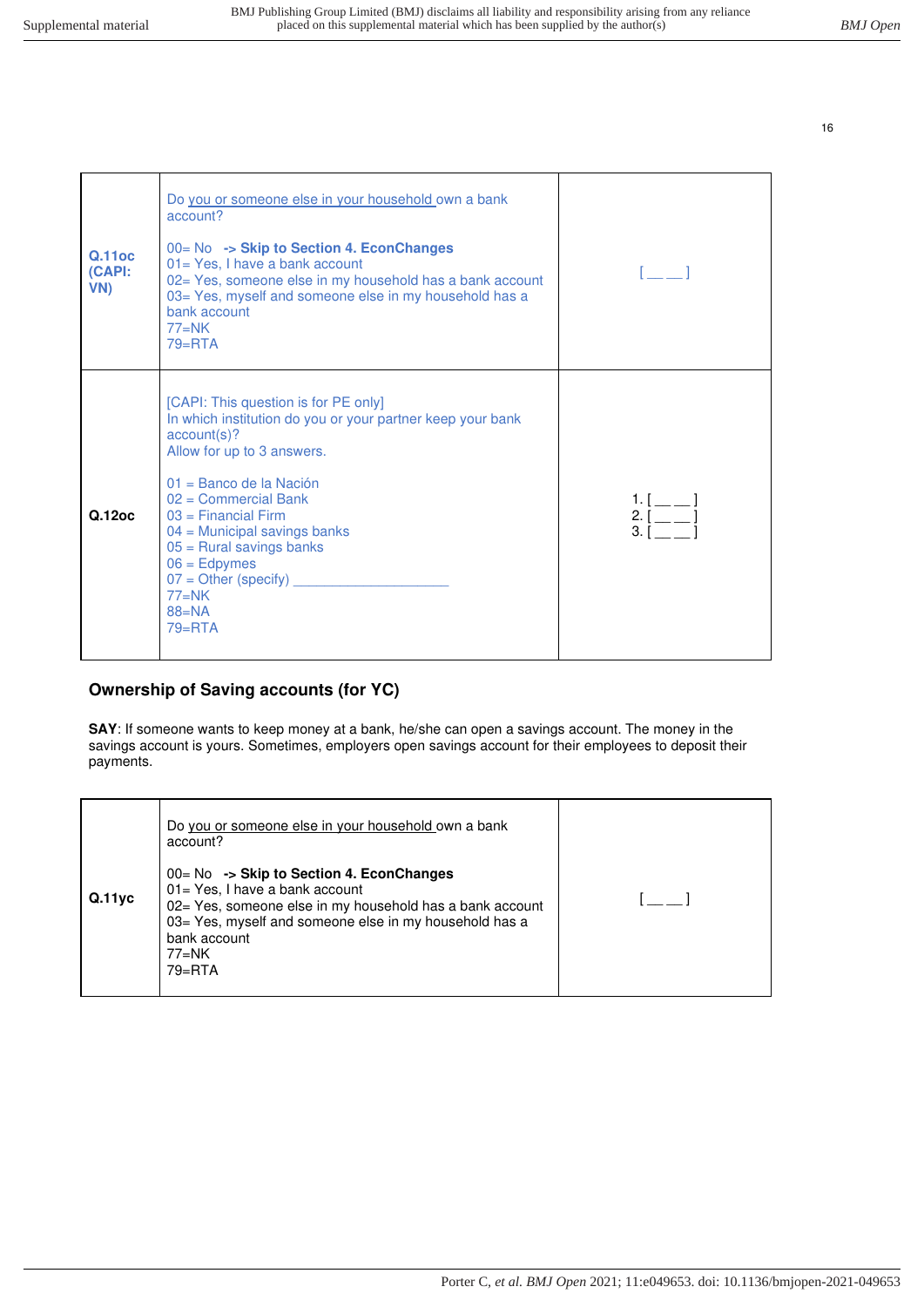| Q.12yc | [CAPI: This question is for PE only]<br>In which institution do you and/or someone else in your<br>household keep your bank account(s)?<br>Allow for up to 3 answers.<br>01 = Banco de la Nación<br>$02$ = Commercial Bank<br>$03$ = Financial Firm<br>$04$ = Municipal savings banks<br>$05$ = Rural savings banks<br>$06 =$ Edpymes<br>$07 =$ Other (specify)<br>$77=NK$<br>$88 = NA$<br>$79 = RTA$ | 2.<br>3. I |
|--------|-------------------------------------------------------------------------------------------------------------------------------------------------------------------------------------------------------------------------------------------------------------------------------------------------------------------------------------------------------------------------------------------------------|------------|
|--------|-------------------------------------------------------------------------------------------------------------------------------------------------------------------------------------------------------------------------------------------------------------------------------------------------------------------------------------------------------------------------------------------------------|------------|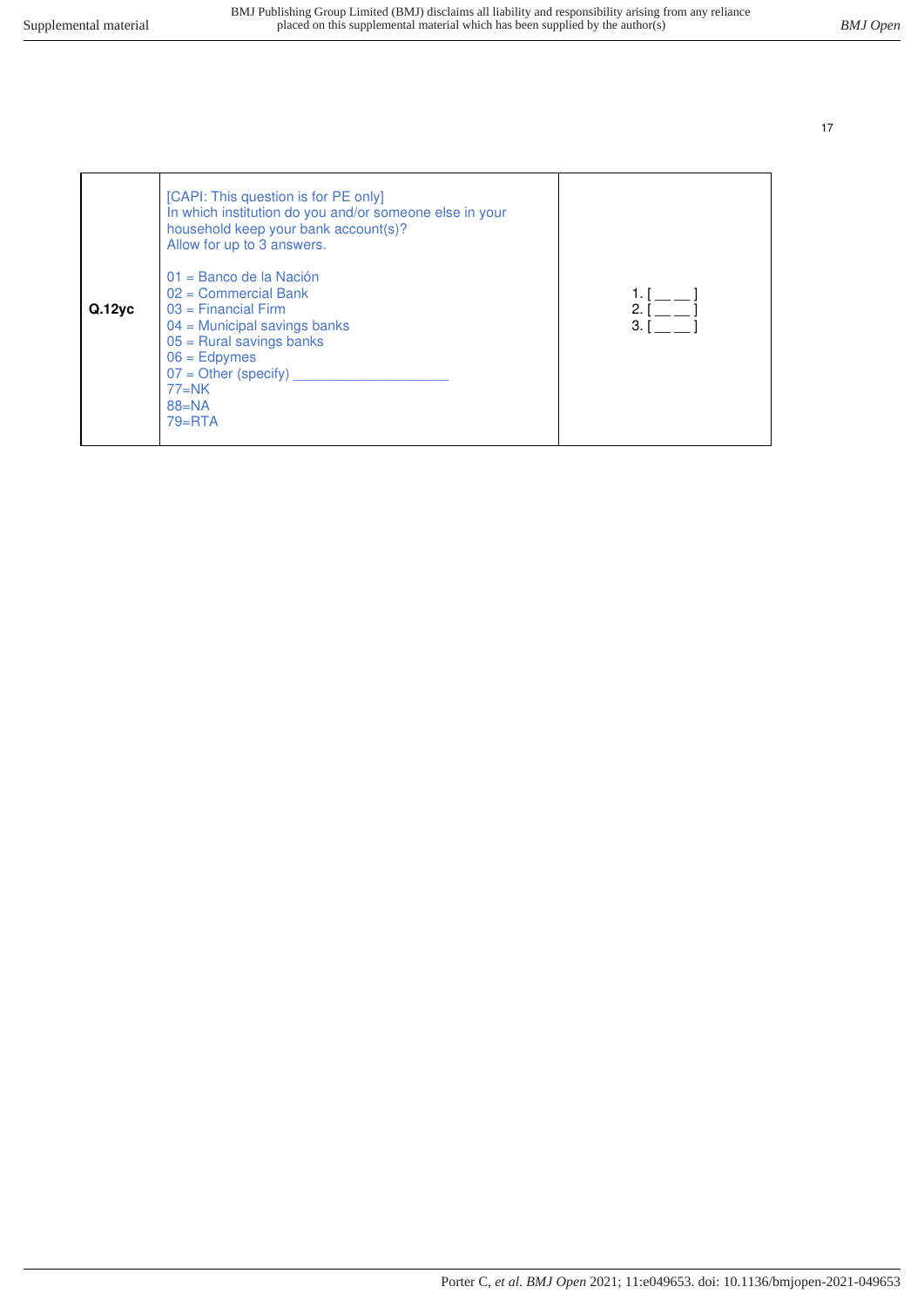# <span id="page-17-1"></span><span id="page-17-0"></span>**Section 4. Recent life history and Economic changes**

## **4.1 Recent life history**

**SAY:** I am now going to ask you to think about your current circumstances and how and why they might have changed over recent periods.

|                | How would you describe the household you were living in?<br><b>FIELDWORKER:</b> Please read the alternatives                                  |  |
|----------------|-----------------------------------------------------------------------------------------------------------------------------------------------|--|
| Q <sub>1</sub> | $01 = V$ ery rich<br>$02 =$ Rich<br>03=Comfortable – manage to get by<br>04=Struggle - never have quite enough<br>$05 =$ Poor<br>06=Destitute |  |
| 01             | Currently                                                                                                                                     |  |
| 02             | Before [date of Outbreak], when the COVID crisis started                                                                                      |  |

| Q <sub>2</sub>   | Have the total household expenses been affected by the<br>current COVID-19 pandemic?<br>$00 = No$<br>$01 = Yes$ , they have gone up<br>02=Yes, they have gone down<br>77=NK                                                                                         |  |
|------------------|---------------------------------------------------------------------------------------------------------------------------------------------------------------------------------------------------------------------------------------------------------------------|--|
| Q <sub>0</sub> 3 | During the past month, did the <b>total (monthly) income of</b><br>your household change compared to how it was before<br>[date of outbreak], i.e. when the pandemic started?<br>$00 = No$<br>$01 = Yes$ , it has gone up<br>02=Yes, it has gone down<br>$77 = N$ K |  |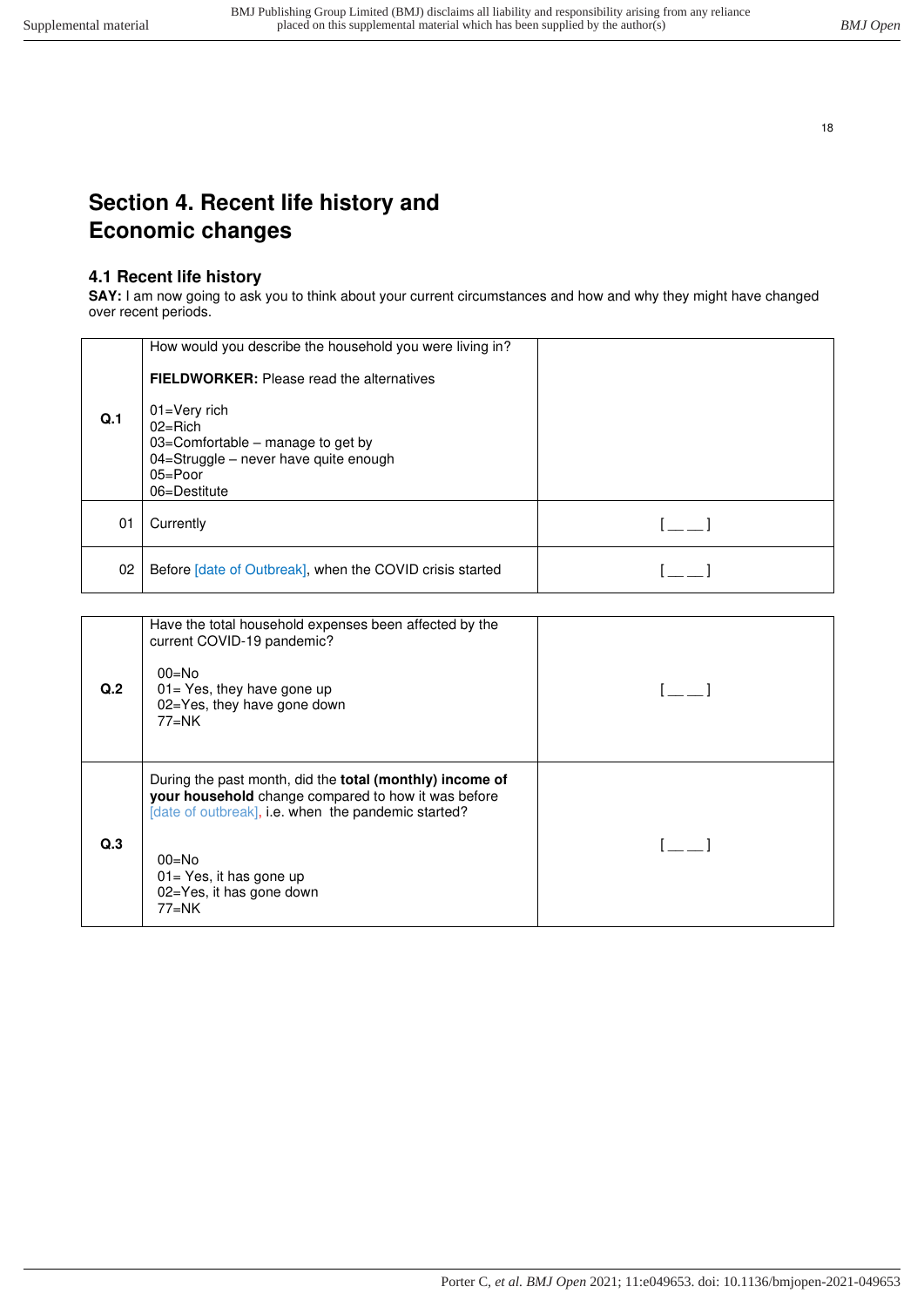## <span id="page-18-0"></span>**4.2 Economic Shocks since the COVID-19 Outbreak**

**SAY:** Now I am going to ask you about the most important events and changes that have happened (that negatively affected the household economy) since [DATE OUTBREAK]

**CAPI**: Add a flag for those households that in Call 1 reported:

1. At least one household member (including the YL respondent) lost her/his job, was suspended without payment/had their salary cut or lost all or most of their income from their own business

|                |                                                                                      | Q.4                                                  |  |  |
|----------------|--------------------------------------------------------------------------------------|------------------------------------------------------|--|--|
|                |                                                                                      | Has any of the following events affected your        |  |  |
|                |                                                                                      | household since [DATE                                |  |  |
|                | <b>EVENTS</b>                                                                        | OUTBREAK]?00=No01=Yes77=NKENUMERATO                  |  |  |
|                |                                                                                      | R: read the events one by one. Make sure to          |  |  |
|                |                                                                                      | remind to the respondent that this question refer to |  |  |
|                |                                                                                      | shocks happened since the outbreak.                  |  |  |
| $\mathbf{1}$   | Job loss                                                                             | O No O Yes<br>$O$ NK                                 |  |  |
| 2              | Some household members not received payment/full<br>payment since [DATE OUTBREAK]    | O No O Yes<br>$\circ$ NK                             |  |  |
| 3              | Nonfarm business closure                                                             | O No O Yes<br>O NK                                   |  |  |
| 4              | Less work, less or no clients in a nonfarm family<br>business                        | O No O Yes<br>$\circ$ NK                             |  |  |
| 5              | Disruption of farming, livestock, fishing activities, and<br>supply chain disruption | O No O Yes<br>$O$ NK                                 |  |  |
| 6              | Increase in price of farming/business inputs                                         | O Yes<br>O NK<br>O No                                |  |  |
| $\overline{7}$ | Fall in the price of farming/business output                                         | O Yes<br>$\circ$ No<br>O NK                          |  |  |
| 8              | Increase in price of major food items consumed                                       | O Yes<br>$\circ$ No<br>O NK                          |  |  |
|                | Illness, injury, or death of income earning member of                                |                                                      |  |  |
| 9              | household                                                                            | O No O Yes<br>O NK                                   |  |  |
| 10             | Theft/looting of cash and other property                                             | O NK<br>O No O Yes                                   |  |  |
| 11             | New health expenses                                                                  | O No O Yes<br>O NK                                   |  |  |
|                | New expenses: for example expenses required by the                                   |                                                      |  |  |
| 12             | employer to continue working: buying a laptop, hire                                  | O No O Yes<br>$\circ$ NK                             |  |  |
|                | internet, etc                                                                        |                                                      |  |  |
| 13             | Locusts (CAPI: ET only)                                                              | O No O Yes<br>$O$ NK                                 |  |  |
| 14             | Burning down of property by riot/violence (Oromia)<br>(CAPI: ET only)                | O No O Yes<br>$O$ NK                                 |  |  |
| 15             | Violence/riot related injuries/loss of life (Oromia) (CAPI:<br>ET only)              | O No O Yes<br>$\circ$ NK                             |  |  |
| 16             | Violence related arrest of family members (CAPI: ET<br><b>ONLY)</b>                  | O No O Yes<br>$O$ NK                                 |  |  |
| 17             | Flooding (CAPI: ET only)                                                             | O NK<br>O No O Yes                                   |  |  |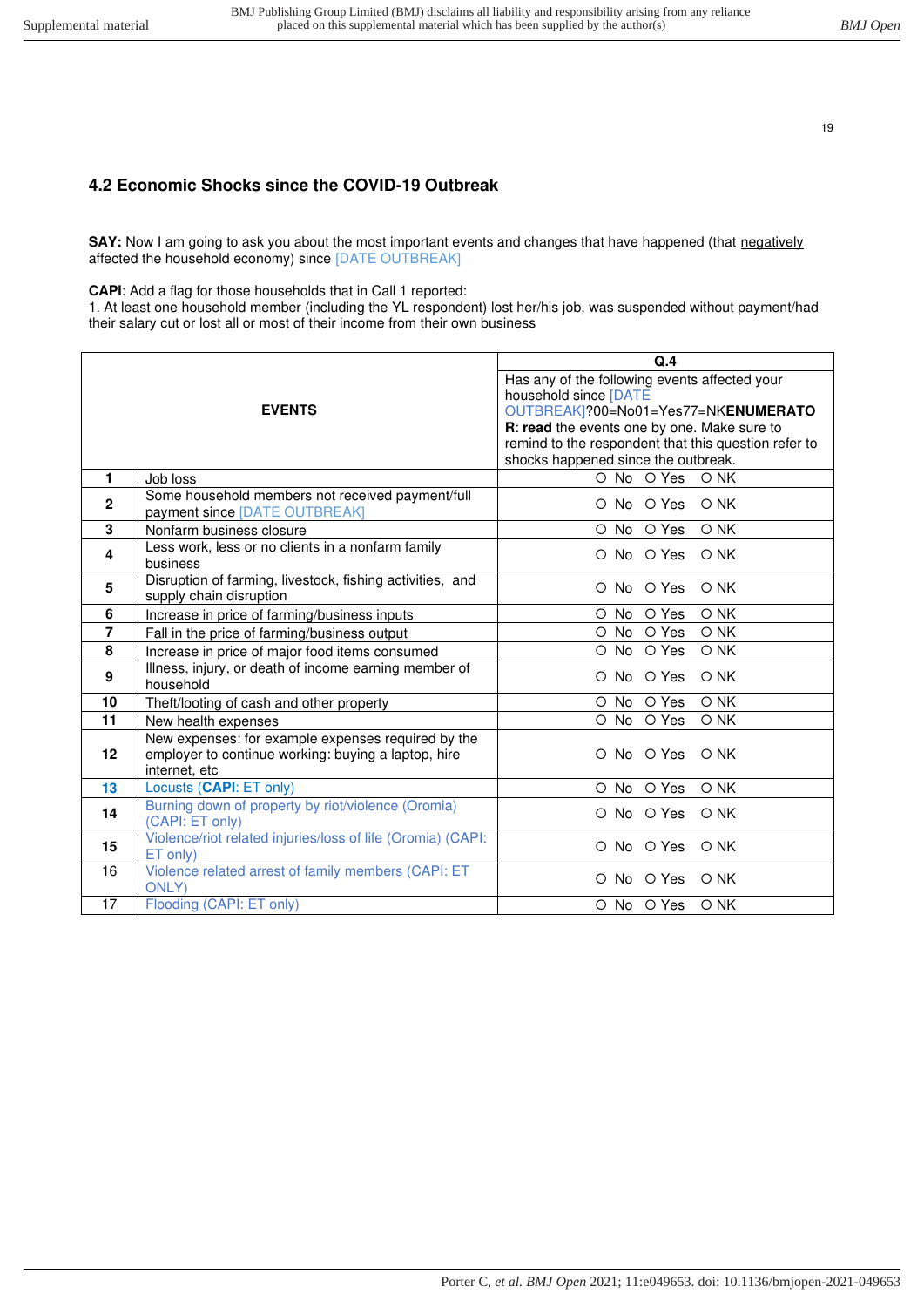### **CAPI:** Enable Q.5 if YL child answered Yes to at least one of the events mentioned in Q.4

|                          |                                                                      | Q.5                                                                                                                                     |
|--------------------------|----------------------------------------------------------------------|-----------------------------------------------------------------------------------------------------------------------------------------|
|                          | <b>REACTIONS</b>                                                     | How did your<br>household cope with<br>this/these events that<br>negatively affected<br>your household since<br><b>[DATE OUTBREAK]?</b> |
|                          |                                                                      | <b>ENUMERATOR: Do</b><br>not read the<br>alternatives. Mark with<br>an "x" all options that<br>apply.                                   |
| 1.                       | Sale of assets                                                       | □                                                                                                                                       |
| $\mathbf{2}$             | Engaged in additional income generating activity                     | $\Box$                                                                                                                                  |
| 3                        | Received assistance from friends and family                          | П                                                                                                                                       |
| 4                        | Took a loan from a financial institution                             | $\Box$                                                                                                                                  |
| 5                        | Credited purchases                                                   | $\Box$                                                                                                                                  |
| 6                        | Delayed payments                                                     | $\Box$                                                                                                                                  |
| $\overline{\phantom{a}}$ | Sold harvest in advance                                              | $\Box$                                                                                                                                  |
| 8                        | Reduced food consumption                                             | $\Box$                                                                                                                                  |
| 9                        | Relied on savings                                                    | $\Box$                                                                                                                                  |
| 10                       | Received assistance from NGO/Faith based organization(CAPI: ET only) | $\Box$                                                                                                                                  |
| 11                       | Took an advance payment from employer                                | $\Box$                                                                                                                                  |
| 12                       | Received assistance from Government                                  | $\Box$                                                                                                                                  |
| 13                       | Was covered by insurance policy                                      | П                                                                                                                                       |
| 14                       | Did nothing                                                          | $\Box$                                                                                                                                  |
| 15                       | Took any other type of informal loans                                | $\Box$                                                                                                                                  |
| 16                       | Migrate                                                              | $\Box$                                                                                                                                  |
| 17                       | Switched to another job                                              | $\Box$                                                                                                                                  |
| 18                       | Other, Specify                                                       | П                                                                                                                                       |

#### CAPI: Q.5a and Q.5b applies to PE only

| Q.5a | Since (Outbreak date), did anyone in your household withdraw money from their<br>CTS ("Compensacion por tiempo de servicios") account?<br>$01 = Yes$<br>$00 = No$<br>$77=NK$ | O No O Yes O NK |  |
|------|------------------------------------------------------------------------------------------------------------------------------------------------------------------------------|-----------------|--|
| Q.5b | Since (Outbreak date), did anyone in your household withdraw money from their<br>pension fund ("AFP")?<br>$01 = Yes$<br>$00=No$<br>$77=NK$                                   | O No O Yes O NK |  |

**SAY**: I am going to read you now a list of five statements that people like you have done or experienced during the lockdown period.

(CAPI: This questions apply ONLY to PE and IN): Sample is split into Group A and Group B. Group A gets Q6a only and Group B gets Q6b only.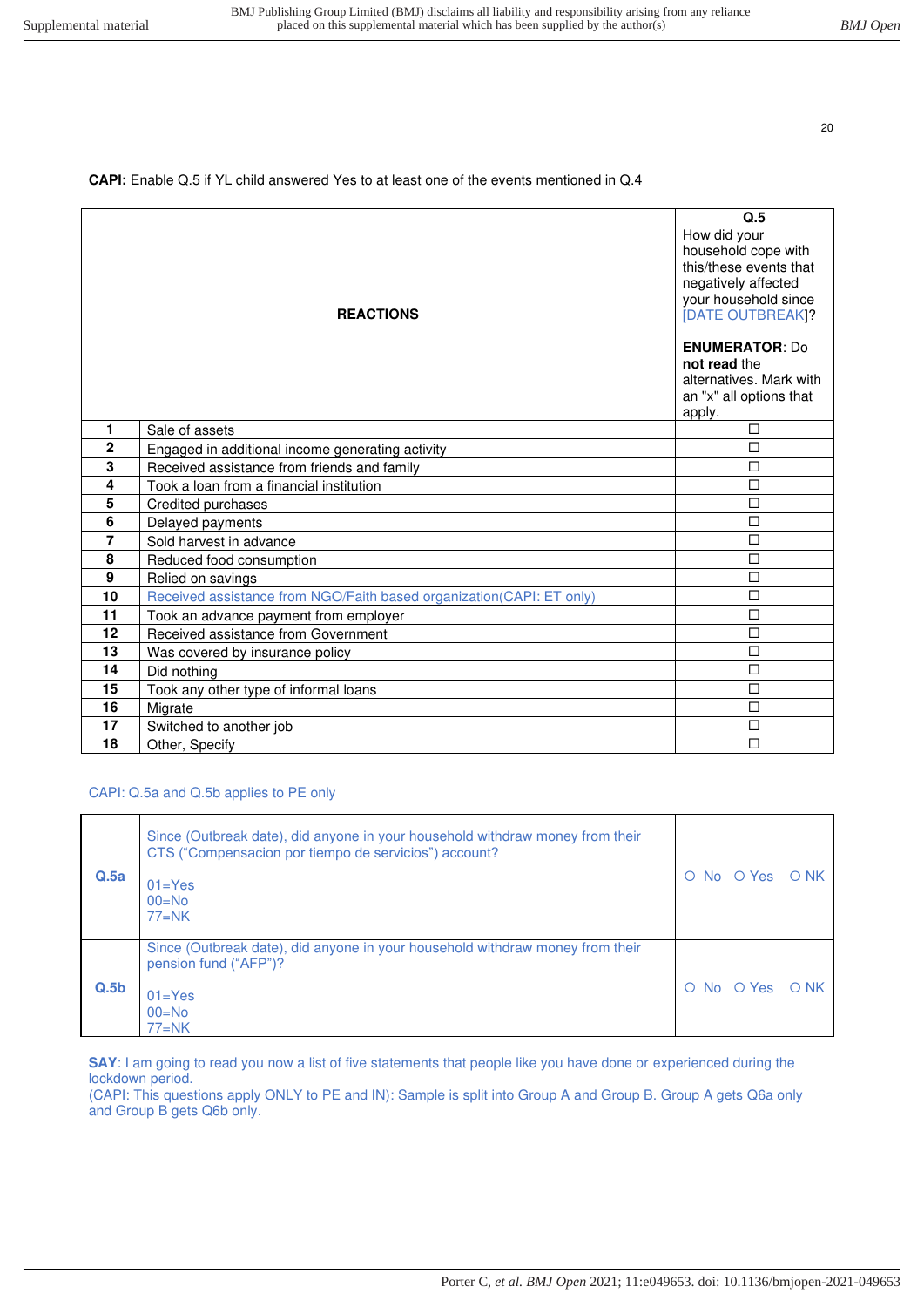|                  | Group A answer Q.6a and then Go to the next section; Group B answer Q.6b and then Go to<br>the next section).                                                                                                                                                                                                                                                                                                                                                                                                                                                                                                                                                                                                                                                                                                                                                                                                                                                                                                                                                                                                                                                                                                                                                                          |     |  |  |
|------------------|----------------------------------------------------------------------------------------------------------------------------------------------------------------------------------------------------------------------------------------------------------------------------------------------------------------------------------------------------------------------------------------------------------------------------------------------------------------------------------------------------------------------------------------------------------------------------------------------------------------------------------------------------------------------------------------------------------------------------------------------------------------------------------------------------------------------------------------------------------------------------------------------------------------------------------------------------------------------------------------------------------------------------------------------------------------------------------------------------------------------------------------------------------------------------------------------------------------------------------------------------------------------------------------|-----|--|--|
| Q.Ga             | SAY: Now I'm going to read you 4 statements. Please listen to me very carefully<br>and tell me how many of the following things you have done it, or it happened to<br>you. You don't have to tell me about each one, only how many of the 4 statements<br>are true for you.<br>An easy way to keep score is with the fingers of your hand. I mean, close your fist,<br>and as I read, raise a finger every time you agree. Then at the end we can check<br>how many fingers you have raised<br><b>ENUMERATOR:</b> Make sure the participant has heard the list and repeat it if<br>necessary.<br><b>ENUMERATOR:</b> When you finish mentioning the statements, ask the young person<br>many fingers s/he has raised. Record the number that the respondent tells you. [0-<br>41<br>1. I had more caring responsibilities when the schools were closed during the<br>lockdown<br>2. I spent much more time working to earn money during the lockdown than I<br>normally would have<br>3. I talked on the phone to my friends much more than usual during the lockdown<br>4. During the lockdown I ran out of the money I needed for basic things more often<br>than before                                                                                                             | r 1 |  |  |
| Q.6 <sub>b</sub> | SAY: Now I'm going to read you 5 statements. Please listen to me very carefully<br>and tell me how many of the following things you have done it, or it happened to<br>you. You don't have to tell me about each one, only how many of the 5 statements<br>are true for you.<br>An easy way to keep score is with the fingers of your hand. I mean, close your fist,<br>and as I read, raise a finger every time you agree. Then at the end we can check<br>how many fingers you have raised<br><b>ENUMERATOR:</b> Make sure the participant has heard the list and repeat it if<br>necessary.<br><b>ENUMERATOR:</b> When you finish mentioning the statements, ask the young person<br>many fingers s/he has raised. Record the number that the respondent tells you. [0-<br>5 <sup>1</sup><br>1. I had more caring responsibilities when the schools were closed during the<br><b>lockdown</b><br>2. I spent much more time working to earn money during the lockdown than I<br>normally would have<br>3. I talked on the phone to my friends much more than usual during the lockdown<br>4. During the lockdown I ran out of the money I needed for basic things more often<br>than before<br>5. I was physically hurt more often by someone in my household during the<br>lockdown |     |  |  |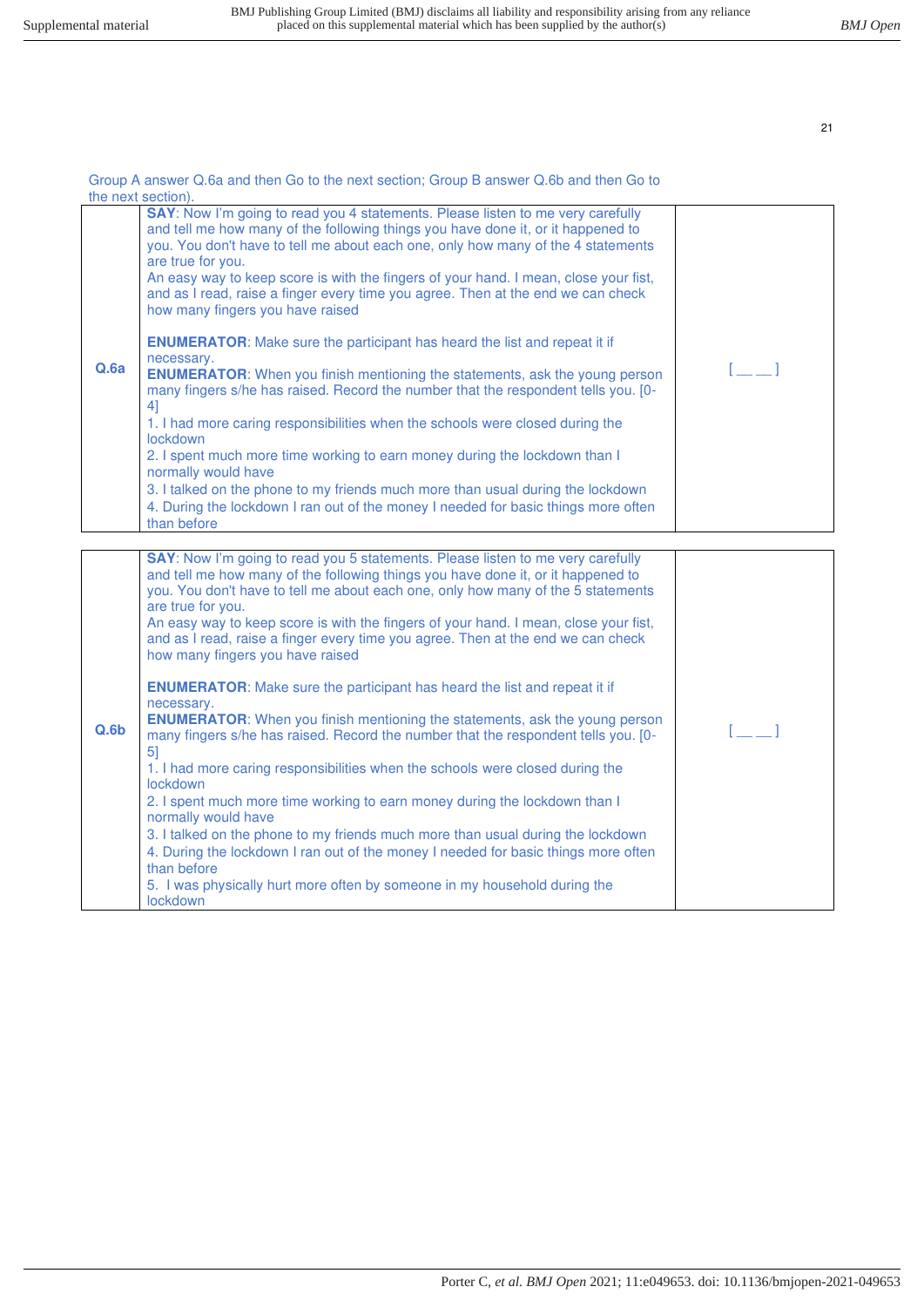$\overline{\Gamma}$ 

22

 $\overline{\phantom{a}}$ 

# <span id="page-21-1"></span><span id="page-21-0"></span>**Section 5. Food Security, Prices and Health**

# **5.1 Food Security**

| time when:<br>$00 = No$<br>$01 = Yes$<br>$77=NK$ | <b>SAY</b> : Now I would like to ask you some questions about food. Since [Outbreak date], was there a                                                                                                            |            |               |
|--------------------------------------------------|-------------------------------------------------------------------------------------------------------------------------------------------------------------------------------------------------------------------|------------|---------------|
| Q.1                                              | You or others in your household worried about not having<br>enough food to eat because of a lack of money or other<br>resources?                                                                                  | O No O Yes | O NK          |
| Q <sub>12</sub>                                  | Still thinking about the time since [Outbreak date], was there a<br>time when you or others in your household were unable to eat<br>healthy and nutritious food because of a lack of money or<br>other resources? | O No O Yes | $\bigcirc$ NK |
| Q.3                                              | Was there a time since [Outbreak date] when you or others in<br>your household ate only a few kinds of foods because of a<br>lack of money or other resources?                                                    | O No O Yes | $\bigcirc$ NK |
| Q.4                                              | Was there a time since [Outbreak date] when you or others in<br>your household had to skip a meal because there was not<br>enough money or other resources to get food?                                           | O No O Yes | O NK          |
| Q.5                                              | Still thinking about the time since [Outbreak date], was there a<br>time when you or others in your household ate less than you<br>thought you should because of a lack of money or other<br>resources?           | O No O Yes | O NK          |
| Q.6                                              | Was there a time since [Outbreak date] when your household<br>ran out of food because of a lack of money or other<br>resources?                                                                                   | O No O Yes | $O$ NK        |
| Q.7                                              | Since [Outbreak date], was there a time when you or others in<br>your household were hungry but did not eat because there<br>was not enough money or other resources for food?                                    | O No O Yes | $\bigcirc$ NK |
| Q.8                                              | Was there a time since [Outbreak date] when you or others in<br>your household went without eating for a whole day because<br>of a lack of money or other resources?                                              | O No O Yes | O NK          |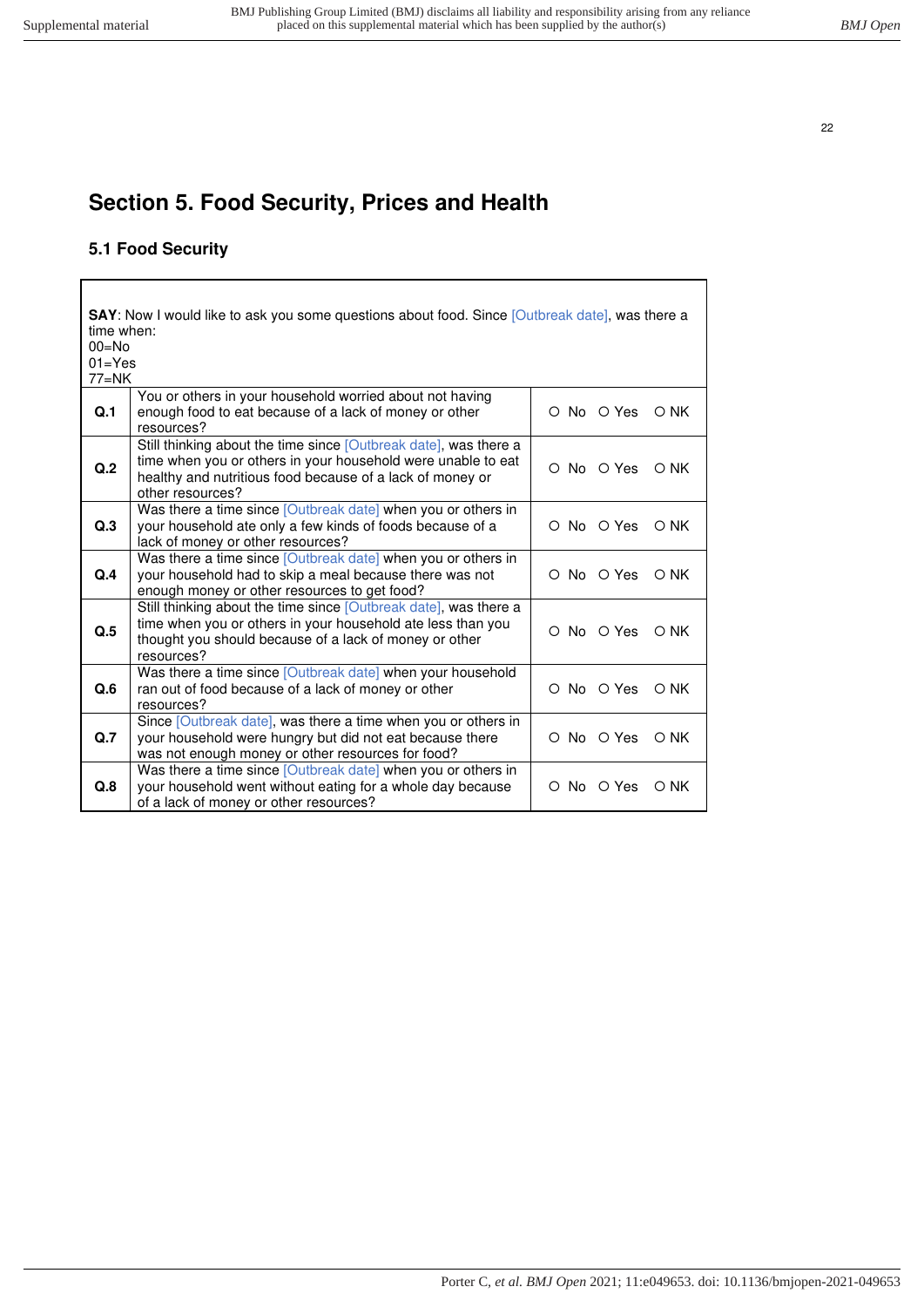# <span id="page-22-0"></span>**5.2 Food Prices**

|     | For each of these particular food items, can you please tell me<br>if the price per unit has increased, decreased, or stayed in the<br>same in comparison to before [DATE OF OUTBREAK]? |  |
|-----|-----------------------------------------------------------------------------------------------------------------------------------------------------------------------------------------|--|
| Q.9 | 01=Increased<br>02=Decreased<br>03=Stayed the same<br>04=Item unavailable<br>$-77=NK$                                                                                                   |  |
|     | <b>CAPI:</b> The list of food items varies across countries.                                                                                                                            |  |
|     | <b>ETHIOPIA</b>                                                                                                                                                                         |  |
| 01  | Injera/bread (teff, maize, wheat, and/or barley)                                                                                                                                        |  |
| 02  | Inset                                                                                                                                                                                   |  |
| 03  | Oil/fats/butter                                                                                                                                                                         |  |
| 04  | Milk/cheese/yogurt                                                                                                                                                                      |  |
| 05  | Vegetables (including onion, tomato, potato, cabbage, garlic)                                                                                                                           |  |
| 06  | Pulses (peas and beans)                                                                                                                                                                 |  |
| 07  | Sugar                                                                                                                                                                                   |  |
|     | <b>INDIA</b>                                                                                                                                                                            |  |
| 01  | Rice and other cereals                                                                                                                                                                  |  |
| 02  | Vegetables including onion                                                                                                                                                              |  |
| 03  | Oil, fat, ghee, butter                                                                                                                                                                  |  |
| 04  | Milk and milk products                                                                                                                                                                  |  |
| 05  | Meat and meat products including fish                                                                                                                                                   |  |
| 06  | <b>Pulses</b>                                                                                                                                                                           |  |
| 07  | Any sugar, honey, sweets, sugary sweet drinks                                                                                                                                           |  |
| 08  | <b>Eggs</b>                                                                                                                                                                             |  |
|     | <b>PERU</b>                                                                                                                                                                             |  |
| 01  | <b>Bread</b>                                                                                                                                                                            |  |
| 02  | <b>Rice</b>                                                                                                                                                                             |  |
| 03  | Oil                                                                                                                                                                                     |  |
| 04  | <b>Milk</b>                                                                                                                                                                             |  |
| 05  | <b>Chicken</b>                                                                                                                                                                          |  |
| 06  | <b>Pulses</b>                                                                                                                                                                           |  |
| 07  | Sugar                                                                                                                                                                                   |  |
| 08  | <b>Fruits</b>                                                                                                                                                                           |  |
|     | <b>VIETNAM</b>                                                                                                                                                                          |  |
| 01  | Rice                                                                                                                                                                                    |  |
| 02  | Chicken                                                                                                                                                                                 |  |
| 03  | Fish                                                                                                                                                                                    |  |
| 04  | <b>Milk</b>                                                                                                                                                                             |  |
| 05  | Vegetables                                                                                                                                                                              |  |
| 06  | <b>Fruits</b>                                                                                                                                                                           |  |
| 07  | Sugar                                                                                                                                                                                   |  |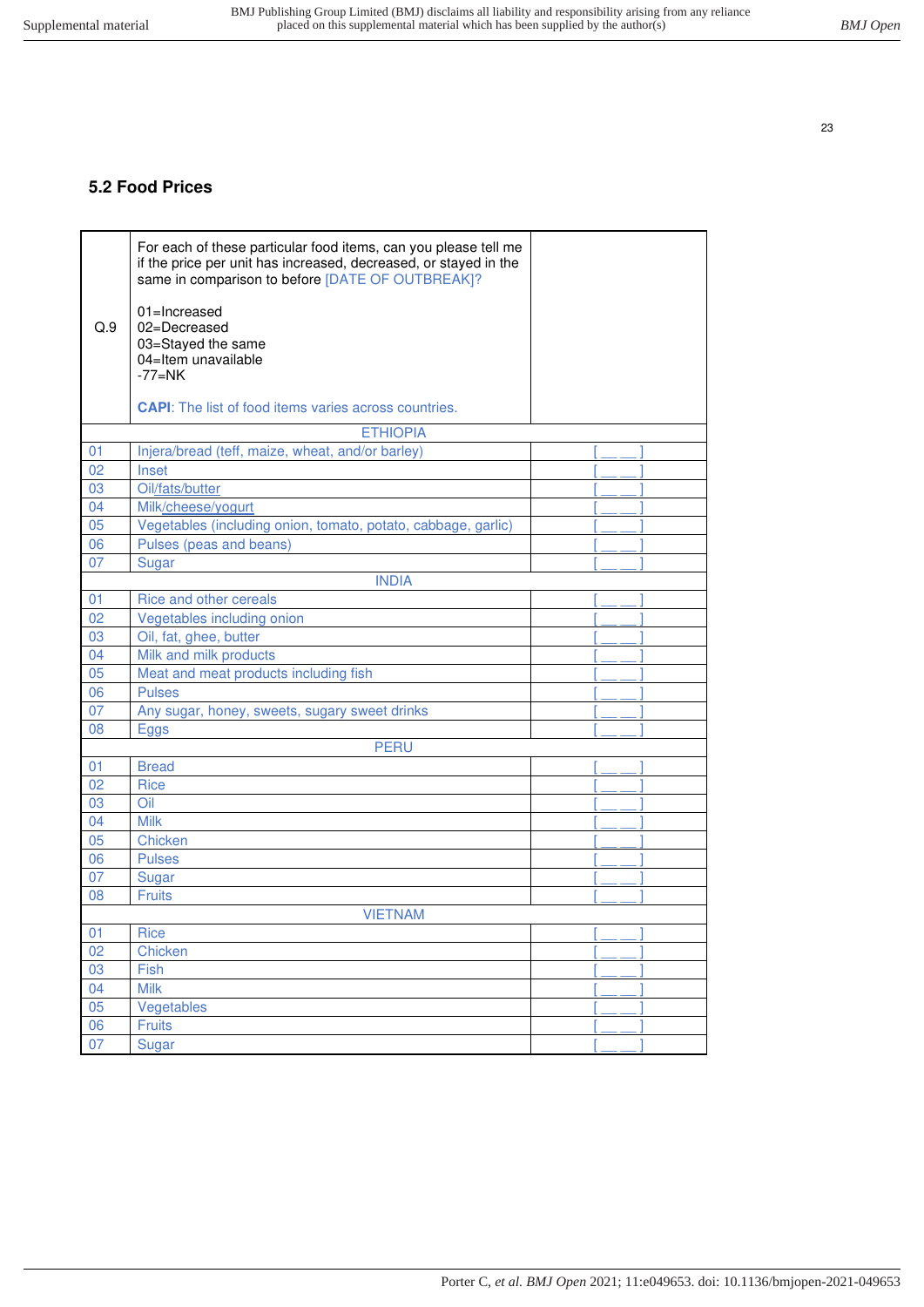## <span id="page-23-0"></span>**5.3 Individual Health**

**SAY:** Now I would like to ask some questions about your health. But before doing it I would like to ask you about your family:

[**CAPI**: create a flag for those households were

1.One or more hh members were reported as infected by COVID in call 1 2. One of the hh members died from covid as reported in call 1]

| Q <sub>1</sub> | Since [FIST CALL DATE] when we last spoke to you, did anyone in your household<br>(excluding you) get sick with COVID (either confirmed by a test, or you highly<br>suspect it because of the symptoms display).<br><b>SAY:</b> Typical symptom are high temperature, continuous cough, breathing<br>problems, chest pain, loss of smell & taste<br><b>ENUMERATOR:</b> Encourage the YL Child answer this question. If the YL Child<br>answers "I don't know", emphasize that what he seeks to capture is his/her<br>perceptions. Repeat symptoms if necessary. If, despite the above, YL Child repeat "I<br>don't know" please mark it and add any relevant comment.<br>$00 = No$<br>$01 = Yes$ , one person<br>02 = Yes, more than one person<br>77=NK Any comment? Specify { |  |
|----------------|---------------------------------------------------------------------------------------------------------------------------------------------------------------------------------------------------------------------------------------------------------------------------------------------------------------------------------------------------------------------------------------------------------------------------------------------------------------------------------------------------------------------------------------------------------------------------------------------------------------------------------------------------------------------------------------------------------------------------------------------------------------------------------|--|
|----------------|---------------------------------------------------------------------------------------------------------------------------------------------------------------------------------------------------------------------------------------------------------------------------------------------------------------------------------------------------------------------------------------------------------------------------------------------------------------------------------------------------------------------------------------------------------------------------------------------------------------------------------------------------------------------------------------------------------------------------------------------------------------------------------|--|

**SAY:** Now I would like to ask some questions about your health.

| Q <sub>.2</sub>  | Since [FIRST CALL DATE], have you been tested for COVID? Which type of test<br>did you take?<br>[CAPI: this question should be answer to everyone regardless of what they answer<br>in $Q.1$ ]<br>$00 =$ No test ->Skip to Q.5<br>$01 =$ Quick test (blood drop)<br>$02$ = Nose and throat sample<br>$03$ = Other, specify {<br>04=Both types of test<br>$77 = NK - Skip to Q.5$ |                    |
|------------------|----------------------------------------------------------------------------------------------------------------------------------------------------------------------------------------------------------------------------------------------------------------------------------------------------------------------------------------------------------------------------------|--------------------|
| Q <sub>0</sub> 3 | How many times have you been tested, since [FIRST CALL DATE]?                                                                                                                                                                                                                                                                                                                    |                    |
| Q.4              | Did any of those tests turn to be positive?<br>$00 = No$<br>$01 = Yes - Skip to Q.6$<br>$77=NK$                                                                                                                                                                                                                                                                                  | O No O Yes<br>O NK |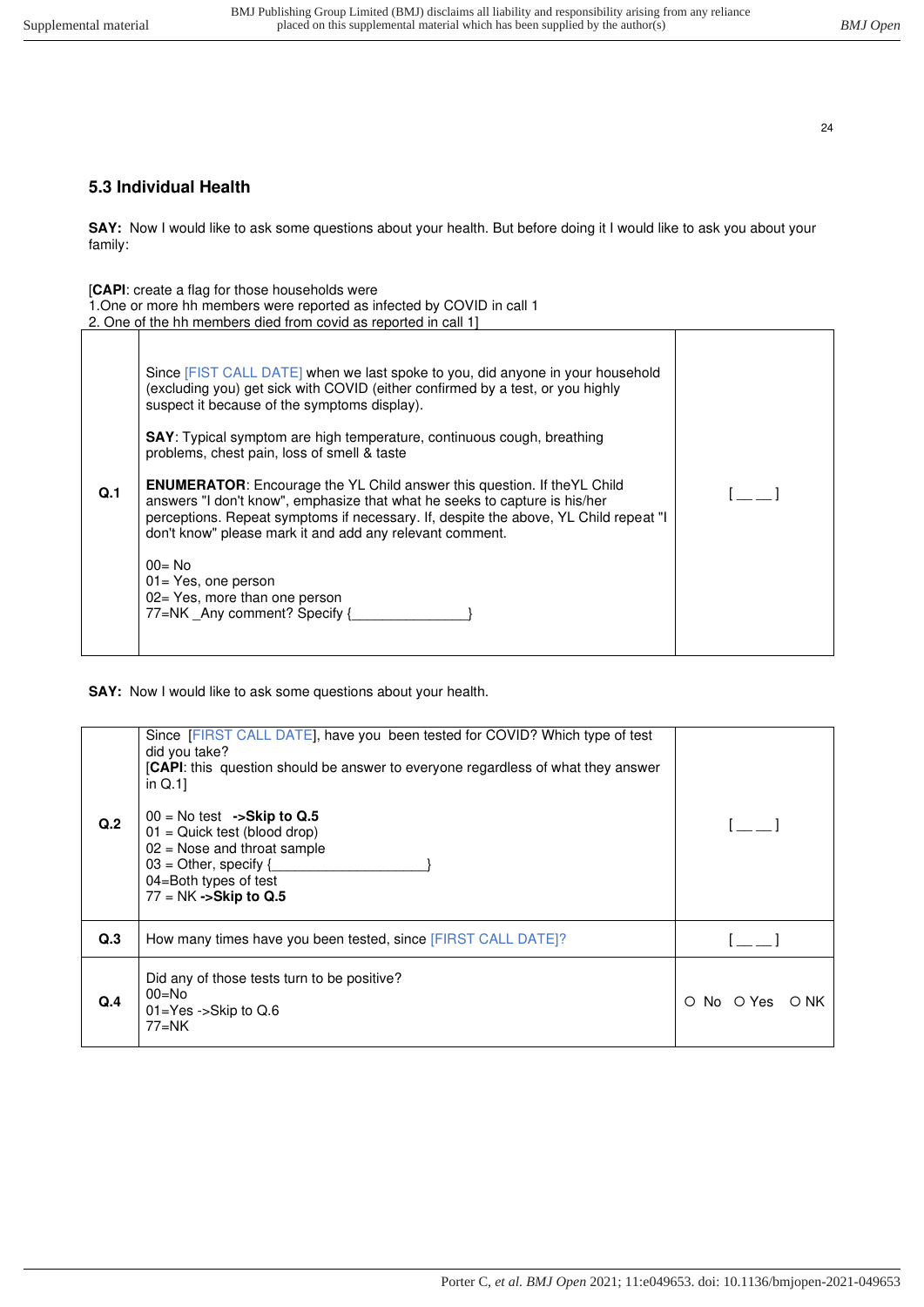|     | Have you been infected or you think you might have been infected since [FIRST<br>CALL DATE] when we talked last time?<br>SAY: Typical symptom are: high temperature, continuous cough, breathing<br>problems, chest pain, loss of smell & taste                                                                                                                                                                                                                      |  |                                                |  |
|-----|----------------------------------------------------------------------------------------------------------------------------------------------------------------------------------------------------------------------------------------------------------------------------------------------------------------------------------------------------------------------------------------------------------------------------------------------------------------------|--|------------------------------------------------|--|
| Q.5 | $00 = No \rightarrow Go$ to the next section<br>$01 = Yes$<br>77=NK _Any comment? Specify {                                                                                                                                                                                                                                                                                                                                                                          |  | O No O Yes O NK                                |  |
|     | <b>ENUMERATOR:</b> Encourage the YL Child to answer this question Yes or No. If the<br>YL Child answers "I don't know", emphasize that what he seeks to capture is his/her<br>perceptions. Repeat symptoms if necessary. If, despite the above, YL Child repeat "I<br>don't know" please mark it and add any relevant comment.                                                                                                                                       |  |                                                |  |
|     | <b>CAPI:</b> add a validation check. If $Q.2=01,02,03,04$ AND $Q.4=01$ , then it should be<br>Q.5=01; If Q.2=00, 77 then Q.5 can assume any value                                                                                                                                                                                                                                                                                                                    |  |                                                |  |
|     | Did you receive treatment, since [FIST CALL DATE] ?                                                                                                                                                                                                                                                                                                                                                                                                                  |  |                                                |  |
| Q.6 | $01 = Yes$<br>$00 = No \rightarrow$ Skip to Q.8<br>77=NK -> Skip to Q.8                                                                                                                                                                                                                                                                                                                                                                                              |  | O No O Yes O NK                                |  |
|     | What type of treatment did you receive?                                                                                                                                                                                                                                                                                                                                                                                                                              |  |                                                |  |
|     | [CAPI] : Once answered go to Q.9]                                                                                                                                                                                                                                                                                                                                                                                                                                    |  |                                                |  |
| Q.7 | <b>ENUMERATOR:</b> do not read the options. If the YL Child report more than one<br>treatment please ask about the main one.                                                                                                                                                                                                                                                                                                                                         |  |                                                |  |
|     | $01 =$ Instructions by phone/WhatsApp<br>$02$ = Was under observation at home<br>03 = Hospitalized in private clinic<br>04 = Hospitalized in public hospital<br>05 = Hospitalized in health post (not relevant for IN)<br>06 = Was in Intensive Care Unit<br>07= Self-prescribed traditional medicine<br>08=Traditional medicine prescribed by local traditional doctors or healer<br>09=Self-prescribed modern medicine<br>10= Prescribed modern medicine by doctor |  | $\begin{bmatrix} 1 & 1 \\ 1 & 1 \end{bmatrix}$ |  |
|     | $11 =$ Other, specify                                                                                                                                                                                                                                                                                                                                                                                                                                                |  |                                                |  |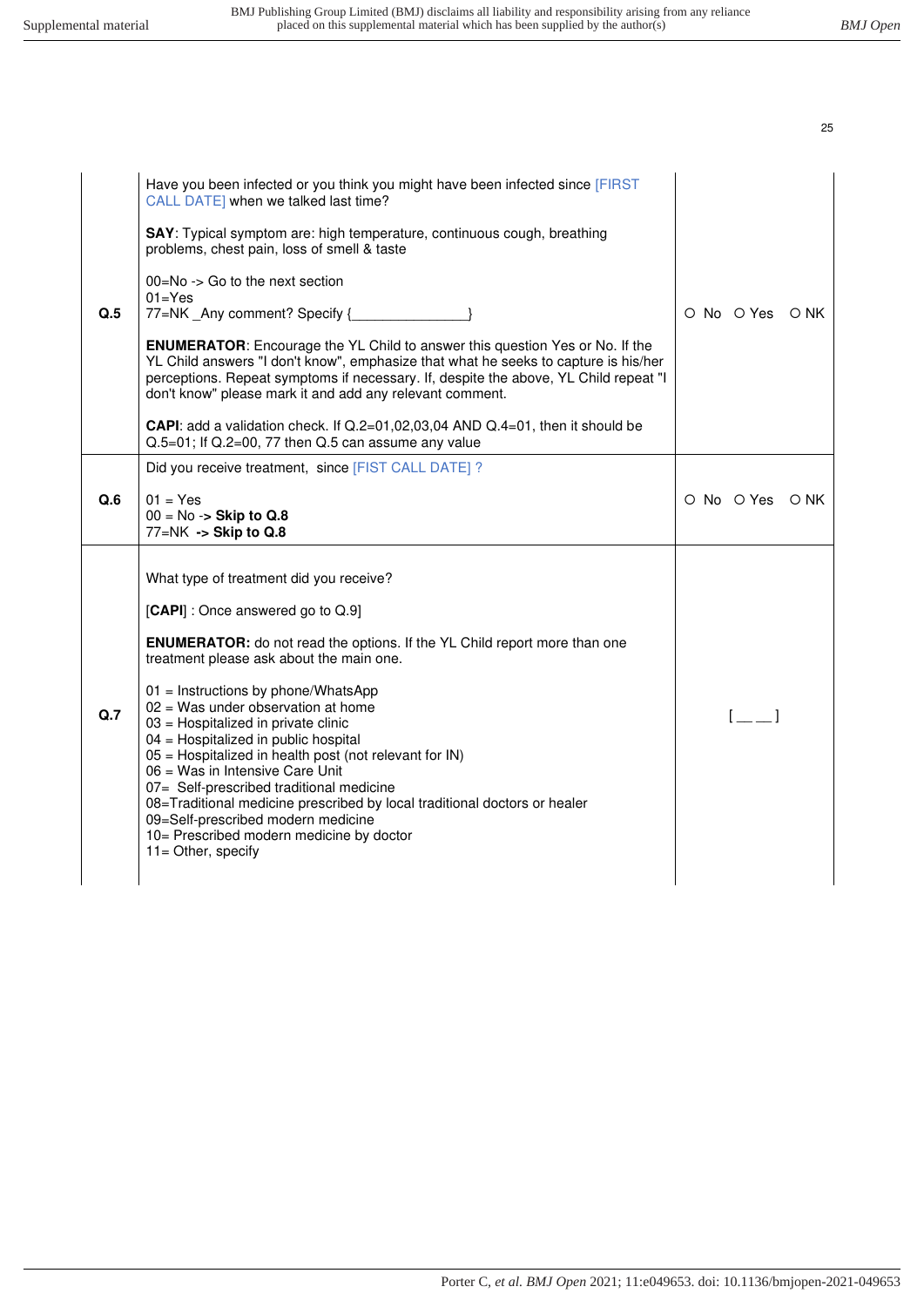| ٦ |         |
|---|---------|
|   | ٦<br>۰. |

| Q.8 | Why didn't you receive treatment?<br><b>ENUMERATOR:</b> do not read the options. If the YL Child report more than a reason<br>please ask about the main one.<br>$00 = Not tested$<br>$01$ = Rejected by the health center<br>$02$ = No health center where we live<br>$03$ = Told to stay at home<br>$04$ = Told that treatment was not required<br>06= I rejected seeking treatment/not interested<br>07= Family advise me not to take treatment<br>08= Fear of isolation from the community<br>09= Fear of being culprit of bringing the virus to the community<br>10= Belief illness can be cured at home.<br>$11 =$ Other, specify |  |
|-----|----------------------------------------------------------------------------------------------------------------------------------------------------------------------------------------------------------------------------------------------------------------------------------------------------------------------------------------------------------------------------------------------------------------------------------------------------------------------------------------------------------------------------------------------------------------------------------------------------------------------------------------|--|
| Q.9 | How are you now?<br>$01$ = Fully recovered<br>$02$ = Recovered, but still have some problems<br>$03 = Still$ ill                                                                                                                                                                                                                                                                                                                                                                                                                                                                                                                       |  |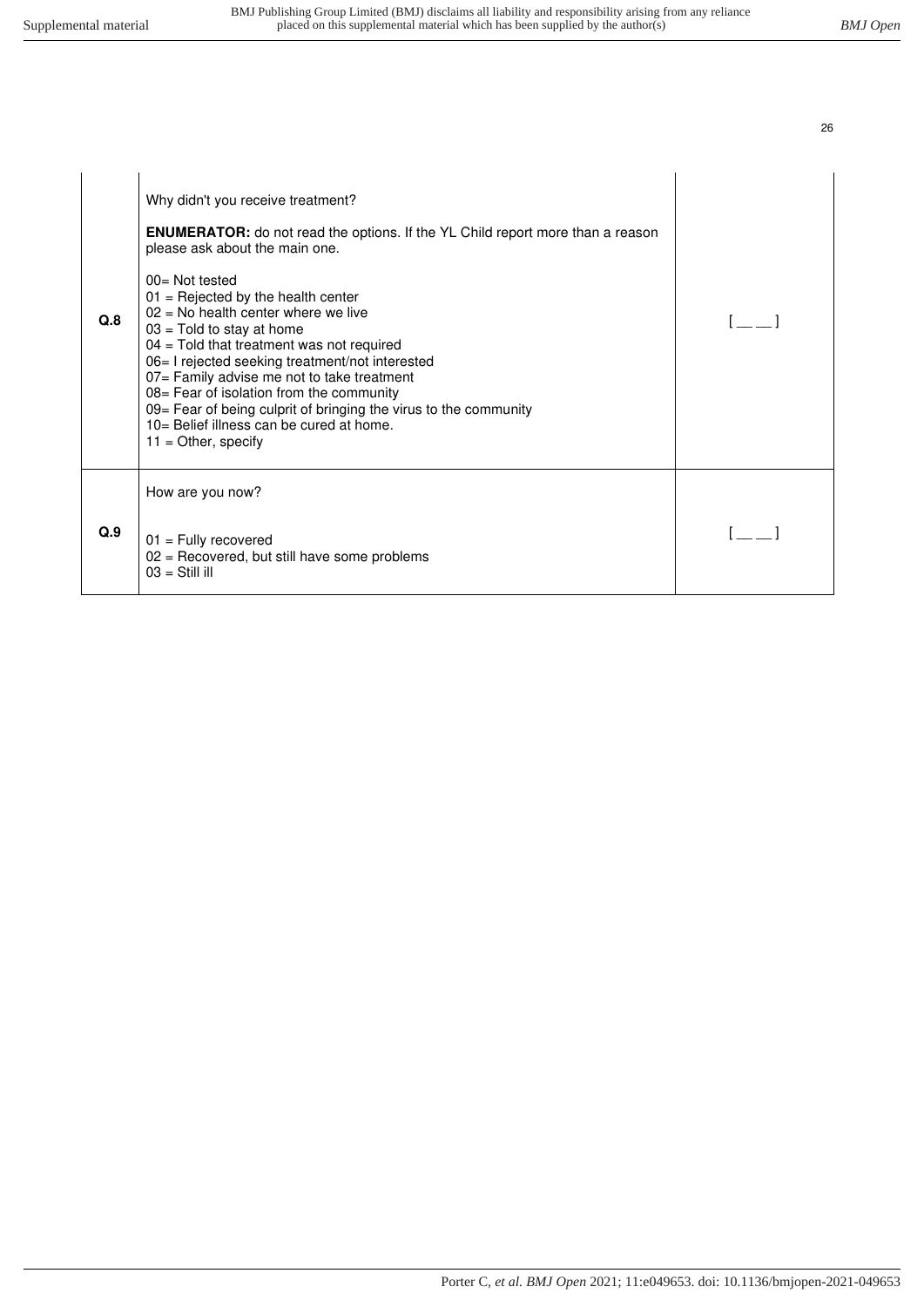# <span id="page-26-0"></span>**Section 6. Current Education**

**SAY:** Now I would like to ask you some questions about your **current educational status**.

| Q.1 | PE: Are you currently enrolled in full-time education?<br>VN: Are you currently enrolled in full-time education/Are you planning to be enrolled<br>in full-time education in September?<br>ET: Are you currently enrolled in full-time education/Are you planning to be enrolled<br>in full-time education when the school/educational institutes reopen?<br>IN: Are you planning to be enroleld in full-time education in the next academic year<br>(mid-August/September)?<br>ENUMERATOR (ET only): please note that if the interview happens before the<br>beginning of the academic year in September, you should ask whether the [YL Child]<br>plans to be enrolled in full-time education starting in September. If the interview<br>happened later, and the academic year already started, then you should refer to the<br>current enrolment.<br><b>ENUMERATOR:</b> this includes online and blended sessions<br>$00 = No$ $\triangleright$ Skip to Q.5<br>01 = Yes, attending regularly/ IN: Yes, I'm planning to attend regularly<br>02 = Yes, but attending irregularly/IN: Yes, even if I will be able to attend irregularly<br>$03$ = Never attended $\triangleright$ Skip to next section<br>$04$ = Registered for this school year but classes are suspended/ IN: Yes, I'm<br>registered for the next school year but classes are suspended<br>77 = NK $\blacktriangleright$ Skip to next section<br>79 = Refused to answer $\triangleright$ Skip to next section | $[-]$                                          |
|-----|---------------------------------------------------------------------------------------------------------------------------------------------------------------------------------------------------------------------------------------------------------------------------------------------------------------------------------------------------------------------------------------------------------------------------------------------------------------------------------------------------------------------------------------------------------------------------------------------------------------------------------------------------------------------------------------------------------------------------------------------------------------------------------------------------------------------------------------------------------------------------------------------------------------------------------------------------------------------------------------------------------------------------------------------------------------------------------------------------------------------------------------------------------------------------------------------------------------------------------------------------------------------------------------------------------------------------------------------------------------------------------------------------------------------------------------------------------------------------------|------------------------------------------------|
| Q.2 | PE: What is the education level that you are currently studying (ET, VN:or you will be<br>studying in September; IN: you will be studying in August/September) ?<br><b>ENUMERATOR:</b> If the [YL Child] reports primary or secondary education level, ask<br>him/her to specify what grade. Enter code from CODEBOX #3                                                                                                                                                                                                                                                                                                                                                                                                                                                                                                                                                                                                                                                                                                                                                                                                                                                                                                                                                                                                                                                                                                                                                         | $[-]$                                          |
| Q.3 | What type of school, institute or university (PE: are you currently attending) (<br>ET/VN:or you will be attending in September; IN: will you be attending/ planning to<br>attend in August/September) ?<br><b>ENUMERATOR:</b> Enter code from CODEBOX #4<br><b>CAPI:</b> Skip pattern varies across countries<br><b>ET</b> : if Q.2 (CODEBOX#3)= 21;22;24; 25;32-40; 43-48; Ask Q.4 and ► Skip to<br>Q.10; if Q.2=00-14;16-17;26-31; 41-42; 88, 77 ► Skip to Q.10<br>IN YC: if Q.2 (CODEBOX#3)= 13-15 Ask Q.4 and $\triangleright$ Skip to Q.10; if Q.2= 00-<br>12:28,29,77,79 ► Skip to Q.10<br><b>IN OC:</b> if Q.2 (CODEBOX#3)= 09-10 Ask Q.4 and $\triangleright$ Skip to Q.10; if Q.2= 00:01-0-<br>6,08,77,79 Skip to Q.10<br>PE: if Q.2 (CODEBOX#3)= 13-16, 19, 21, 22 Ask Q.4 and ▶ Skip to Q.10; if<br>Q.2=00-11; 17, 18, 20, 77, 88▶ Skip to Q.10<br><b>VN:</b> if Q.2 (CODEBOX#3)= 13-16 Ask Q.4 and ► Skip to Q.10; if Q.2=00-<br>12,17,28,29,50,77,79 Skip to Q.10                                                                                                                                                                                                                                                                                                                                                                                                                                                                                                 | $\begin{bmatrix} 1 & 1 \\ 1 & 1 \end{bmatrix}$ |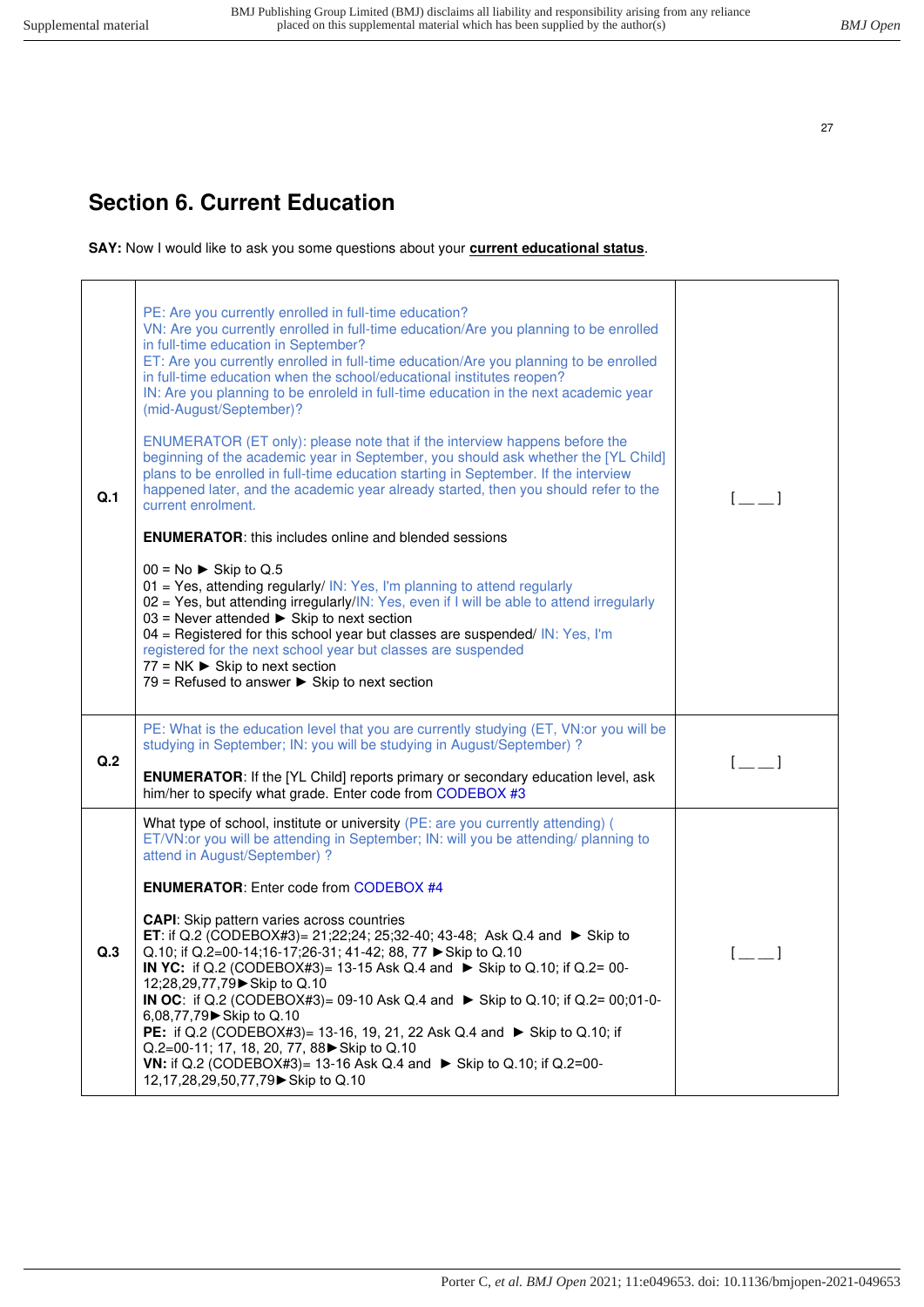| Q.4a             | What major?<br><b>ENUMERATOR:</b> Write the name of the major. Please look for the right code at the<br>end of the call and add it in the line below.                                                                                                                                                                                                                                                                                                                                                                                                                                                                                                                                                                      |                                                |
|------------------|----------------------------------------------------------------------------------------------------------------------------------------------------------------------------------------------------------------------------------------------------------------------------------------------------------------------------------------------------------------------------------------------------------------------------------------------------------------------------------------------------------------------------------------------------------------------------------------------------------------------------------------------------------------------------------------------------------------------------|------------------------------------------------|
| Q.4b             | <b>ENUMERATOR:</b> Enter code from CODEBOX #5<br>$\rightarrow$ ET, IN, VN Go to Q. 10<br>-> PE: Go to Q.4c and then go to Q.10                                                                                                                                                                                                                                                                                                                                                                                                                                                                                                                                                                                             | $\begin{bmatrix} 1 & 1 \end{bmatrix}$          |
| Q.4c             | [CAPI : PE only]<br>Do you plan to continue your studies in the next 12 months?<br>$00 = No$<br>$01 = Yes$<br>$77 = NK$<br>$88 = NA$<br>$\sim$ Go to Q.10                                                                                                                                                                                                                                                                                                                                                                                                                                                                                                                                                                  |                                                |
| Q.5              | What is the (highest) education level that you completed?<br><b>ENUMERATOR:</b> If the [YL Child] reports primary or secondary education level, ask<br>him/her to specify what grade. Enter code from CODEBOX #3                                                                                                                                                                                                                                                                                                                                                                                                                                                                                                           | $\begin{bmatrix} 1 & 1 \\ 1 & 1 \end{bmatrix}$ |
| Q.6              | What type of school, institute or university was the last one you attended?<br><b>ENUMERATOR:</b> Enter code from CODEBOX #4CAPI: Skip pattern varies across<br>countries<br><b>ET:</b> if Q.5 (CODEBOX#3)= 21;22;24; 25;32-40; 43-48; Go to Q.7; if Q.5= 00-<br>14;16-17;26-31; 41-42; 88, 77 ► Skip to Q.8<br>IN YC: if Q.5 (CODEBOX#3)= 13-15 Go to Q.7 ; if Q.5= 00-12;28,29,77,79 Skip to<br>Q.8<br>IN OC: if Q.5 (CODEBOX#3)= 09-10 Go to Q.7; if Q.5= 00;01-0-6,08,77,79 $\blacktriangleright$ Skip to<br>Q.8<br>PE: if Q.5 (CODEBOX#3)= 13-16, 19, 21, 22 Go to Q.7; if Q.5=00-11; 17, 18, 20,<br>77, 88 Skip to Q.8<br>VN: if Q.5 (CODEBOX#3)= 13-16 Go to Q.7; if Q.5=00-12,17,28,29,50,77,79 ► Skip<br>to $Q.8$ | $\begin{bmatrix} 1 & 1 \end{bmatrix}$          |
| Q.Za             | What major?<br><b>ENUMERATOR:</b> Write the name of the major. Please look for the right code at the<br>end of the call and add it in the line below.                                                                                                                                                                                                                                                                                                                                                                                                                                                                                                                                                                      |                                                |
| Q.7 <sub>b</sub> | <b>ENUMERATOR:</b> Enter code from CODEBOX #5                                                                                                                                                                                                                                                                                                                                                                                                                                                                                                                                                                                                                                                                              |                                                |
| Q.8              | When was the last time you attended full-time education?<br><b>ENUMERATOR:</b> if the [YL Child] attended full-time education for the last time in the<br>current year (2020) please ask and report in what month.<br>01-12= Jan-Dec 2020 $\triangleright$ Go to Q.9<br>13 = 2019 $\triangleright$ [ET, IN, VN skip to next section], PE: skip to Q.12<br>14 = Before 2019 ► [ET, IN, VN skip to next section], PE: skip to Q.12<br>77 = $NK$ $\blacktriangleright$ [ET, IN, VN skip to next section], PE: skip to Q.12<br>79 = Refused to answer $\triangleright$ [ET, IN, VN skip to next section], PE: skip to Q.12                                                                                                     | $\begin{bmatrix} 1 & 1 \end{bmatrix}$          |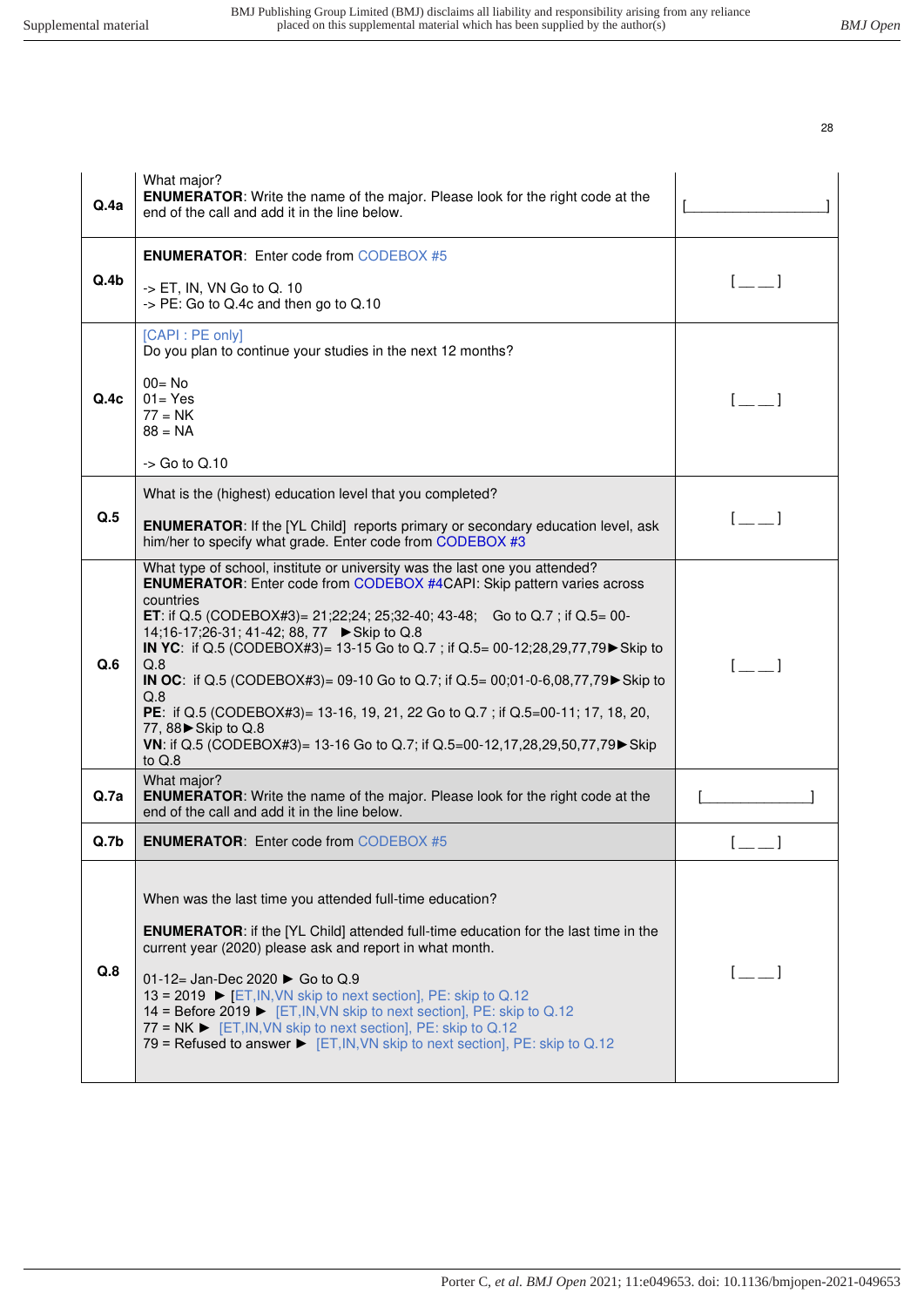| Why did you stop attending full-time education?<br><b>ENUMERATOR:</b> do not read the options.<br>$01$ = Because of the quarantine, my school cancelled classes<br>02 = Because of the quarantine, my school offers virtual classess but I don't have<br>the equipment<br>Q.9<br>$03$ = Because of the quarantine, I couldn't pay the fees<br>$04$ = Because of the quarantine, I had to look for a job<br>05 = Because of the COVID, someone in the household became ill<br>06= The course has finished<br>$07$ = Other, specify (related to COVID or quarantine) : $\frac{1}{100}$<br>$08 =$ Other Specify: | $\sqrt{2}$          |
|---------------------------------------------------------------------------------------------------------------------------------------------------------------------------------------------------------------------------------------------------------------------------------------------------------------------------------------------------------------------------------------------------------------------------------------------------------------------------------------------------------------------------------------------------------------------------------------------------------------|---------------------|
| Since the lockdown/ Response to COVID (ET), have you engaged in any of these<br>Q.10<br>education or learning activities?<br><b>ENUMERATOR:</b> read all options and mark all that apply                                                                                                                                                                                                                                                                                                                                                                                                                      |                     |
| $01$ = Attend classes in person                                                                                                                                                                                                                                                                                                                                                                                                                                                                                                                                                                               | $\Box$              |
| 02 = Virtual classes with lesson teacher (laptop/computer/smartphone)                                                                                                                                                                                                                                                                                                                                                                                                                                                                                                                                         | $\Box$              |
| 03= Completed assignments provided by the teacher                                                                                                                                                                                                                                                                                                                                                                                                                                                                                                                                                             | □                   |
| 04= Watched educational TV programs                                                                                                                                                                                                                                                                                                                                                                                                                                                                                                                                                                           | $\Box$              |
| 05= Listened to educational programs on radio                                                                                                                                                                                                                                                                                                                                                                                                                                                                                                                                                                 | $\Box$              |
| 06= Used learning apps                                                                                                                                                                                                                                                                                                                                                                                                                                                                                                                                                                                        | □                   |
| 07 = Other Specify:                                                                                                                                                                                                                                                                                                                                                                                                                                                                                                                                                                                           |                     |
| During the lockdown/ Response to COVID (ET), how were you in contact with your<br>Q.11<br>teachers?<br><b>ENUMERATOR:</b> read all options and mark all that apply                                                                                                                                                                                                                                                                                                                                                                                                                                            |                     |
| 00 = I have never been in contact -> Go to next section                                                                                                                                                                                                                                                                                                                                                                                                                                                                                                                                                       | П                   |
| $01 =$ SMS                                                                                                                                                                                                                                                                                                                                                                                                                                                                                                                                                                                                    | $\Box$              |
| $02$ = Online applications                                                                                                                                                                                                                                                                                                                                                                                                                                                                                                                                                                                    | $\Box$              |
| 03= Email                                                                                                                                                                                                                                                                                                                                                                                                                                                                                                                                                                                                     | $\Box$              |
| 04= Telephone (audio)                                                                                                                                                                                                                                                                                                                                                                                                                                                                                                                                                                                         | □                   |
| 05= WhatsApp/Telegram (ET)                                                                                                                                                                                                                                                                                                                                                                                                                                                                                                                                                                                    | □                   |
| 06= Facebook                                                                                                                                                                                                                                                                                                                                                                                                                                                                                                                                                                                                  | □                   |
| 07 = Other Specify:                                                                                                                                                                                                                                                                                                                                                                                                                                                                                                                                                                                           | $\mathsf{L}$<br>ı   |
| [CAPI=PE only]What do you think will be your main activity in the next 12<br>months? <b>ENUMERATOR:</b> Read all options and mark the alternative that applies the<br>Q.12<br>most                                                                                                                                                                                                                                                                                                                                                                                                                            |                     |
| $01 =$ Studying                                                                                                                                                                                                                                                                                                                                                                                                                                                                                                                                                                                               |                     |
| 02= Looking for a job                                                                                                                                                                                                                                                                                                                                                                                                                                                                                                                                                                                         |                     |
| 03= Work in a family business                                                                                                                                                                                                                                                                                                                                                                                                                                                                                                                                                                                 |                     |
| 04= Start my own business                                                                                                                                                                                                                                                                                                                                                                                                                                                                                                                                                                                     | $[$ $\pm$ $\pm$ $]$ |
| 05= Work as employees/wage worker                                                                                                                                                                                                                                                                                                                                                                                                                                                                                                                                                                             |                     |
| 06=Help in home activities / taking care of family members                                                                                                                                                                                                                                                                                                                                                                                                                                                                                                                                                    |                     |
| 07=Others                                                                                                                                                                                                                                                                                                                                                                                                                                                                                                                                                                                                     |                     |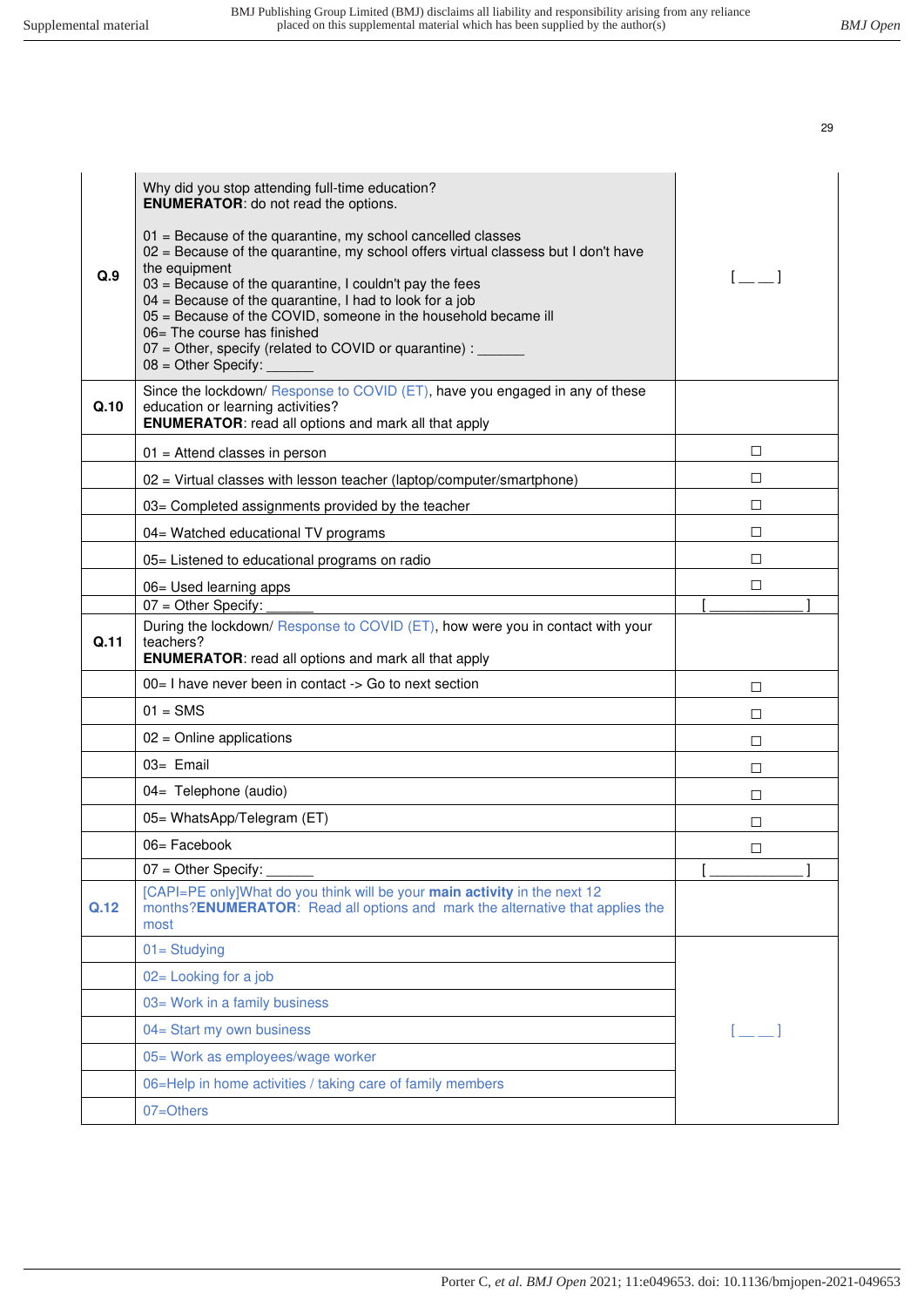# <span id="page-29-0"></span>**Section 7. Time Use**

**SAY**: Now I want you to think about how you spent your time during a typical weekday when the country was in full lockdown in [MONTH\_COUNTRY\_SPECIFIC]/ ET: during the Response to COVID-19 ]

| Q.1 | <b>SAY:</b> Now I want you to think about how you spent your time<br>during a typical weekday when the [ET, IN, PE: country was in full<br>lockdown in] [VN: when the city/province is/was in social<br>distancing] [IN, PE: MONTH COUNTRY SPECIFIC] / ET: when<br>the Response to COVID-19 started]? [CAPI: do not specify any<br>time for VN1<br>Do you agree, partially agree or disagree with the following<br>statement:<br>$01 = \text{Agree}$<br>02=Partially agree<br>03=Disagree |  |
|-----|-------------------------------------------------------------------------------------------------------------------------------------------------------------------------------------------------------------------------------------------------------------------------------------------------------------------------------------------------------------------------------------------------------------------------------------------------------------------------------------------|--|
|     | $77=NK$<br>$88 = NA$                                                                                                                                                                                                                                                                                                                                                                                                                                                                      |  |
| 01  | I spent more time taking care of children than before                                                                                                                                                                                                                                                                                                                                                                                                                                     |  |
| 02  | I spent more time on household chores than before                                                                                                                                                                                                                                                                                                                                                                                                                                         |  |
| 03  | I spent more time working at home/from home than before                                                                                                                                                                                                                                                                                                                                                                                                                                   |  |
| 04  | I spent more time working outside home than before                                                                                                                                                                                                                                                                                                                                                                                                                                        |  |
| 05  | I spent more time studying/learning                                                                                                                                                                                                                                                                                                                                                                                                                                                       |  |
| 06  | I spent more time working in family business than before                                                                                                                                                                                                                                                                                                                                                                                                                                  |  |
| 07  | I spent more time sleeping                                                                                                                                                                                                                                                                                                                                                                                                                                                                |  |
| 08  | I spent more time playing/doing nothing                                                                                                                                                                                                                                                                                                                                                                                                                                                   |  |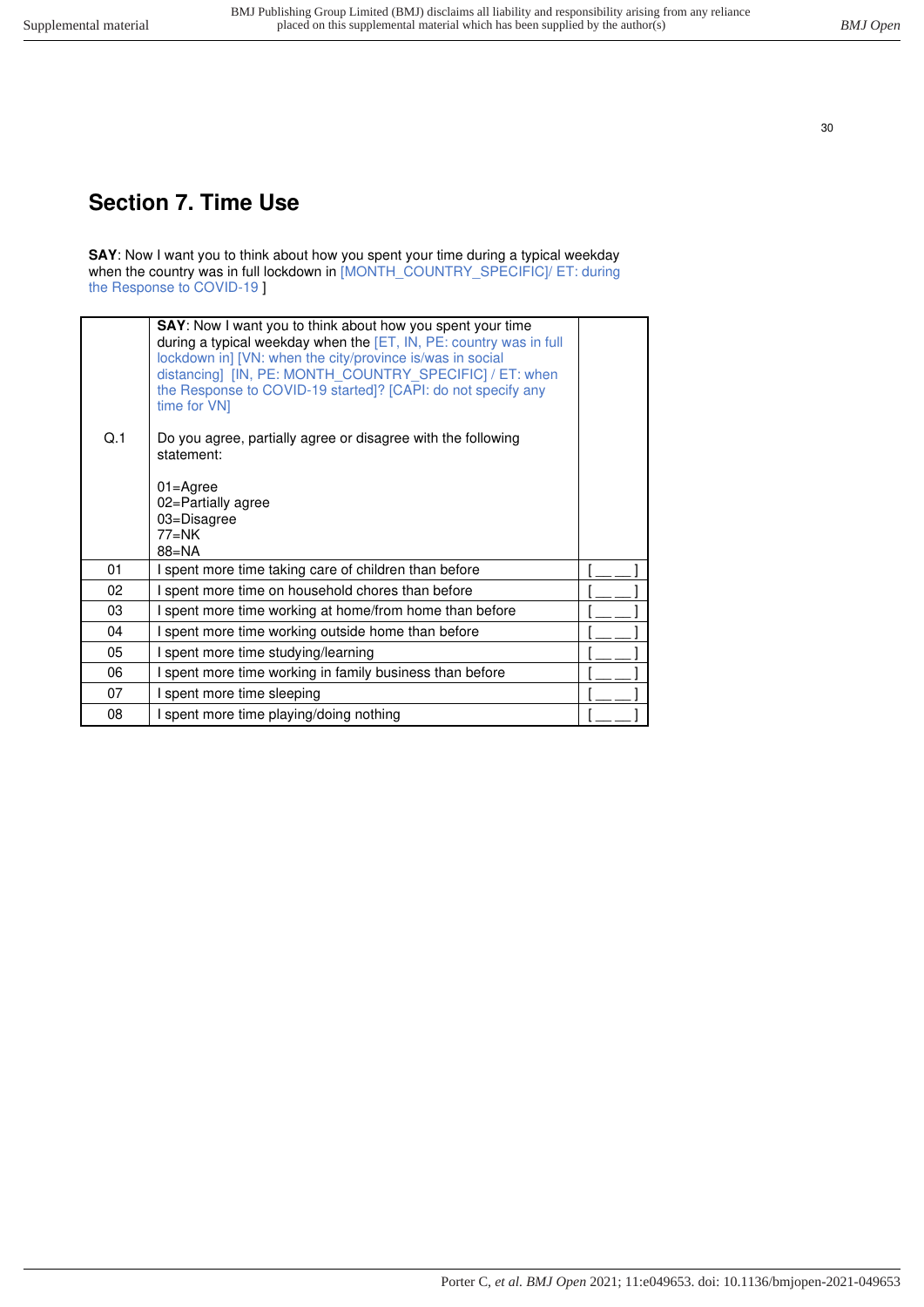# <span id="page-30-1"></span><span id="page-30-0"></span>**Section 8. Employment and Earnings**

## **8.1 Labour Force participation**

**SAY:** Now I would like to ask you about your current and previous paid and unpaid work activities. This includes work done inside and outside the household, and EXCLUDES non-working activities (e.g. housewife, student, taking care of other household members, such as children, disabled, illed, elderly). Working as housemaid or childcare (not for relatives) should be considered as working activity.

|     | At any time during the last 12 months, did you work for at least 1 hour, in your own<br>business, for a household member or for someone else?                                                                                                                                          |            |
|-----|----------------------------------------------------------------------------------------------------------------------------------------------------------------------------------------------------------------------------------------------------------------------------------------|------------|
| Q.1 | 00=No $\triangleright$ Skip to Q.6<br>$01 = Yes$                                                                                                                                                                                                                                       | O No O Yes |
| Q.2 | Thinking back to January-February (for PE)/December-February (for IN, VN)/<br>January-mid-March (for ET), just before the COVID crisis began, were you working<br>for at least 1 hour, in your own business, for a household member or for someone<br>else?<br>$00 = No$<br>$01 = Yes$ | O No O Yes |
| Q.3 | During the last week (from Monday through Sunday), did you work for at least 1<br>hour, in your own business, for a household member or for someone else?<br>$00=No$<br>01=Yes ► Skip to "Section 8.2"                                                                                 | O No O Yes |
| Q.4 | Do you currently have a job even though you did NOT work last week (from Monday<br>through Sunday)?<br>00=No ► Skip to Q.6<br>$01 = Yes$                                                                                                                                               | O No O Yes |
| Q.5 | Why were you not able to work as usual?<br>FIELDWORKER: Do not read the options, mark all that applies<br>[CAPI: Once this question is answered ► Skip to "Section 8.2"]                                                                                                               |            |
| 01  | Temporarily laid off for reduction of staff/less business due COVID-19                                                                                                                                                                                                                 | □          |
| 02  | Workplace closed and cannot work from home                                                                                                                                                                                                                                             | □          |
| 03  | Reduction in working hours due to less business                                                                                                                                                                                                                                        | □          |
| 04  | Temporarily absent                                                                                                                                                                                                                                                                     | □          |
| 05  | Sick or not feeling well                                                                                                                                                                                                                                                               | □          |
| 06  | Need to care for ill relative                                                                                                                                                                                                                                                          | □          |
| 07  | Has to care of children because school is closed                                                                                                                                                                                                                                       | $\Box$     |
| 08  | Has to help children with homework because school is closed                                                                                                                                                                                                                            | $\Box$     |
| 09  | More domestic work because of the outbreak                                                                                                                                                                                                                                             | □          |
| 10  | More time needed to buy food and cook                                                                                                                                                                                                                                                  | $\Box$     |
| 11  | Abandoned the job to protect myself and the household from COVID-19                                                                                                                                                                                                                    | □          |
| 12  | <b>Others</b>                                                                                                                                                                                                                                                                          | □          |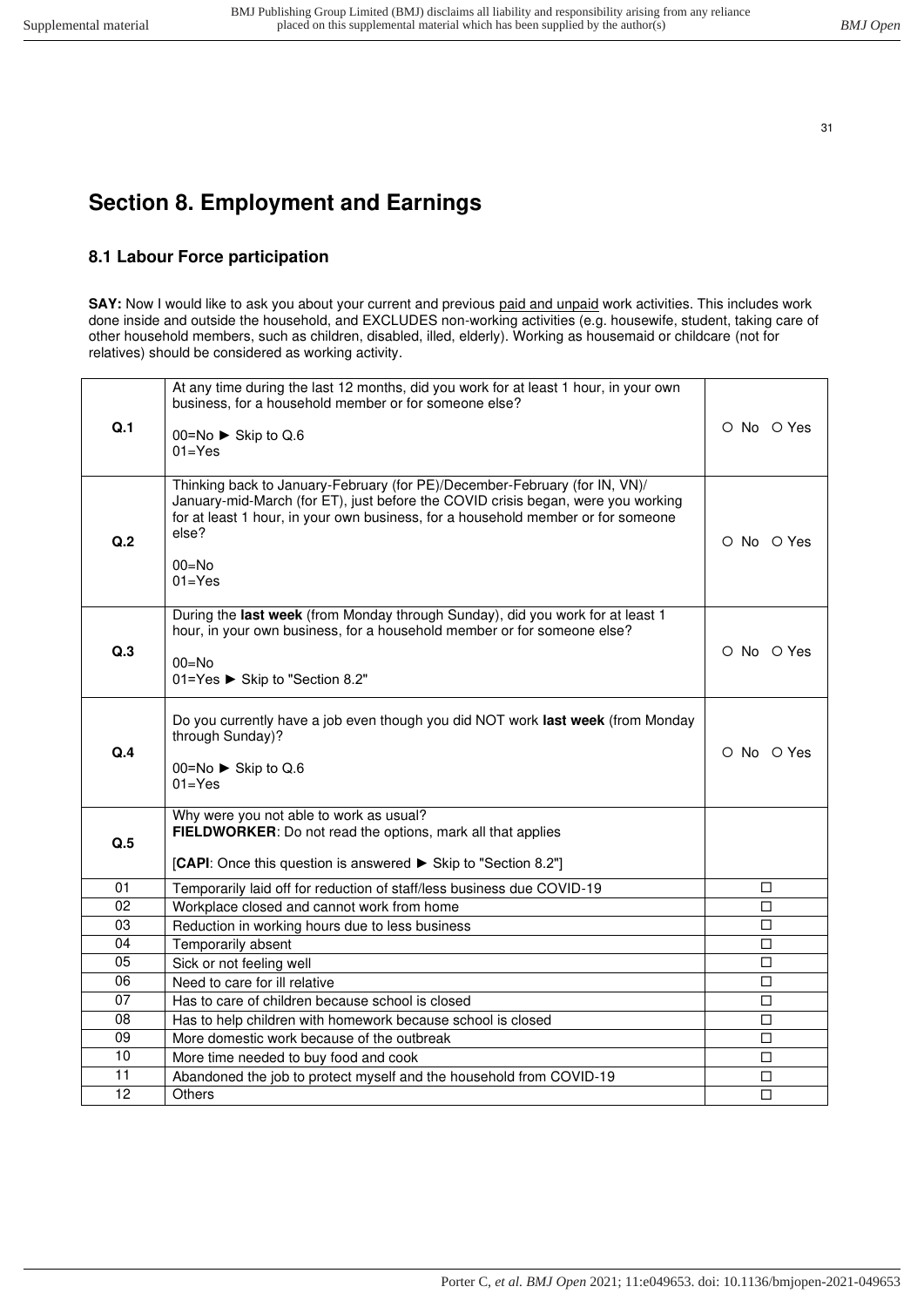|     | Did you look for work last week (from Monday through Sunday)?                                                                                                                                                                                                                  |            |
|-----|--------------------------------------------------------------------------------------------------------------------------------------------------------------------------------------------------------------------------------------------------------------------------------|------------|
| Q.6 | $00=No$<br>$01 = Yes$ • If Q.1=00, skip to Subjective Wellbeing and Mental Health section;<br>$Q.1=01$ ; $Q.2=01$ ; $Q.3=00$ ; $Q.4=00$ -> Go to Section 8.3 and Section 8.4<br>$Q.1=01$ ; $Q.2=00$ ; $Q.3=00$ ; $Q.4=00$ -> Go to Section 8.4                                 | O No O Yes |
|     | What is the main reason you did NOT look for work last week?                                                                                                                                                                                                                   |            |
|     | <b>ENUMERATOR:</b> do not read the option. Prompt th respondent to report the MAIN<br>reason                                                                                                                                                                                   |            |
|     | 01=housewife/childcare<br>$02$ =student<br>03=disabled<br>$04$ =illness                                                                                                                                                                                                        |            |
| Q.7 | 05=waiting for response from potential employer<br>06=waiting for recall by previous employer<br>07=waiting for busy season<br>08=lockdown<br>09=other, specify                                                                                                                |            |
|     | Once this question is answered $\blacktriangleright$ If Q.1=00, skip to Subjective Wellbeing and<br>Mental Health section;<br>$Q.1=01$ ; $Q.2=01$ ; $Q.3=00$ ; $Q.4=00$ -> Go to Section 8.3 and Section 8.4<br>$Q.1=01$ ; $Q.2=00$ ; $Q.3=00$ ; $Q.4=00$ -> Go to Section 8.4 |            |

CAPI: these are the 10 potential ending with instructions on which one of the next sections on labor market should be administered:

| 01<br>02 | $Q.1=00 \rightarrow Q.6==00 \rightarrow Q.7 >$ Section 9.1 Subjective wellbeing and mental health<br>$Q.1=00 \rightarrow Q.6=-01 \rightarrow$ Section 9.1 "Subjective wellbeing and mental health" |
|----------|----------------------------------------------------------------------------------------------------------------------------------------------------------------------------------------------------|
| 03       | $Q.1=01 \rightarrow Q.2=00 \rightarrow Q.3=00 \rightarrow Q.4=00 \rightarrow Q.6=01 \rightarrow G$ o to Section 8.4                                                                                |
| 04       | $0.1=01 \rightarrow 0.2=00 \rightarrow 0.3=00 \rightarrow 0.4=00 \rightarrow 0.6=00 \rightarrow 0.7 \rightarrow$ Go to Section 8.4                                                                 |
| 05       | $0.1=01 \rightarrow 0.2=00 \rightarrow 0.3=00 \rightarrow 0.4=01 \rightarrow 0.5 \rightarrow$ Section 8.2 and Section 8.4                                                                          |
| 06       | $Q.1=01 \rightarrow Q.2=00 \rightarrow Q.3=01 \rightarrow Section 8.2$ and Section 8.4                                                                                                             |
| 07       | $Q.1=01 \rightarrow Q.2=01 \rightarrow Q.3=00 \rightarrow Q.4=00 \rightarrow Q.6=01 \rightarrow$ Go to Section 8.3 and<br>Section 8.4                                                              |
| 08       | $Q.1=01 \rightarrow Q.2=01 \rightarrow Q.3=00 \rightarrow Q.4=00 \rightarrow Q.6=00 \rightarrow Q.7 \rightarrow G$ to Section 8.3 and Section 8.4                                                  |
| 09       | Q.1=01 -> Q.2==01 -> Q.3==00 -> Q.4==01-> Q.5 -> Section 8.2 and Section 8.3 and Section 8.4                                                                                                       |
| 10       | $Q.1=01 \rightarrow Q.2==01 \rightarrow Q.3==01 \rightarrow Section 8.2$ and Section 8.3 and Section 8.4                                                                                           |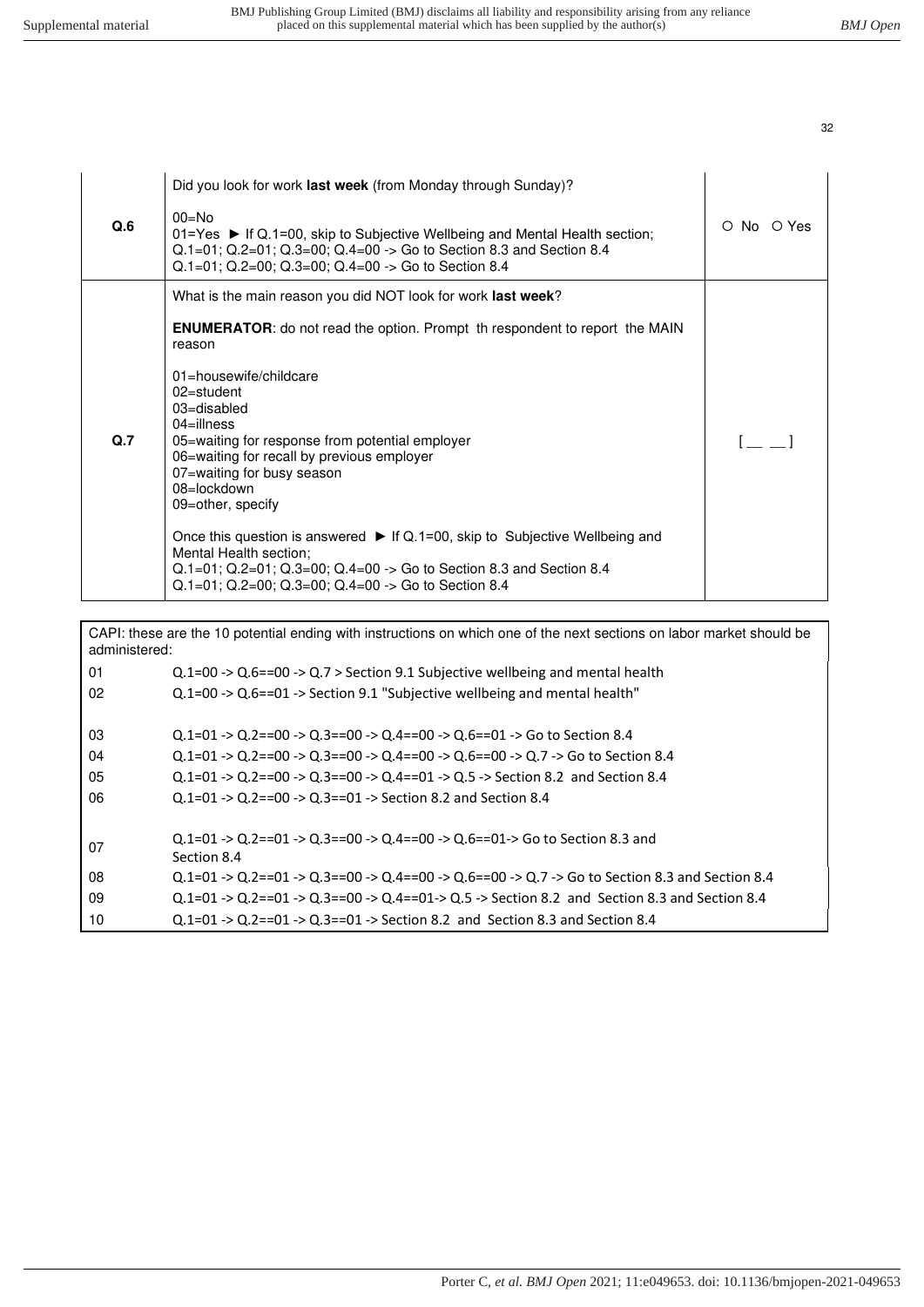# <span id="page-32-0"></span>**8.2 Main activity in the past 7 days**

**CAPI:** This sub-section will be asked only if [YL Child] reported having worked **at least one hour in the last 7 days or has a job but couldn't work last week** (Q.3=01 **or** Q.4=01 in the "Section 8.1 Labour force participation").

**SAY:** Now I would like to ask you about your **most important paid or unpaid work activitities during the last 7 days**. This includes work done inside and outside the household, and EXCLUDES non-working activities (e.g. housewife, student, taking care of other household members, such as children, disabled, illed, elderly). Working as housemaid or childcare (not for relatives) should be considered as working activity. If you has a job but you couldn't work last week please still refer to the job you have to answer the following questions.

**FIELDWORKER:** If the YL Child report more than one activity, record the **most important** paid or unpaid work activity. The most important activity is the activity on which the [YL Child] spent more time on in the last 7 days.

| Q.1            | Description of work activity<br><b>ENUMERATOR:</b> Describe the work activity.                                                                                                                                                                                                                                                                                                                                                                                                              |                                                  |
|----------------|---------------------------------------------------------------------------------------------------------------------------------------------------------------------------------------------------------------------------------------------------------------------------------------------------------------------------------------------------------------------------------------------------------------------------------------------------------------------------------------------|--------------------------------------------------|
| Q <sub>2</sub> | Type of work activity<br><b>ENUMERATOR:</b> Record the most important paid or unpaid work<br>activity.<br>Enter code from <b>CODEBOX #6</b>                                                                                                                                                                                                                                                                                                                                                 | $\begin{bmatrix} 1 & 1 \end{bmatrix}$<br>Specify |
| Q.3            | Economic sector code of the job/occupation<br>Enter code from <b>CODEBOX #7</b>                                                                                                                                                                                                                                                                                                                                                                                                             |                                                  |
| Q.4            | Who do you do this activity for?<br>01=Private company/enterprise or cooperative<br>02=For a household member<br>03=Other private individual/household (excluding own<br>household)<br>04=Public sector/government<br>05=A rural public works program<br>06=Own account/self-employed (own business or farm)<br>07= Other, specify<br><b>ENUMERATOR:</b> In case of more than one type of employer in<br>the same activity, refer to the most important employer in terms<br>of time spent. | Specify                                          |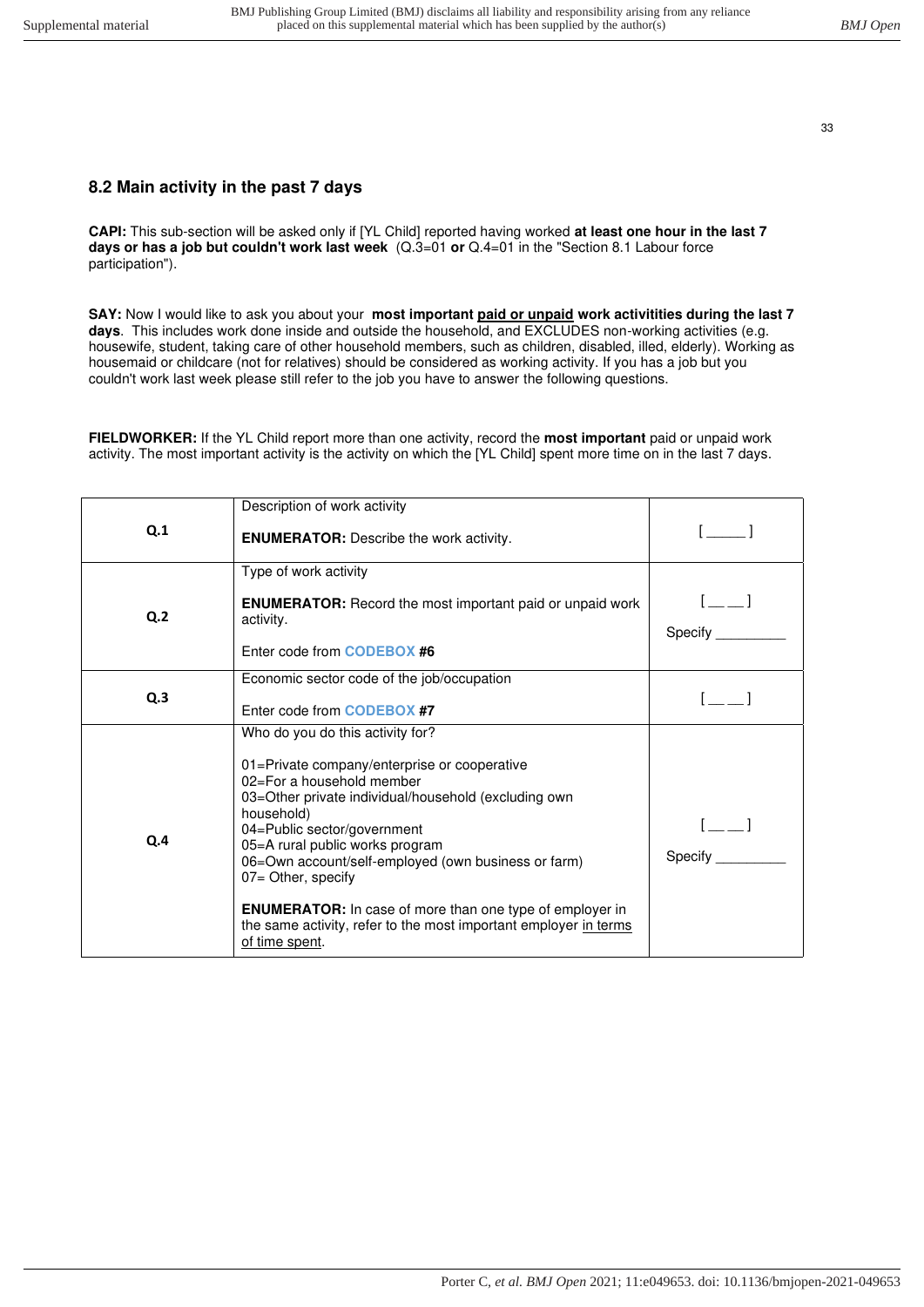### **CAPI: Q.5-Q.6 are different for IN/PE/ET and for VN**

| <b>ET, IN, PE version</b> |                                                                                                                                                                                                                                                                                                                              |                           |
|---------------------------|------------------------------------------------------------------------------------------------------------------------------------------------------------------------------------------------------------------------------------------------------------------------------------------------------------------------------|---------------------------|
| Q.5                       | <b>ENUMERATOR:</b> Specify the average number of weeks worked in the month.<br><b>Enter 01-04</b><br>$-79=NK$                                                                                                                                                                                                                | $[-]$                     |
| Q.6                       | <b>ENUMERATOR:</b> Specify the average number of days per week Days per weekEnter 01-<br>$07 - 79 = NK$                                                                                                                                                                                                                      | $\mathbb{R}$ $\mathbb{R}$ |
| <b>VN</b><br>version      |                                                                                                                                                                                                                                                                                                                              |                           |
| Q.5                       | <b>ENUMERATOR:</b> Specify the average number of months worked in the year.<br><b>Enter 01-12</b><br>$-79=NK$                                                                                                                                                                                                                |                           |
| Q.6                       | <b>ENUMERATOR:</b> Specify the average number of days worked in the month<br>Enter 0-31<br>$-79=NK$                                                                                                                                                                                                                          |                           |
| Q.7                       | <b>ENUMERATOR:</b> Record the average number of hours per day.<br>Hours per day<br>Enter 01-24<br>$-79 = NK$                                                                                                                                                                                                                 |                           |
| Q.8                       | For how many months have you performed this activity in the last 12 months?<br>Months per year<br>Enter 01-12<br>$-79=NK$                                                                                                                                                                                                    | $\mathbf{I}$              |
| Q.9                       | Which form of payment was received or is expected from this activity?<br>00=None ► Skip to Q.14<br>$01 = Cash$<br>02= In-kind (non-cash payment) ► Skip to Q.13<br>03= Both in cash and in-kind<br>$04 =$ Debt relief<br>05=Pocket money<br>06=Other, specify<br>77=NK ► Skip to Q.14<br>79=Refused to answer ▶ Skip to Q.14 |                           |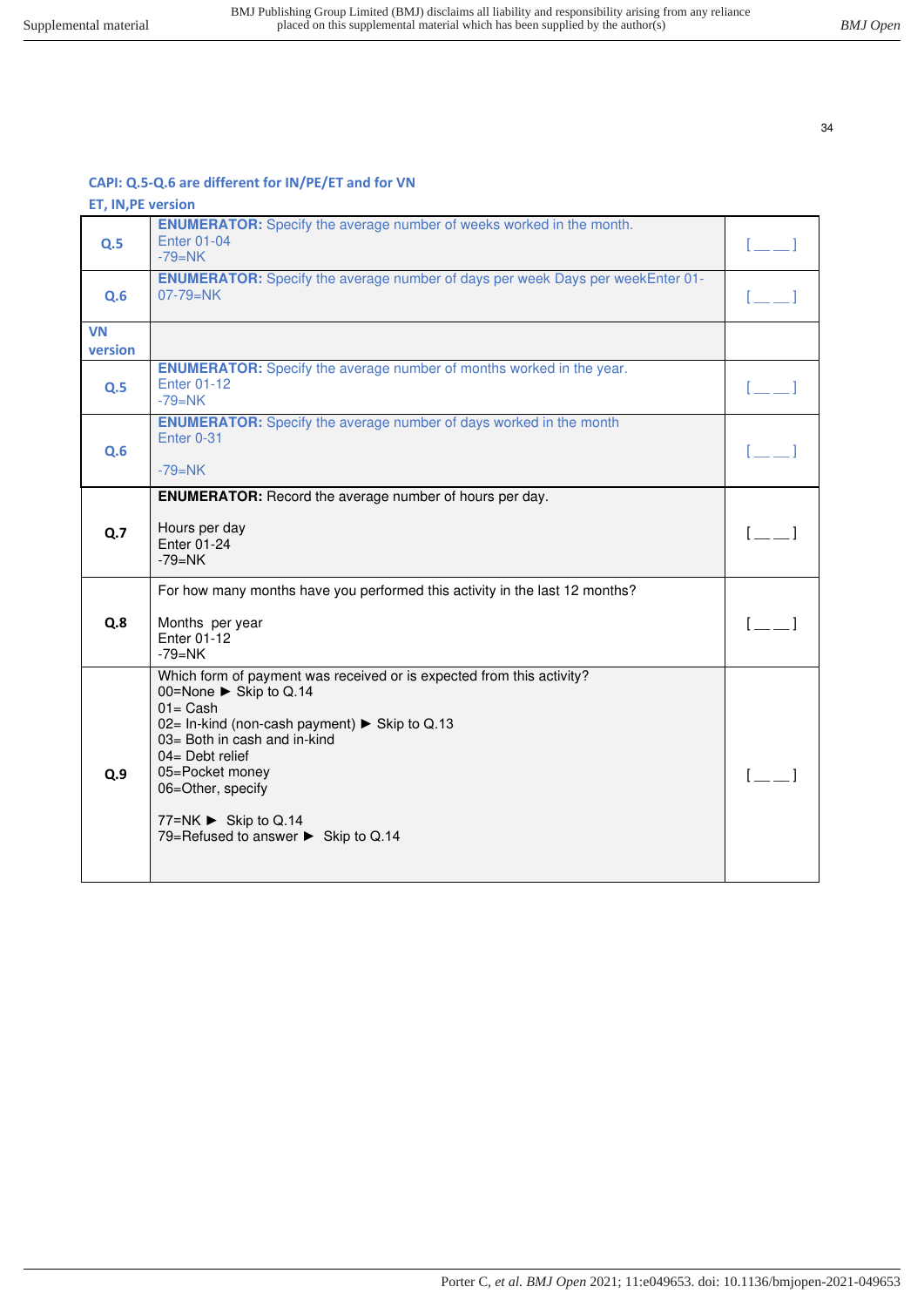|      | What period of time does this payment usually cover?                                                                                                                                                                                                                                                                                                                                                               |  |
|------|--------------------------------------------------------------------------------------------------------------------------------------------------------------------------------------------------------------------------------------------------------------------------------------------------------------------------------------------------------------------------------------------------------------------|--|
|      | <b>ENUMERATOR:</b> If payment is reported in different periods, please convert to the most<br>convenient measure.                                                                                                                                                                                                                                                                                                  |  |
| Q.10 | 01= Per hour $\triangleright$ Skip to Q.12<br>02= Per day $\triangleright$ Skip to Q.12<br>03= Per week ▶ Skip to Q.12<br>04= Per month $\triangleright$ Skip to Q.12<br>05= Per year ► Skip to Q.12 [ENUMERATOR: prompt the respondents to use a different<br>period; report yearly earning only if absolutely needed]<br>$06 = Per piece$<br>07= Fortnightly ▶ Skip to Q.12<br>08= Other, specify ▶ Skip to Q.12 |  |
|      | 77=NK $\triangleright$ Skip to Q.16<br>79=Refused to answer $\triangleright$ Skip to Q.16                                                                                                                                                                                                                                                                                                                          |  |
|      |                                                                                                                                                                                                                                                                                                                                                                                                                    |  |

| Q.11          | How many pieces are produced by day? Enter number of<br>pieces77=NK79=Refused to answer                                                                                                                                                                                                                                                                                                                                                                                                                                                          |                                                                  |                                                                |
|---------------|--------------------------------------------------------------------------------------------------------------------------------------------------------------------------------------------------------------------------------------------------------------------------------------------------------------------------------------------------------------------------------------------------------------------------------------------------------------------------------------------------------------------------------------------------|------------------------------------------------------------------|----------------------------------------------------------------|
| Q.12-<br>Q.13 | What are the net earnings per <i>[prefill from Q10]</i> from this<br>activity?<br><b>ENUMERATOR:</b> This asks for NET earnings (the sum of all<br>wages/salaries, tips, gratuities, bonuses and the value of any in-<br>kind payment after deducting taxes and any other work-related<br>payments). If own business, make sure to capture profits/self-<br>determined wage assigned to respondent from this activity, net<br>of production costs. If in-cash or in-kind payment is non-existent,<br>assign a zero to the corresponding payment. | Q.12<br>In cash<br><b>Enter in currency unit</b><br>$-8888 = NA$ | Q.13<br>In-kind<br>Enter value in<br>currency unit<br>-8888=NA |
| Q.14          | Apart from this activity, did you do another activity in the last<br>week that was paid or is expected to be paid?<br>$00 = No$ Skip to Q.16<br>$01 = Yes$                                                                                                                                                                                                                                                                                                                                                                                       | O No<br>O Yes                                                    |                                                                |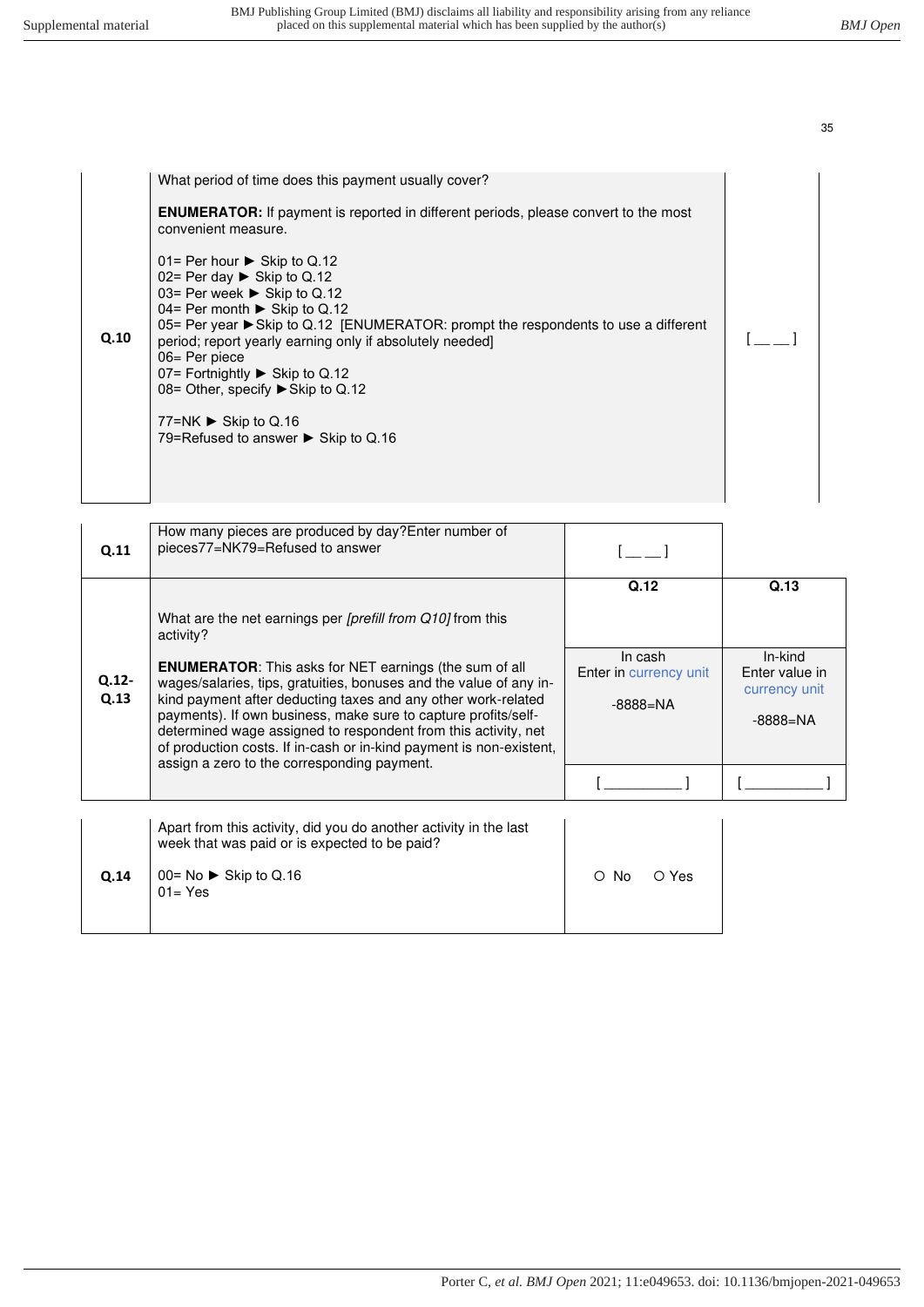| $\begin{bmatrix} 1 & 1 \end{bmatrix}$ |
|---------------------------------------|
|                                       |
| Enter value in<br>currency unit       |
| $-8888 = NA$                          |
|                                       |
|                                       |
|                                       |
|                                       |
|                                       |
|                                       |

# **WORKING ARRANGEMENT- ALL WORKERS**

| Q.17 | Do you have health insurance paid by the employer?<br>$00 = No$<br>$01 = Yes$                                       | O No O Yes<br>O NK |
|------|---------------------------------------------------------------------------------------------------------------------|--------------------|
| Q.18 | $77 = NK$<br>Do you have a written contract for this [MAIN ACTIVITY]?<br>00=No ► Skip to next section<br>$01 = Yes$ | O No O Yes         |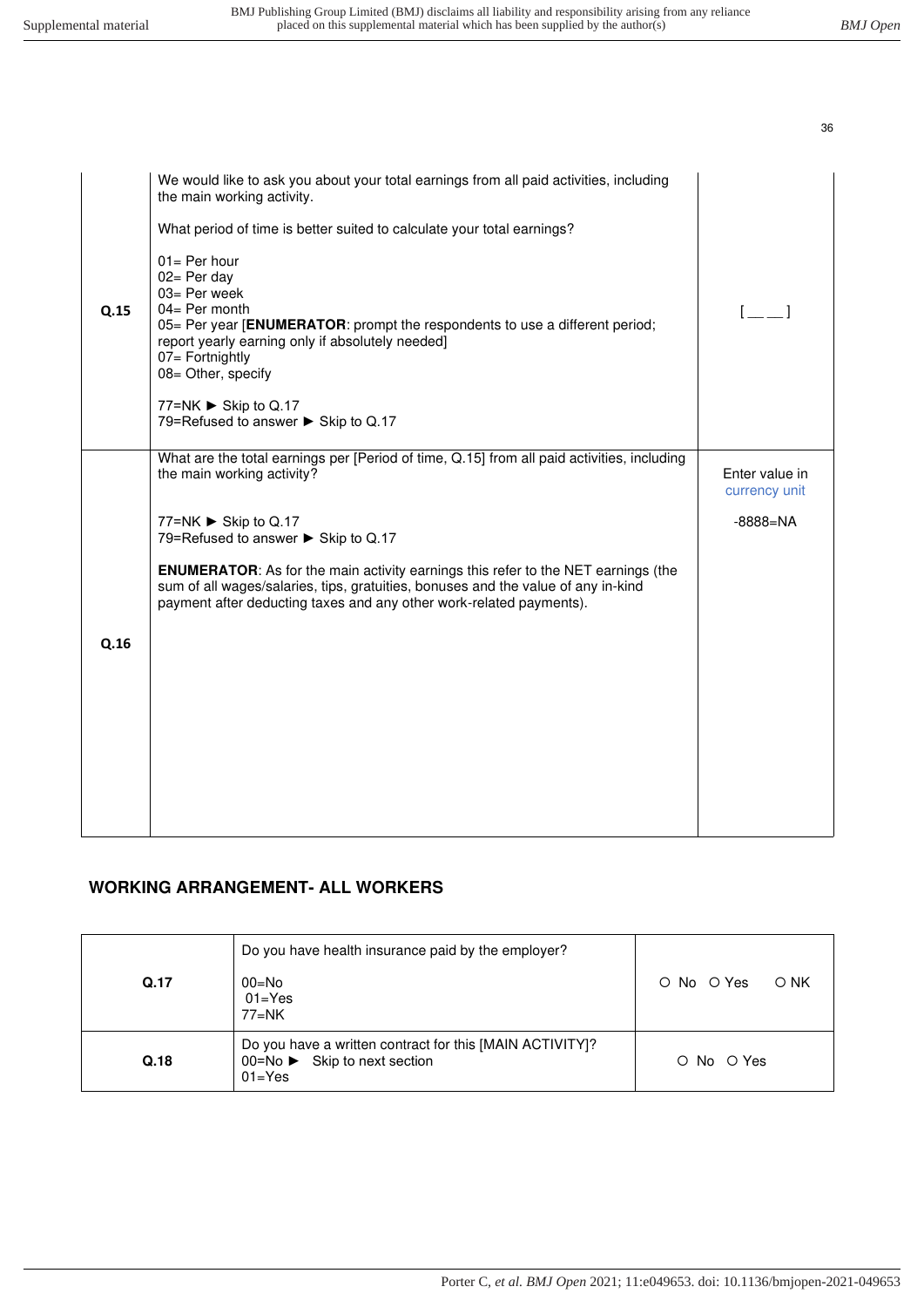|      | What is the type of contract for this [MAIN ACTIVITY]?<br>CAPI: the options are country specific<br><b>ETHIOPIA</b><br>$01$ = Permanent contract $\triangleright$ Skip to next section<br>02= Fixed term/Temporary contract<br>03= Trial period<br>04= Youth training agreements / pre-professional practices<br>05=Other, specify |                                                |
|------|------------------------------------------------------------------------------------------------------------------------------------------------------------------------------------------------------------------------------------------------------------------------------------------------------------------------------------|------------------------------------------------|
| Q.19 | <b>INDIA</b><br>$01$ = Permanent contract $\triangleright$ Skip to next section<br>02= Fixed term/Temporary contract<br>03= Probation period<br>04= Apprenticeship<br>05=Internship<br>06=Other, specify                                                                                                                           | r 1                                            |
|      | <b>PERU</b><br>$01$ = Permanent contract $\triangleright$ Skip to next section<br>02= Fixed term contract<br>03= Trial period<br>04= Youth training agreements / pre-professional practices<br>05= Independent contract (RPH)<br>06= Special regime for the public sector (CAS)<br>07=Other, specify                               | $\mathbf{I}$ $\mathbf{I}$                      |
|      | <b>VIETNAM</b><br>01=Permanent contract, go to next section; ▶ Skip to next<br>section<br>02=Fixed term contract;<br>03=Contract for specific work ▶ Skip to next section<br>04=Other, specify                                                                                                                                     |                                                |
| Q.20 | What is the duration of the contract that you have?<br>$01 = 3$ months or less<br>02=More than 3 months to 6 months<br>03=More than 6 months to 1 year<br>04=More than 1 year                                                                                                                                                      | $\begin{bmatrix} 1 & 1 \\ 1 & 1 \end{bmatrix}$ |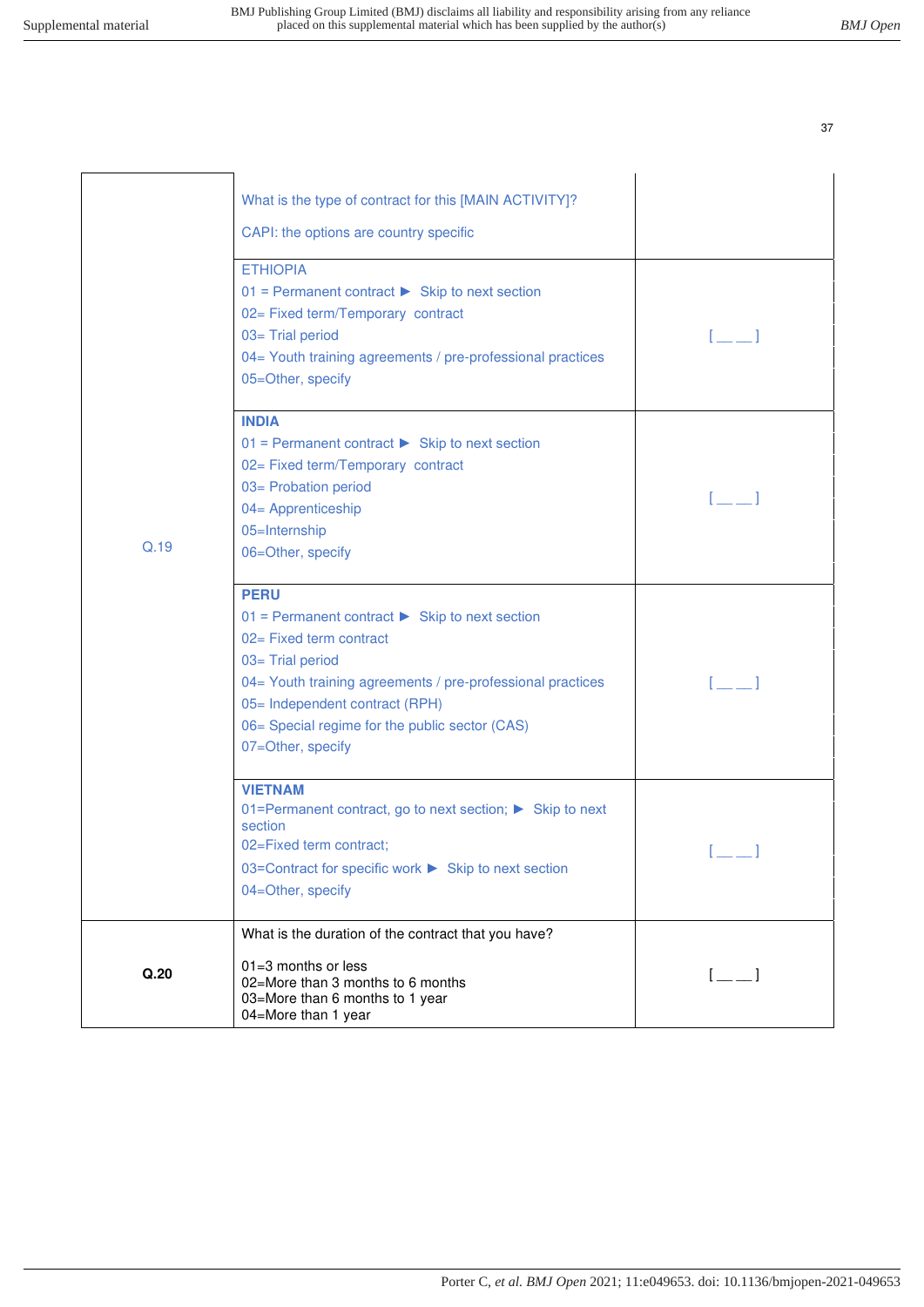### <span id="page-37-0"></span>**8.3 Main activity before COVID-19**

**FIELDWORKER:** This sub-section will be asked only if [YL Child] reported having worked **at least one hour during December-February, just before the COVID crisis began (as reported in the Labour Force Participation Section]**

[**CAPI**: Section 8.3 should be enabled only if Q.2=01 in the "Labour force participation" sub-section. If Q.2=0, skip to Section 8.4]

**SAY:** Now I would like to ask you about your most important paid or unpaid work activities during January-February (for PE)/December-February (for IN, VN)/ January-mid-March (for ET), just before the COVID crisis began. This includes work done inside and outside the household, and **EXCLUDES** non-working activities (e.g. housewife, student, taking care of other household members, such as children, disabled, illed, elderly). Working as housemaid or childcare (not for relatives) should be considered as working activity.

**FIELDWORKER:** Record the **most important** paid or unpaid work activity. The most important activity is the activity on which the [YL Child] spent more time on in the week before [OUTBREAK\_DATE]

| Q.1 | Was this the same activity you did in the last 7 days?<br>Is it with the same employer?<br><b>ENUMERATOR:</b> for those who didn't work in the<br>past 7 days but has a job please ask the respondent<br>to refer to that job in answering this question<br>00=Different activity and different employer -> Go to<br>Q.2 and continue<br>01= Same employer but different activity -> Go to<br>Q.2 and continue (do not ask Q.5)<br>02= Same activity but different employer > Go to<br>Q.5 and continue<br>03= Same activity same employer-> Go to Q.6 |         |
|-----|--------------------------------------------------------------------------------------------------------------------------------------------------------------------------------------------------------------------------------------------------------------------------------------------------------------------------------------------------------------------------------------------------------------------------------------------------------------------------------------------------------------------------------------------------------|---------|
| Q.2 | Description of work activity<br><b>ENUMERATOR:</b> Describe the work activity.                                                                                                                                                                                                                                                                                                                                                                                                                                                                         |         |
| Q.3 | Type of work activity<br><b>ENUMERATOR:</b> Record the most important paid or<br>unpaid work activity.<br>Enter code from <b>CODEBOX #6</b>                                                                                                                                                                                                                                                                                                                                                                                                            | Specify |
| Q.4 | Economic sector code of the job/occupation<br>Enter code from <b>CODEBOX #7</b>                                                                                                                                                                                                                                                                                                                                                                                                                                                                        |         |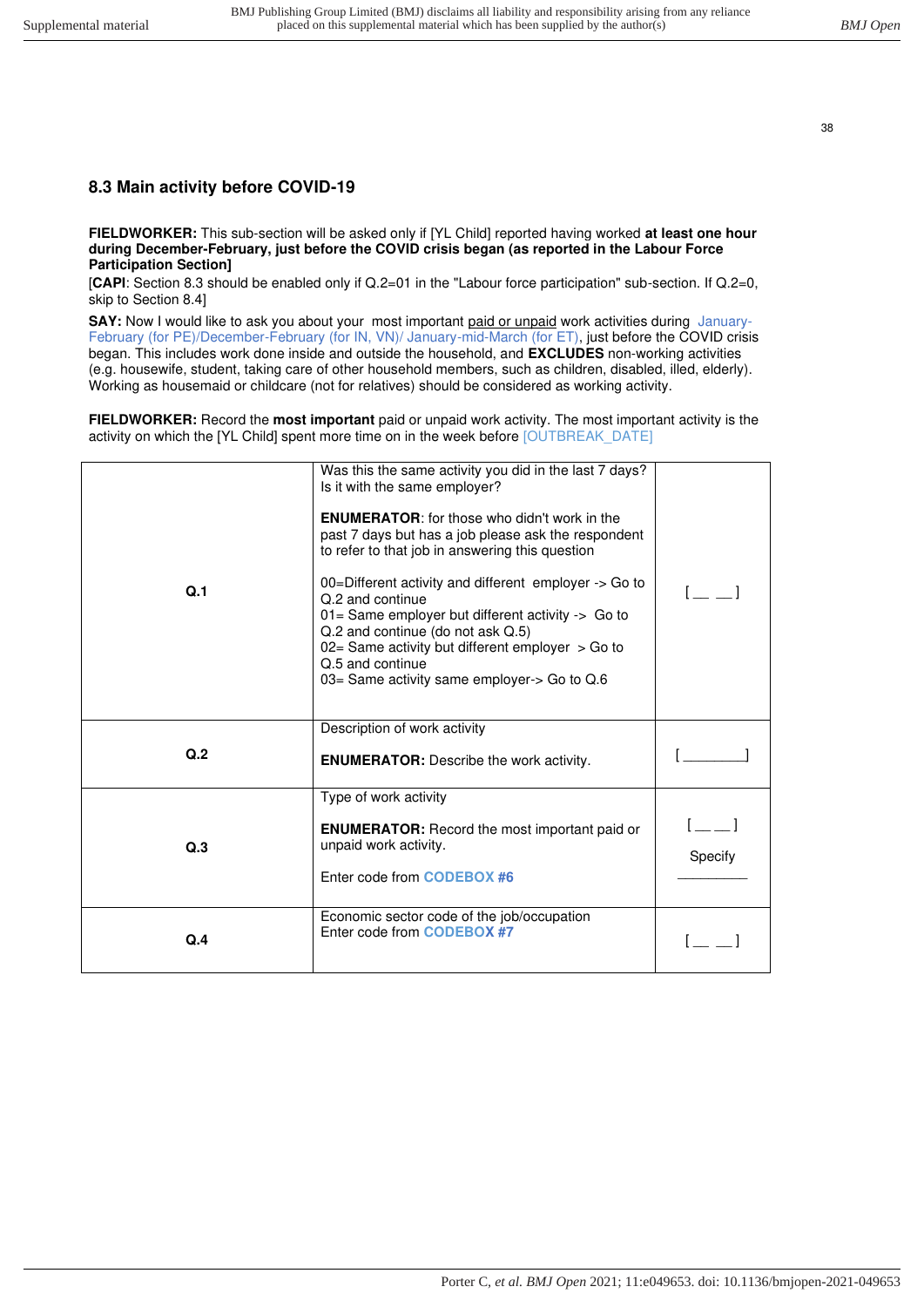| Q.5 | Who do you do this activity for?<br>01=Private company/enterprise or cooperative<br>02=For a household member<br>03=Other private individual/household (excluding<br>own household)<br>04=Public sector/government<br>05=A rural public works program<br>06=Own account/self-employed (own business or<br>farm)<br>07= Other, specify<br><b>ENUMERATOR:</b> In case of more than one type of<br>employer in the same activity, refer to the most<br>important employer in terms of time spent. | $[$ $\equiv$ $\equiv$ $]$ |
|-----|------------------------------------------------------------------------------------------------------------------------------------------------------------------------------------------------------------------------------------------------------------------------------------------------------------------------------------------------------------------------------------------------------------------------------------------------------------------------------------------------|---------------------------|
| Q.6 | Which form of payment was received or is expected<br>from this activity?<br>00=None ► Skip to Q.11<br>01= Cash (including pocket money)<br>02= In-kind (non-cash payment) ► Skip to Q.10<br>03= Both in cash and in-kind<br>$04 =$ Debt relief<br>05=Pocket money<br>06=Other, specify<br>77=NK ► Skip to Q.11<br>79=Refused to answer ▶ Skip to Q.11                                                                                                                                          | Specify                   |
| Q.7 | What period of time does this payment usually<br>cover?<br><b>ENUMERATOR:</b> If payment is reported in different<br>periods, please convert to the most convenient<br>measure.<br>01= Per hour $\triangleright$ Skip to Q.9<br>02= Per day $\triangleright$ Skip to Q.9<br>03= Per week ▶ Skip to Q.9<br>04= Per month ► Skip to Q.9<br>05= Per year ▶ Skip to Q.9<br>06= Per piece<br>07= Fortnightly ▶ Skip to Q.9<br>08= Other, specify ▶ Skip to Q.9<br>77=NK<br>79=Refused to answer     |                           |
| Q.8 | How many pieces are produced by day?<br>Enter number of pieces<br>$77=NK$<br>79=Refused to answer                                                                                                                                                                                                                                                                                                                                                                                              |                           |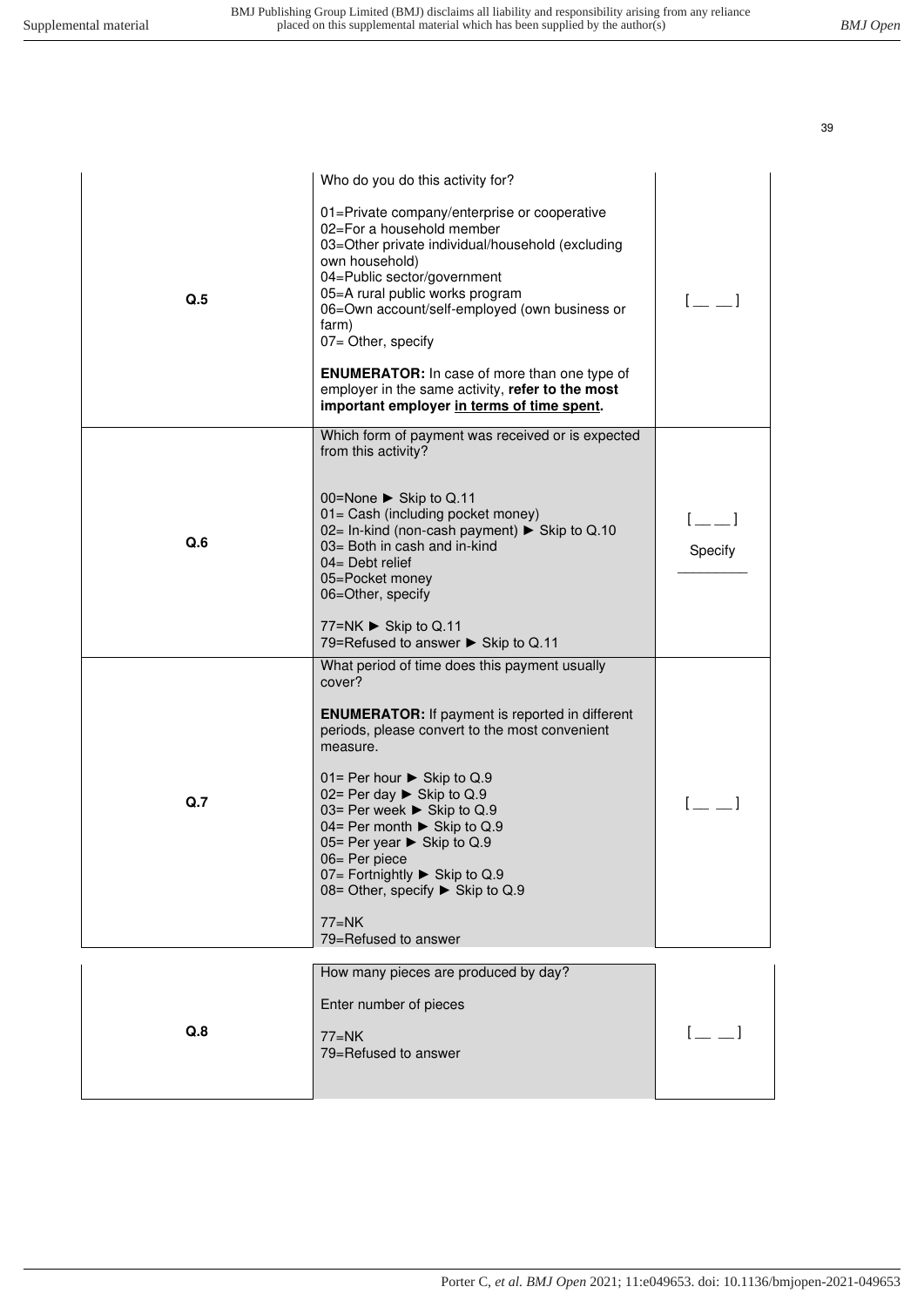|              | What are the net earnings per [prefill]                                                                                                                                                                                                                                                                                         | Q.9                           | Q.10                            |
|--------------|---------------------------------------------------------------------------------------------------------------------------------------------------------------------------------------------------------------------------------------------------------------------------------------------------------------------------------|-------------------------------|---------------------------------|
|              | from Q.7] from this activity?                                                                                                                                                                                                                                                                                                   | In cash                       | In-kind                         |
|              | <b>FIELDWORKER:</b> This asks for NET<br>earnings (the sum of all                                                                                                                                                                                                                                                               | <b>Enter in currency unit</b> | Enter value in<br>currency unit |
|              | wages/salaries, tips, gratuities,<br>bonuses and the value of any in-kind                                                                                                                                                                                                                                                       | $-8888 = NA$                  | $-8888 = NA$                    |
| $Q.9 - Q.10$ | payment after deducting taxes and<br>any other work-related payments). If<br>own business, make sure to capture<br>profits/self-determined wage<br>assigned to respondent from this<br>activity, net of production costs. If in-<br>cash or in-kind payment is non-<br>existent, assign a zero to the<br>corresponding payment. |                               |                                 |
|              |                                                                                                                                                                                                                                                                                                                                 |                               |                                 |

| Q.11 | After the [OUTBREAK DATE] did you move away from the village/town where<br>your household is located?<br>$01 = Yes$<br>00=No -> Skip to Section 8.4                                                                                                                                                           | No.<br>O | O Yes |
|------|---------------------------------------------------------------------------------------------------------------------------------------------------------------------------------------------------------------------------------------------------------------------------------------------------------------|----------|-------|
| Q.12 | Why did you move?<br><b>ENUMERATOR:</b> do not read the options. Mark only one. If the YL Child replies<br>with two or more reasons aks about the main reason<br>01 Looking for work<br>02 Moved in with relatives<br>03 Going back to my original town<br>04 To access health services<br>05 Others, Specify |          |       |

### <span id="page-39-0"></span>**8.4 Main activity during lockdown period**

**CAPI**: Section 8.4 should be enabled if Q.1=01 in the "Section 8.1 Labour force participation". If Q.1=0, skip to next section

**FIELDWORKER:** This sub-section will be asked only if [YL Child] reported having worked **at least one hour in the past 12 months** in the Labor Force Participation Section

| During the lockdown/ET: COVID-19 Response, were you able to work either at<br>your place of work or remotely? 01= Yes, working from work place -> Go to<br>Q.302= Yes, working remotely -> Go to Q.303= Yes, combining remote work and<br>Q.1<br>working from workplace $\rightarrow$ Go to Q.304= No $\rightarrow$ Go to Q.2 and then go to Next<br>section05 = I did not have a job when lockdown/ET: COVID-19 Response started -<br>> Go to Next Section |  |  |
|-------------------------------------------------------------------------------------------------------------------------------------------------------------------------------------------------------------------------------------------------------------------------------------------------------------------------------------------------------------------------------------------------------------------------------------------------------------|--|--|
|-------------------------------------------------------------------------------------------------------------------------------------------------------------------------------------------------------------------------------------------------------------------------------------------------------------------------------------------------------------------------------------------------------------------------------------------------------------|--|--|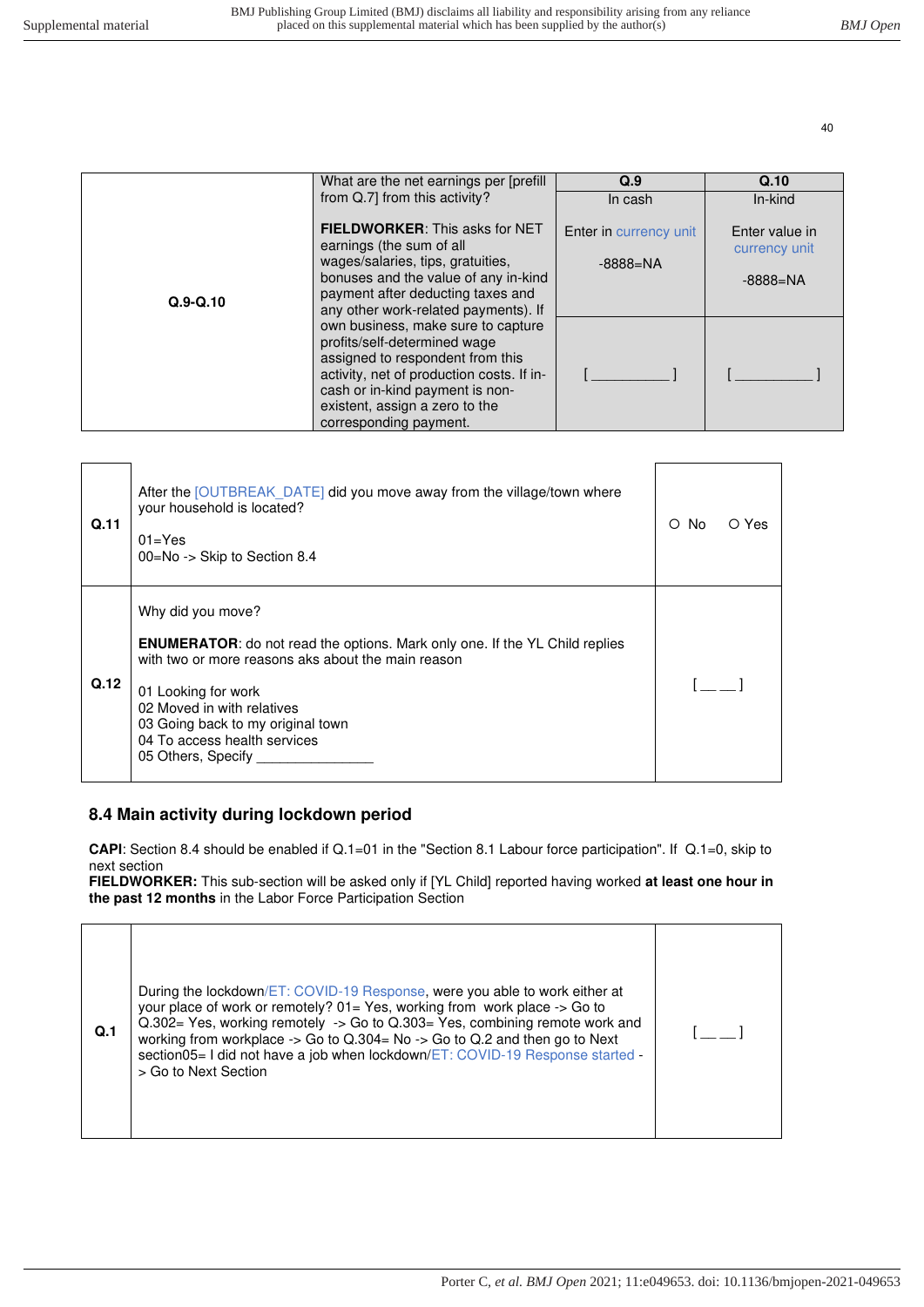| Q.2 | Why not?<br><b>FIELDWORKER:</b> Do not read the options, mark all that apply |   |
|-----|------------------------------------------------------------------------------|---|
| 01  | Temporarily laid off for reduction of staff/less business due covid-19       | П |
| 02  | Workplace closed and cannot work from home                                   | П |
| 03  | Reduction in working hours due to less business                              | П |
| 04  | Temporarily absent                                                           | п |
| 05  | Sick or not feeling well                                                     | П |
| 06  | Need to care for ill relative                                                | П |
| 07  | Has to take care of children because school is closed                        | п |
| 08  | Has to help children with homework because school is closed                  | П |
| 09  | More domestic work because of the outbreak                                   | п |
| 10  | More time needed to buy food and cook                                        | П |
| 11  | Abandoned the job to protect myself and the household from COVID-19          | П |
| 12  | Others                                                                       | П |

| Q.3 | Were/are you able to work as usual? Same number of working hours/amount of<br>work?<br>FIELDWORKER: Do not read the options, mark all that apply |   |
|-----|--------------------------------------------------------------------------------------------------------------------------------------------------|---|
| 01  | Yes, same amount/hours of work                                                                                                                   | П |
| 02  | No, reduction in hours/amount of work due to less business                                                                                       | п |
| 03  | No, reduction in hours/amount of work to care for ill relative                                                                                   | П |
| 04  | No, reduction in hours/amount of work to take care of children as school is closed                                                               | П |
| 05  | No, reduction in hours/amount of work to help children with homework because<br>school is closed                                                 | П |
| 06  | No, reduction in hours/amount of work as more domestic work because of the<br>outbreak                                                           | П |
| 07  | No, reduction in hours/amount of work as more time needed to buy food and cook                                                                   | п |
| 08  | ETHIOPIA ONLY: No, reduction in hours/days/amount of work due to<br>employers/government action to reduce the spread of covid-19 between workers | П |
| 09  | <b>Others</b>                                                                                                                                    | П |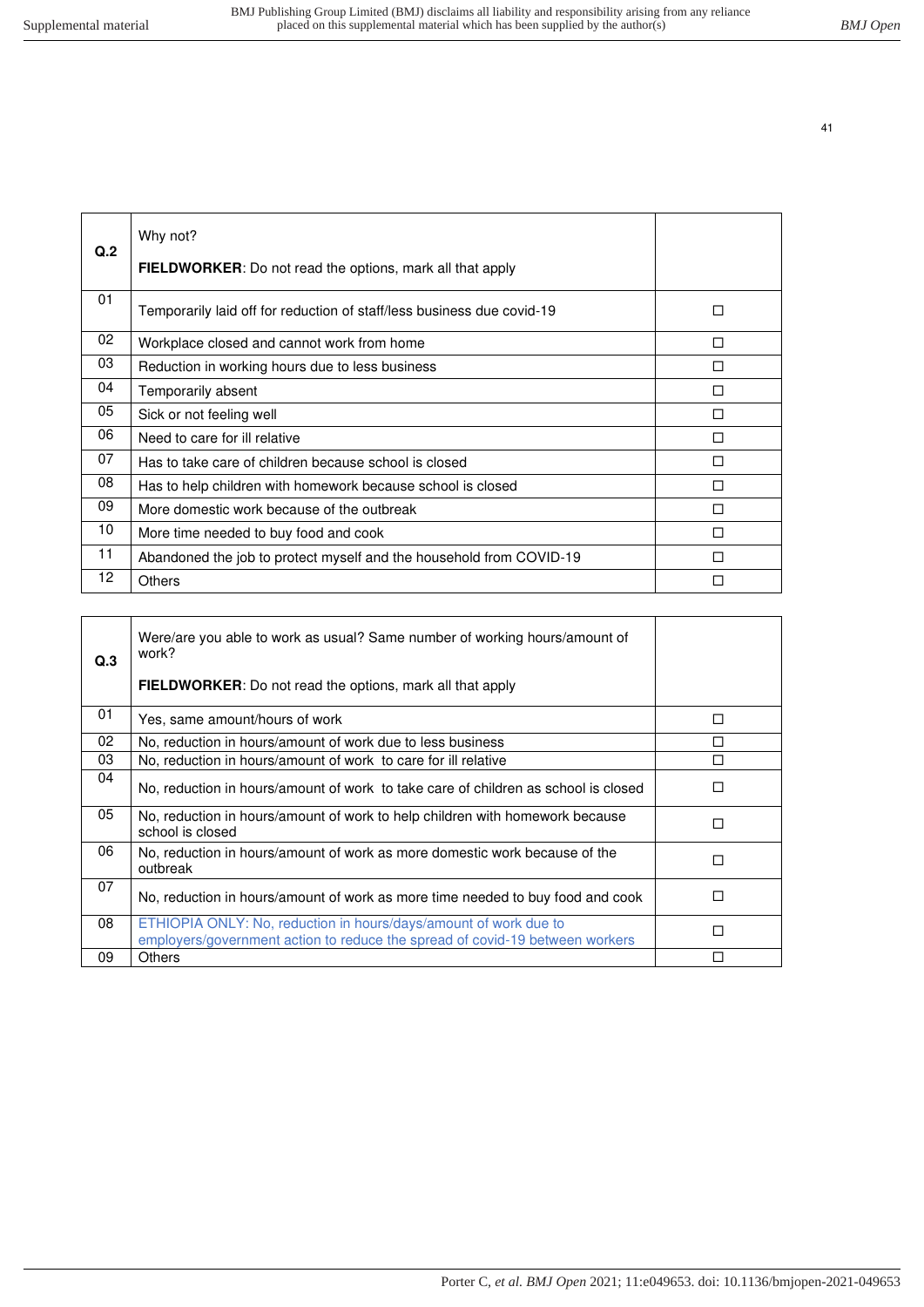# <span id="page-41-1"></span><span id="page-41-0"></span>**Section 9. Subjective wellbeing and Mental Health**

# **9.1 Subjective wellbeing**

**SAY**: Now, I'm going to ask you some questions about your wellbeing and I would like to make sure that you feel comfortable enough to answers those questions.

|                | Are you alone in the room? Or could you find a quiet space?                                                                                                                                                                                   |      |       |
|----------------|-----------------------------------------------------------------------------------------------------------------------------------------------------------------------------------------------------------------------------------------------|------|-------|
| Q <sub>1</sub> | $00 = No \rightarrow$ SAY: Ok, don't worry. Just make sure that you are not on speakers, so<br>the conversation is between the two of us only. Let me ask few questions and<br>please remember that you can decide not to answer if you wish. | O No | O Yes |
|                | $01 = Yes \rightarrow$ SAY: Great. Just make sure that you are not on speakers, so the<br>conversation is between the two of us only. Let me ask few questions then, and<br>remember that you can decide not to answer if you wish            |      |       |

**SAY:** Now, I want you to think of a ladder with nine steps. Suppose the ninth step, **at the very top**, represents the best possible life for you, and first step**, at the bottom** represents the worst possible life for you. Having in mind that scale…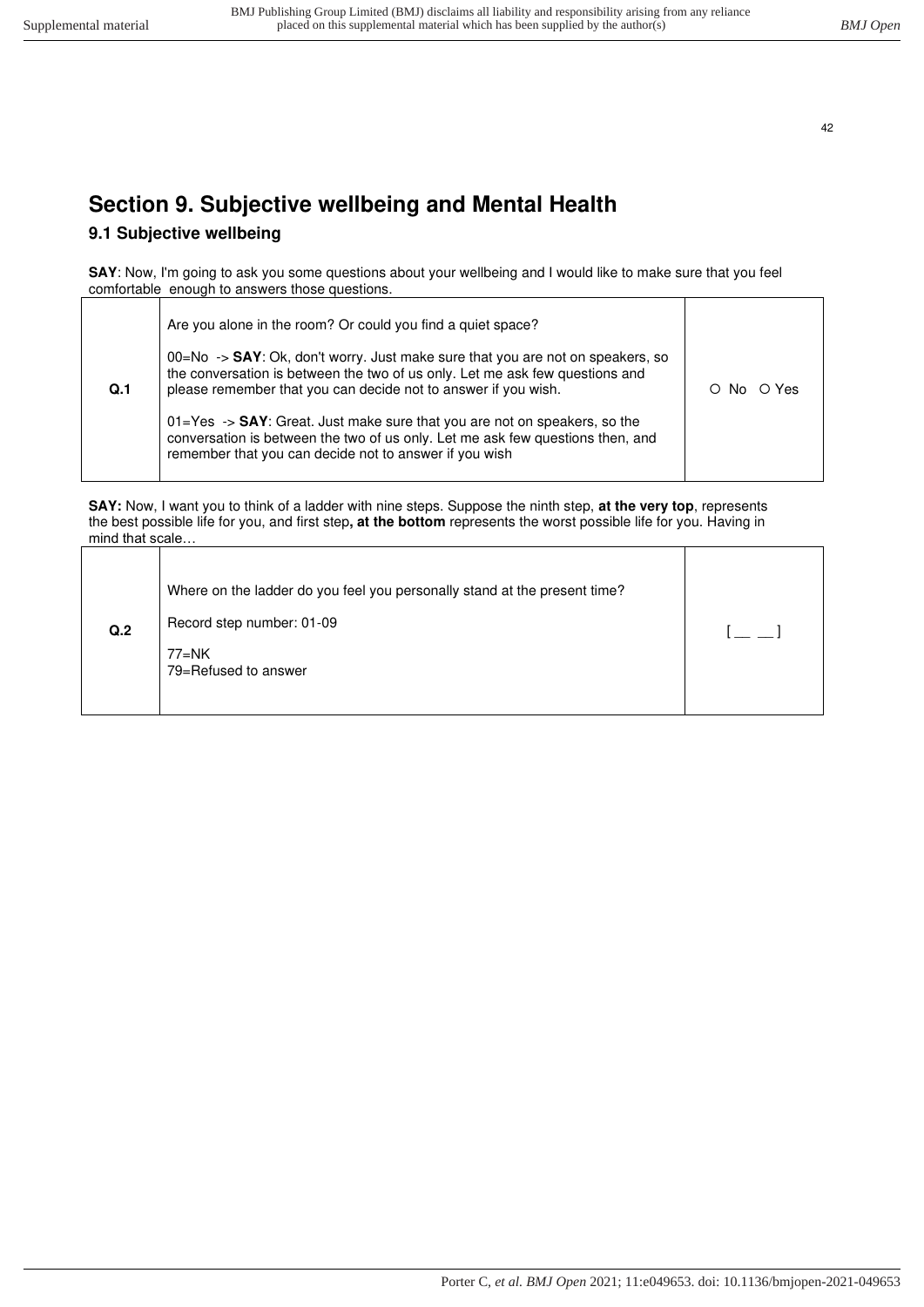### <span id="page-42-0"></span>**9.2 Mental Health**

#### **GAD-7 (Anxiety)**

**SAY:** I am going to read you some questions and I want you to tell me whether these situations have occurred to you or not in tl weeks. If this has happened to you, I will also ask you how often this happened

|             |                                                                                                                                                   |                                                    | Q.4 How often the<br>situation occurred in<br>the last two weeks? |
|-------------|---------------------------------------------------------------------------------------------------------------------------------------------------|----------------------------------------------------|-------------------------------------------------------------------|
| $Q.3 - Q.4$ |                                                                                                                                                   |                                                    |                                                                   |
|             | FIELDWORKER: read the table line by line.                                                                                                         |                                                    |                                                                   |
|             | Q.3. SAY: In the last two weeks, have you been?                                                                                                   |                                                    | $01 =$ Less than half                                             |
|             | 00=No, not at all<br>01=Yes, even if a little bit                                                                                                 |                                                    | the days<br>02=More than half<br>the days                         |
|             | <b>CAPI:</b> Enable Q.4, for those items where $Q.3 = 01$ . If the<br>answer is 00=No, move to the next line                                      |                                                    | 03=Nearly everyday<br>$77=NK$<br>$79 = RTA$<br>$88 = NA$          |
|             | <b>ENUMERATOR:</b> please make sure that the [YL Child]<br>understand that No means never not even for a moment or<br>a day in the past two week. |                                                    |                                                                   |
|             |                                                                                                                                                   | O No, not at all<br>O Yes, even if a little        | $[-]$                                                             |
| 01          | Feeling nervous, anxious or on edge                                                                                                               | bit                                                |                                                                   |
|             |                                                                                                                                                   | O No, not at all                                   |                                                                   |
|             |                                                                                                                                                   | O Yes, even if a little                            | $[-]$                                                             |
| 02          | Not being able to stop or control worrying                                                                                                        | bit                                                |                                                                   |
| 03          | Worrying too much about different things                                                                                                          | O No, not at all<br>O Yes, even if a little<br>bit | $\begin{bmatrix} 1 \end{bmatrix}$                                 |
|             |                                                                                                                                                   | O No, not at all                                   |                                                                   |
|             |                                                                                                                                                   | O Yes, even if a little                            | $[-]$                                                             |
| 04          | Trouble relaxing/ Can't relax                                                                                                                     | bit                                                |                                                                   |
|             |                                                                                                                                                   | O No, not at all                                   |                                                                   |
|             |                                                                                                                                                   | O Yes, even if a little                            | $[-]$                                                             |
| 05          | Being so restless that it's hard to sit still                                                                                                     | bit                                                |                                                                   |
|             |                                                                                                                                                   | O No, not at all                                   |                                                                   |
|             |                                                                                                                                                   | O Yes, even if a little                            | $[-]$                                                             |
| 06          | Becoming easily annoyed or irritable                                                                                                              | bit                                                |                                                                   |
|             |                                                                                                                                                   | O No, not at all                                   |                                                                   |
|             |                                                                                                                                                   | O Yes, even if a little                            |                                                                   |
| 07          | Feeling afraid as if something awful might happen                                                                                                 | bit                                                |                                                                   |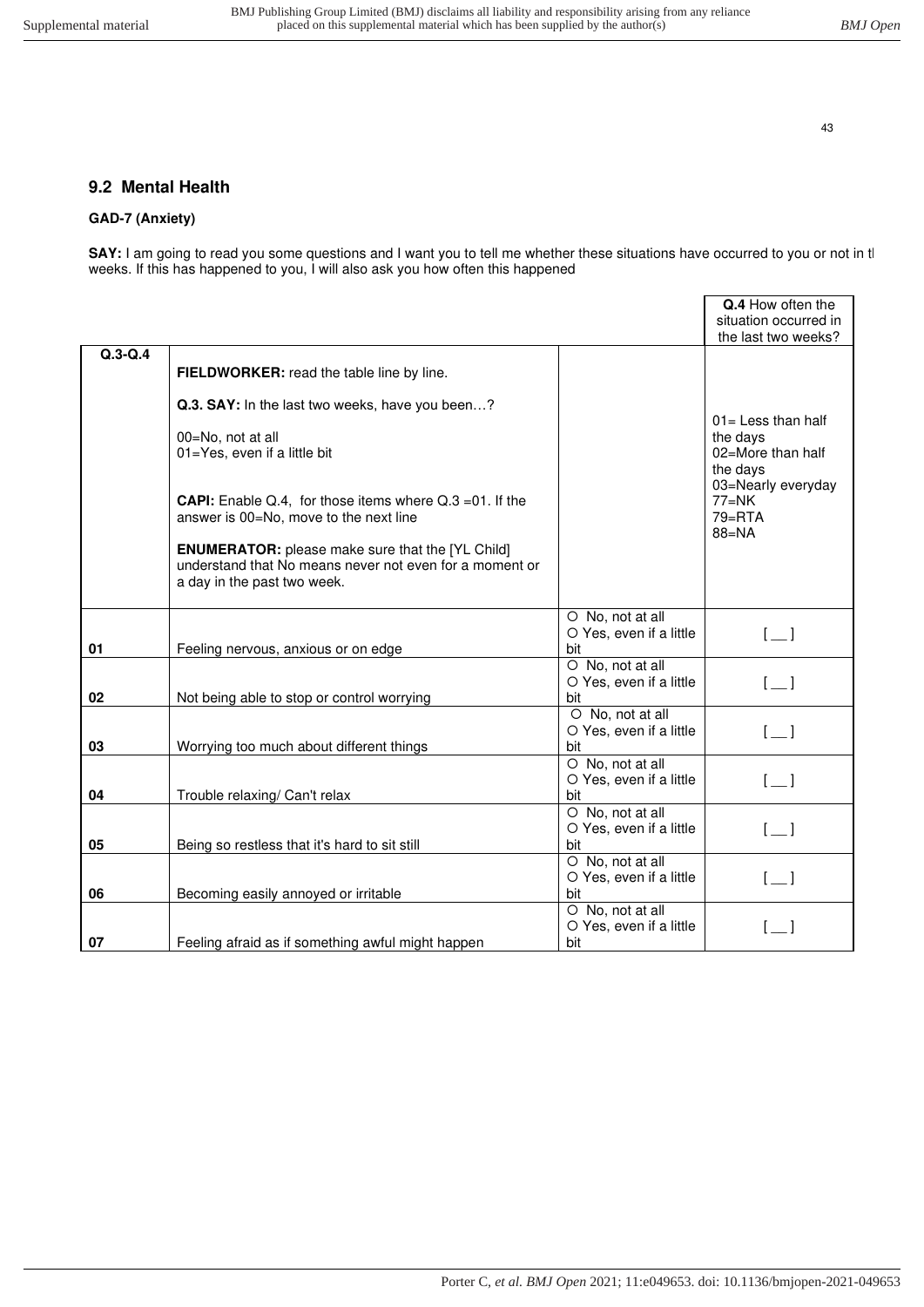#### **PHQ-8**

Say: I am going to read you some questions and I want you to tell me whether these situations have ocurred to you or not. If thi happened to you, I also want to know how often have occurred in the last two weeks

|           |                                                                                                                                                                                 |                                                    | Q.6 How often the<br>situation occurred in<br>the last two weeks? |
|-----------|---------------------------------------------------------------------------------------------------------------------------------------------------------------------------------|----------------------------------------------------|-------------------------------------------------------------------|
|           | FIELDWORKER: read the table line by line.                                                                                                                                       |                                                    |                                                                   |
|           | Q.5. SAY: In the last two weeks, have you been bothered<br>by any of the following problems?                                                                                    |                                                    | 01= Less than half<br>the days                                    |
| $Q.5-Q.6$ | 00=No, not at all<br>01=Yes, even if a little bit                                                                                                                               |                                                    | 02=More than half<br>the days<br>03=Nearly everyday               |
|           | CAPI: Enable Q.6, for those items where Q.5 is 01=Yes. If<br>the answer is 00=No, move to the next line                                                                         |                                                    | $77=NK$<br>$79 = RTA$<br>$88 = NA$                                |
|           | <b>ENUMERATOR:</b> please make sure that the [YL Child]<br>understand that No means never not even for a moment or<br>a day in the past two week.                               |                                                    |                                                                   |
| 01        | Little interest or pleasure in doing things                                                                                                                                     | O No, not at all<br>O Yes, even if a<br>little bit | $[-]$                                                             |
| 02        | Feeling down, depressed or hopeless                                                                                                                                             | O No, not at all<br>O Yes, even if a<br>little bit | $\lfloor \_ \rfloor$                                              |
| 03        | Trouble falling or staying asleep, or sleeping too much                                                                                                                         | O No, not at all<br>O Yes, even if a<br>little bit | $\begin{bmatrix} 1 \end{bmatrix}$                                 |
| 04        | Feeling tired or having little energy                                                                                                                                           | O No, not at all<br>O Yes, even if a<br>little bit | $[$ $]$                                                           |
| 05        | Poor appetite or overeating                                                                                                                                                     | O No, not at all<br>O Yes, even if a<br>little bit | $[-]$                                                             |
| 06        | Feeling bad about yourself - or that you are a failure or have<br>let yourself or your family down                                                                              | O No, not at all<br>O Yes, even if a<br>little bit | $\lfloor \_ \rfloor$                                              |
| 07        | Trouble concentrating on things, such as reading the<br>newspaper or watching television                                                                                        | O No, not at all<br>O Yes, even if a<br>little bit | $[-]$                                                             |
| 08        | Moving or speaking so slowly that other people could have<br>noticed. Or the opposite - being so fidgety or restless that<br>you have been moving around a lot more than usual. | O No, not at all<br>O Yes, even if a<br>little bit |                                                                   |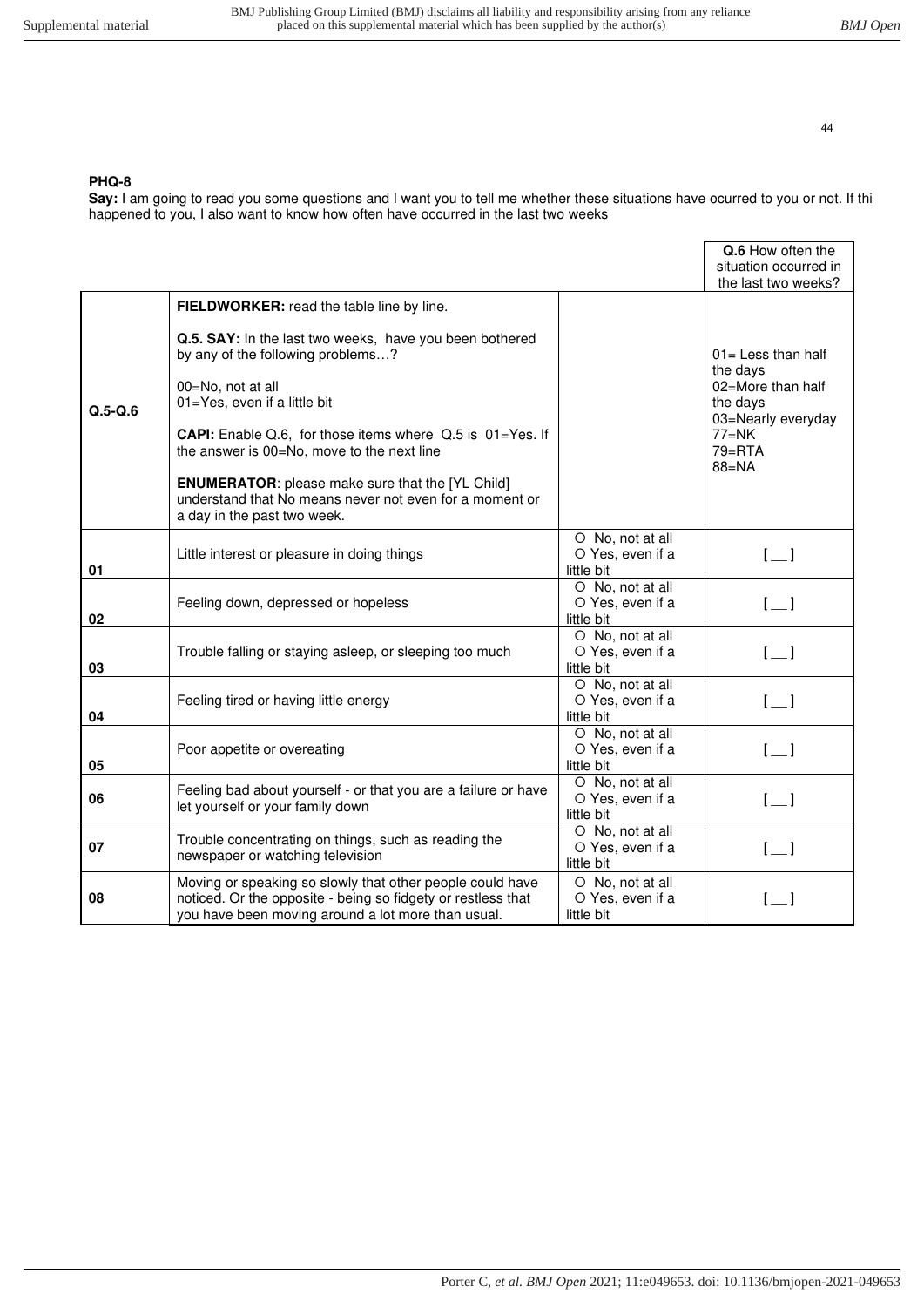|     | <b>SAY:</b> Now, I would like to ask you                                                                                                                                                                                                                                                                                                         |  |
|-----|--------------------------------------------------------------------------------------------------------------------------------------------------------------------------------------------------------------------------------------------------------------------------------------------------------------------------------------------------|--|
| Q.7 | [CAPI: PE only] Since the beginning of the pandemic, in general, how do you<br>think your relationship with your father and mother has changed?01= It has<br>deteriorated a $\log 2 = 1$ has deteriorated a little $03 = 1$ remains the same $04 = 1$<br>has improved $05=$ It has improved a lot $79=$ RTA $88=$ NA                             |  |
| Q.8 | [CAPI: PE only]<br>Since the beginning of the pandemic, in general, how do you think your<br>relationship with the rest of household members has changed?<br>$01 =$ It has deteriorated a lot<br>02= It has deteriorated a little<br>$03$ = It remains the same<br>$04=$ It has improved<br>05= It has improved a lot<br>$79 = RTA$<br>$88 = NA$ |  |

| Q.9 | What are you most looking forward to do after COVID-19 is over?<br><b>FIELDWORKER:</b> Do not read the options. If the respondent mention more than<br>one please ask about the most desired one. |  |
|-----|---------------------------------------------------------------------------------------------------------------------------------------------------------------------------------------------------|--|
| 01  | Going back to education                                                                                                                                                                           |  |
| 02  | Going back to work/workplace                                                                                                                                                                      |  |
| 03  | Visit family                                                                                                                                                                                      |  |
| 04  | Visit friends                                                                                                                                                                                     |  |
| 05  | Go to the city center                                                                                                                                                                             |  |
| 06  | Go to the park                                                                                                                                                                                    |  |
| 07  | Go out for dinner                                                                                                                                                                                 |  |
| 08  | Play a team sport                                                                                                                                                                                 |  |
| 09  | To go to church/mosque/temple/ceremonies/weddings                                                                                                                                                 |  |
| 10  | None                                                                                                                                                                                              |  |
| 11  | Other (specify)                                                                                                                                                                                   |  |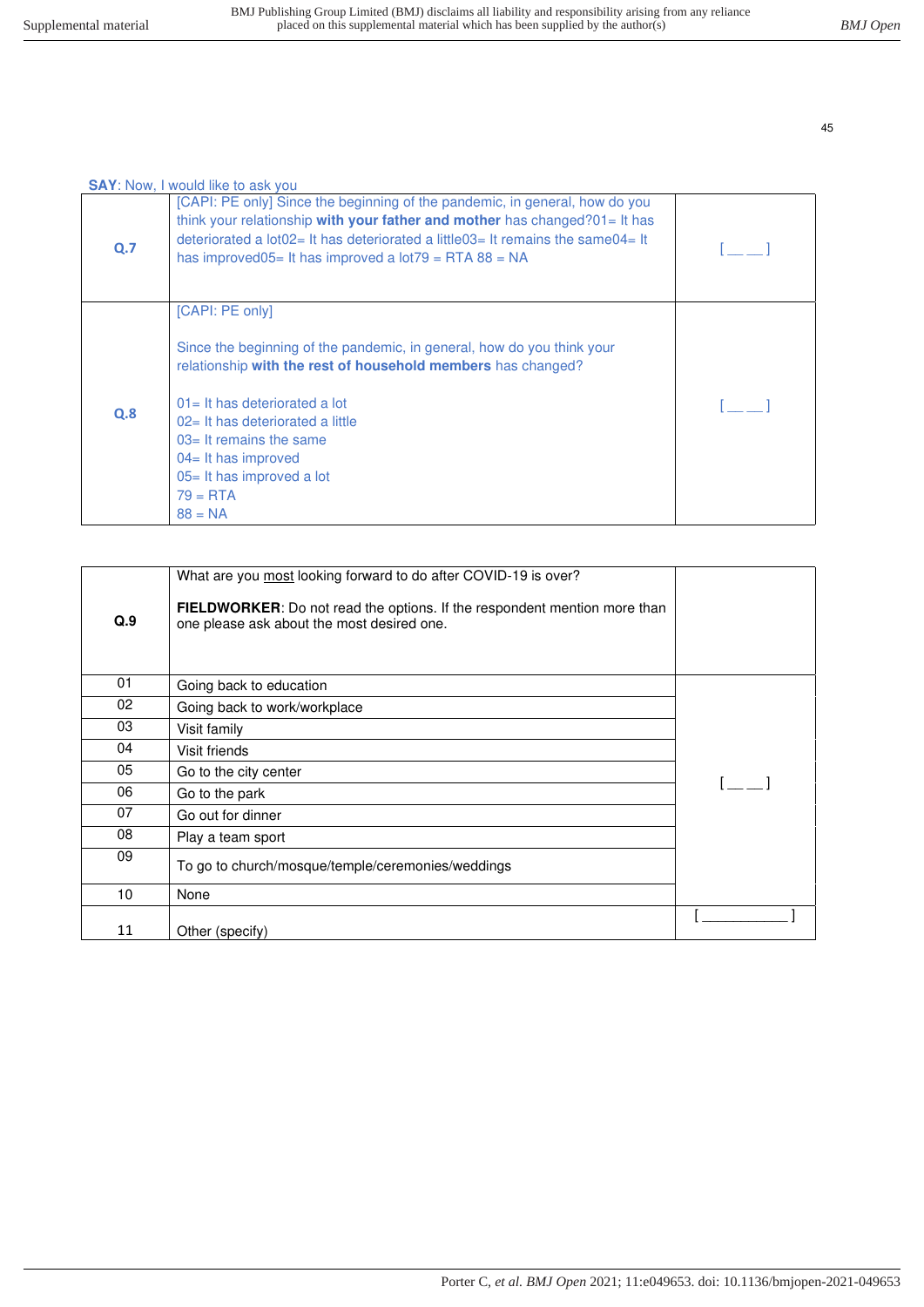# <span id="page-45-0"></span>**Concluding remarks**

| Q.1 | Is there anything else you would like to<br>tell us? | Specify |
|-----|------------------------------------------------------|---------|
|-----|------------------------------------------------------|---------|

**SAY**: YL Child´s name It has been very good for me to talk to you, and as I have said, in these circumstances/in these moments your information is very interesting and important.

In [ November/ December, DATE OF PHONE SURVEY THIRD CALL] I will call you again to find out how you and your family are and ask you few questions to understand better how do you feel, how is your family. The information that you and the other Young Lives participants will provide us with will be extremely valuable to understand how things are changing and what policies can be effective in improve the situation. The final survey takes approximately 15 minutes.

| Q.2 | Is there a day of the week that usually<br>works better for you?<br><b>ENUMERATOR:</b> Mark all that apply                |   |
|-----|---------------------------------------------------------------------------------------------------------------------------|---|
| 01  | Monday                                                                                                                    | П |
| 02  | Tuesday                                                                                                                   |   |
| 03  | Wednesday                                                                                                                 | П |
| 04  | Thursday                                                                                                                  | П |
| 05  | Friday                                                                                                                    | П |
| 06  | Saturday                                                                                                                  | П |
| 07  | Sunday                                                                                                                    |   |
| Q.3 | Is it easier to reach you in the mornings<br>or afternoons?<br><b>ENUMERATOR:</b> Read options and mark<br>all that apply |   |
|     | 01=Mornings                                                                                                               | п |
|     | 02=Afternoons                                                                                                             | П |
|     | 03= Evening (after dinner)                                                                                                | п |

Other comments and the specify specify is specify and the set of the specify  $\vert$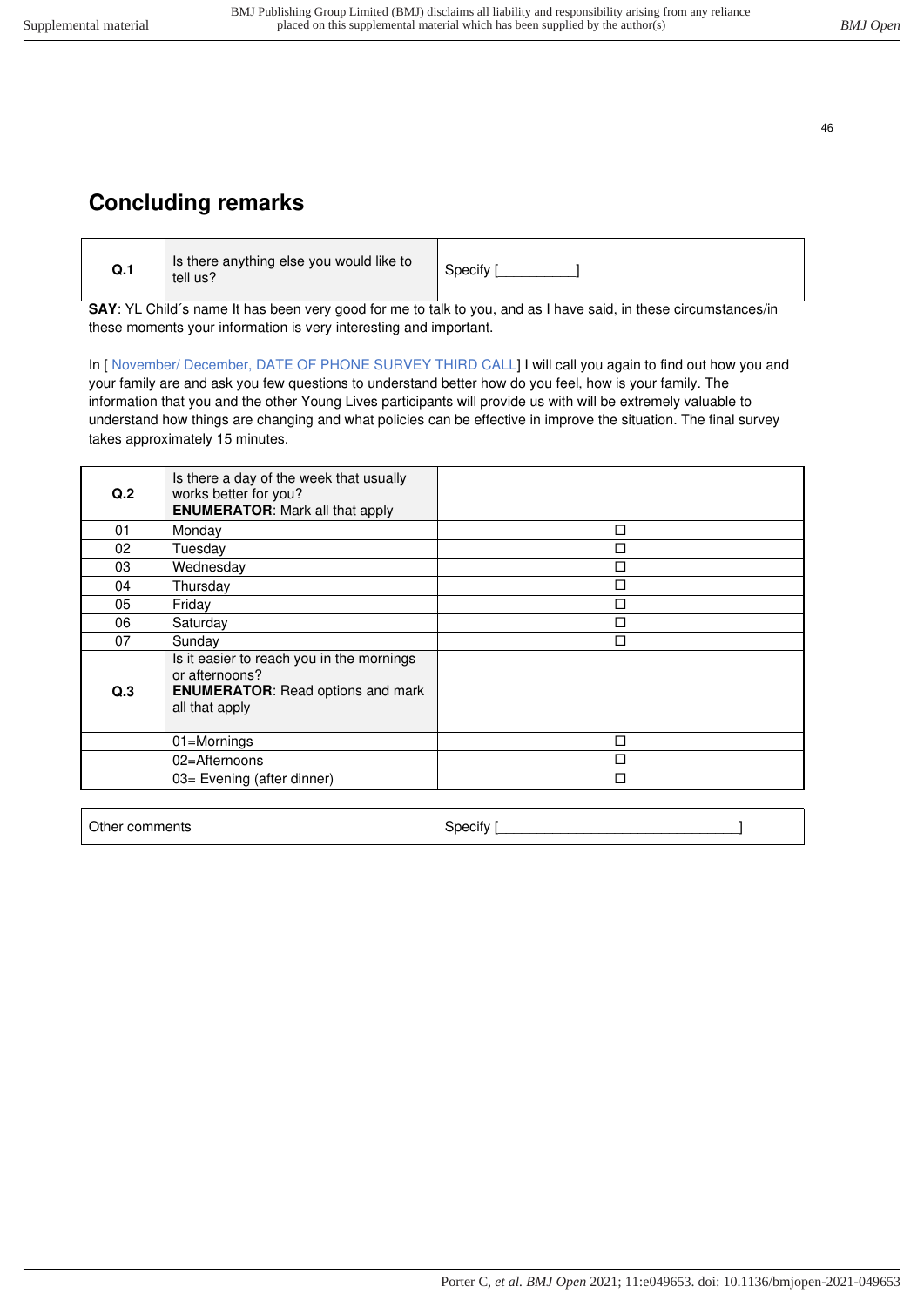| SAY: You will remember that whenever we have visited you, at the end of the interview, in<br>gratitude to the time that you have given us to answer all the questions, we have given you<br>a [PE: a small present, e.g. backpack, watch, mini radio, etc.); ET: a small amount of money<br>or transferred mobile card; IN: money purse, vanity bag, etc; VN: a small amount of<br>money], right?<br>[PE and IN] As I mentioned at the beginning, this time we can't visit the participants in their<br>homes, so, only for this time, each participant will be given [ PE: S /. 50 soles, which is the<br>approximate equivalent to the value (cost) of the present], [IN: Rs. 600, which is the<br>approximate equivalent to the value (cost) of the present], as we anticipated to you in the<br>previous call. Would you prefer to receive the 50 soles now or in November, at the end of<br>the survey?"                                                                                                                                                                                                                                                                                                                                                                                                                                                                                                                                                                                                            |  |
|--------------------------------------------------------------------------------------------------------------------------------------------------------------------------------------------------------------------------------------------------------------------------------------------------------------------------------------------------------------------------------------------------------------------------------------------------------------------------------------------------------------------------------------------------------------------------------------------------------------------------------------------------------------------------------------------------------------------------------------------------------------------------------------------------------------------------------------------------------------------------------------------------------------------------------------------------------------------------------------------------------------------------------------------------------------------------------------------------------------------------------------------------------------------------------------------------------------------------------------------------------------------------------------------------------------------------------------------------------------------------------------------------------------------------------------------------------------------------------------------------------------------------|--|
|                                                                                                                                                                                                                                                                                                                                                                                                                                                                                                                                                                                                                                                                                                                                                                                                                                                                                                                                                                                                                                                                                                                                                                                                                                                                                                                                                                                                                                                                                                                          |  |
| <b>[ET and VN]</b> As I mentioned at the beginning, this time we can't visit the participants in their<br>homes, so, only for this time, each participant will be given [ET: Birr 100 or Mobile card<br>which is the approximate equivalent to the value of the money] [VN: VND 50,000 or a<br>mobile card which is he approximate equivalent to the value of the money][The delivery of<br>the money would be made by means of a "Money Order" by : [PE: Banco de la Nación; ET:<br>Commercial Bank of Ethiopia; VN: Commercial Bank of Viet Nam] or any other bank that<br>the participant indicates, so that they can collect it from there. Or if you don't have access<br>to a Bank [PE: you can receive the reward from any BCP or Banco de la Nacion Agent<br>located near your living place; ET: we may send you mobile card equivalent to the money.<br>Or if you prefer to receive the money, we can send you the amount through our local guide.<br>Please let us know your preference; VN: we may send you mobile card equivalent to the<br>money. Please let us know your preference.] [IN: The amount will be sent through any<br>nationalised banks by RTGS or we don't want to give us your bank account or you don't<br>have one, we will send the amount by "Money Order" and it will take 4 or 5 days to reach<br>them through Post office. In both cases we will send a photocopy of the receipt]. Now,<br>before I say goodbye, I would like to verify your address and your contact numbers. -> Go |  |
| to next section (Locating Information)                                                                                                                                                                                                                                                                                                                                                                                                                                                                                                                                                                                                                                                                                                                                                                                                                                                                                                                                                                                                                                                                                                                                                                                                                                                                                                                                                                                                                                                                                   |  |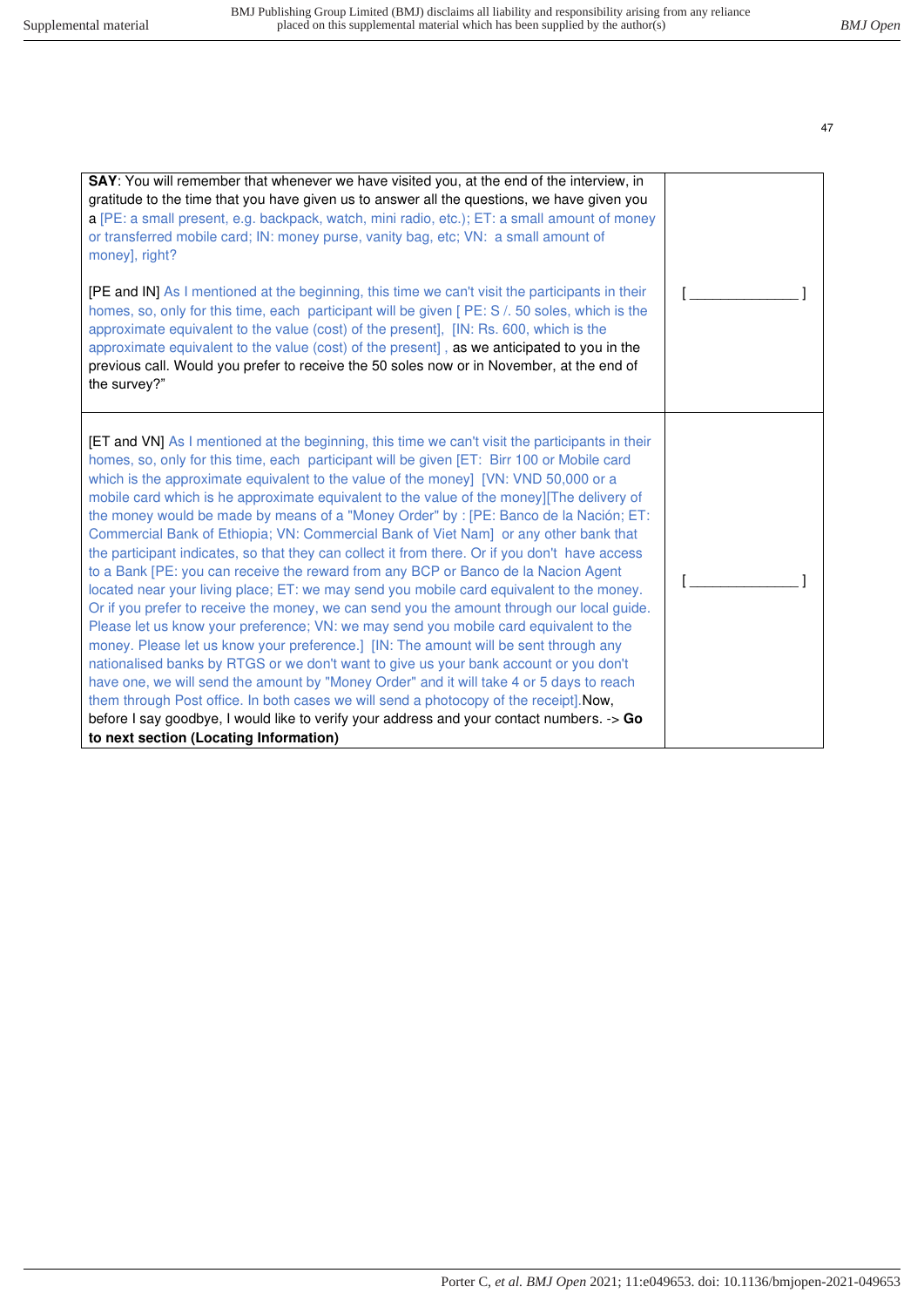# <span id="page-47-0"></span>**Locating Information and contact info [No publicly archived]**

**SAY**: That's all for now, again: Thank you very much for your help and remember that in [between November and December, DATE OF PHONE SURVEY THIRD CALL] I am calling again.

Thank you very much and stay safe!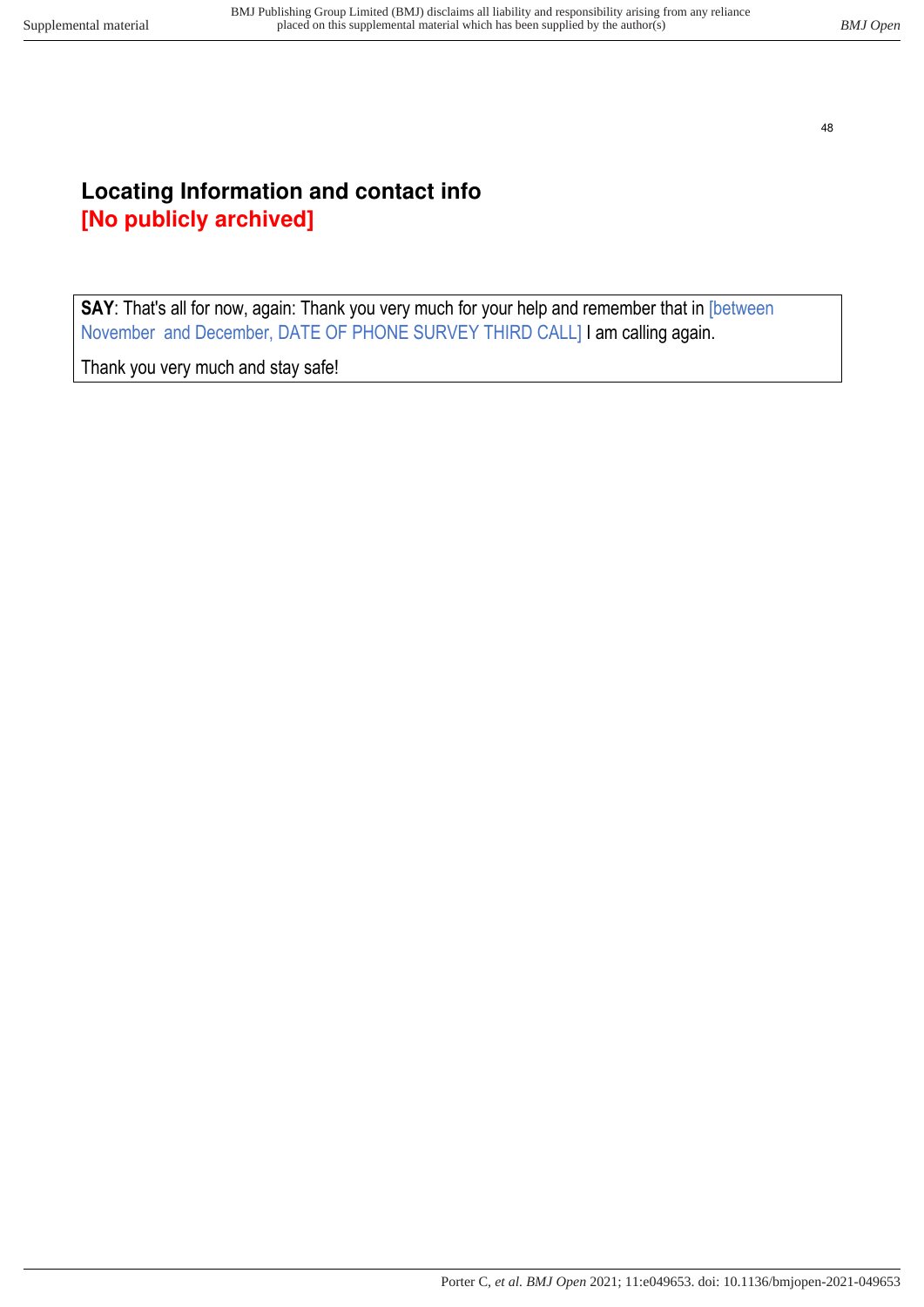l

49

# <span id="page-48-0"></span>**Comments**

**CAPI: This section should be enabled for all respondents regardless of whether they decide to participate or not FIELDWORKER:** Please use this section to take notes whether the YL child asked for further information or if you noticed anything that gave you cause for concern in relation to this young person/family. On this second aspect, please make sure to refer those cases to the field coordinator as soon as possible.

**CAPI**: enable the following comment fields C.1 and C.2 for all respondents, including those not going ahead with the survey (farewell F1 and farewell F2)

| C.1                    | Has the [YL Child] asked for information?                                                      | O No(0)<br>OYes(1)  |
|------------------------|------------------------------------------------------------------------------------------------|---------------------|
|                        | [CAPI] : If No --> Skip to C.3                                                                 |                     |
| C.2                    | Related to what?<br>ENUMERATOR: Do not read. Mark all that apply                               |                     |
| 01                     | related to COVID-19 (symptoms, treatments,<br>how it is transmitted etc)                       | П                   |
| 02                     | related to health insurance                                                                    | П                   |
| 03                     | related to economic support offered by the<br>government                                       | $\Box$              |
| 04                     | related to jobs                                                                                | П                   |
| 05                     | related to education                                                                           | П                   |
| 06                     | related to scholarship                                                                         | П                   |
| 07                     | relate to present offered to YL survey<br>participations                                       | П                   |
| 08                     | related to violence                                                                            | П                   |
| 09                     | related to mental health                                                                       | П                   |
| 10                     | Others, Specify                                                                                | $\mathsf{L}$        |
| 11                     | Specify                                                                                        |                     |
| Any other<br>comments? |                                                                                                |                     |
|                        |                                                                                                |                     |
| C.3                    | Was there anything that gave you cause for<br>concern in relation to this young person/family? | O No(0)<br>O Yes(1) |
| C.4                    | Related to what?<br>ENUMERATOR: Mark all that apply                                            |                     |
| 01                     | Poor health                                                                                    | $\Box$              |
| 02                     | Struggle to get something to eat                                                               | П                   |
| 03                     | Anxious, distressed about not having a job                                                     | П                   |
| 04                     | Related to personal violence                                                                   | $\Box$              |

**ENUMERATOR** please provide with the following information: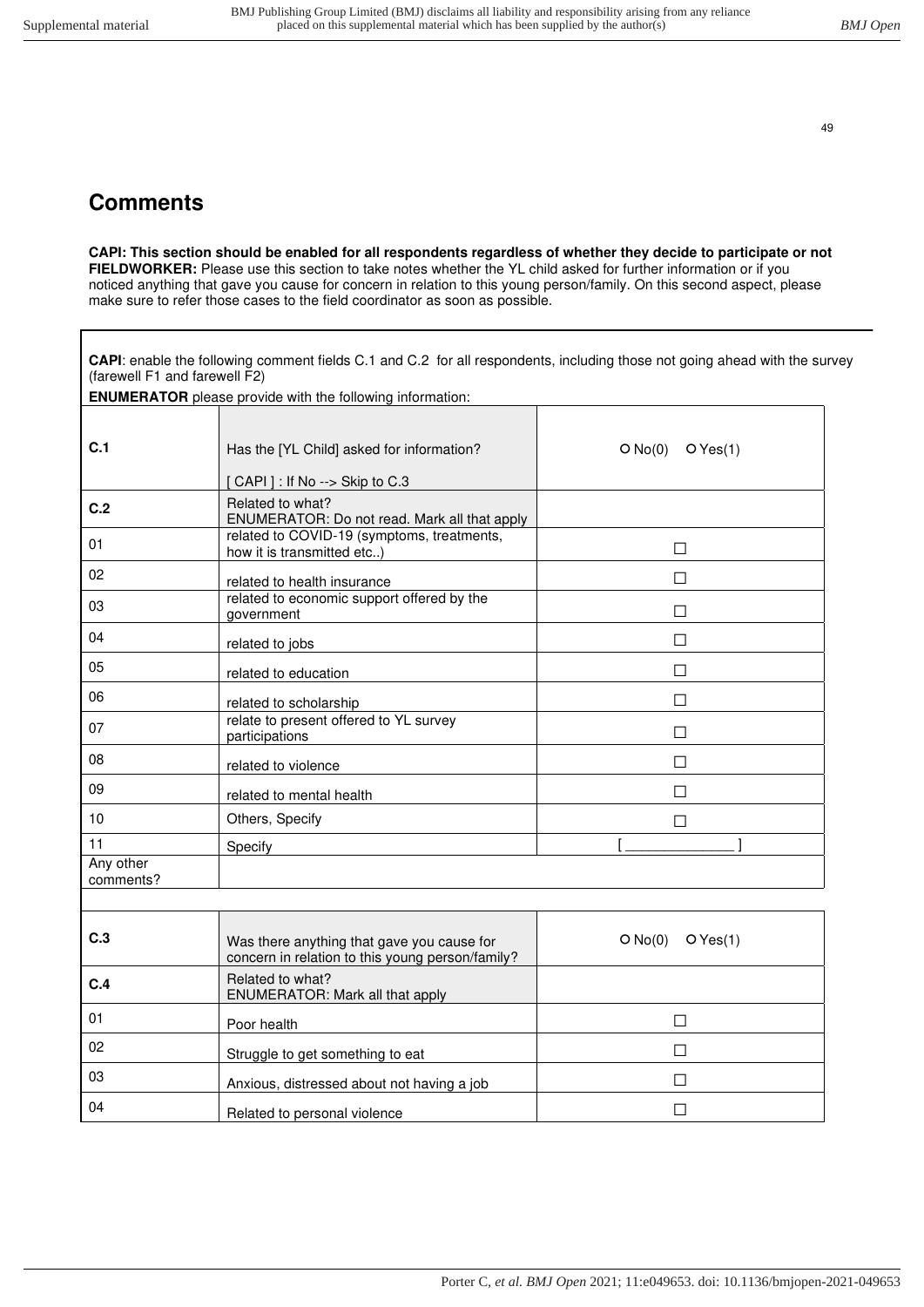| 05                     | Related to family violence |  |
|------------------------|----------------------------|--|
| 06                     | Related to mental health   |  |
| 07                     | Others, Specify            |  |
| 08                     | Specify                    |  |
| Any other<br>comments? |                            |  |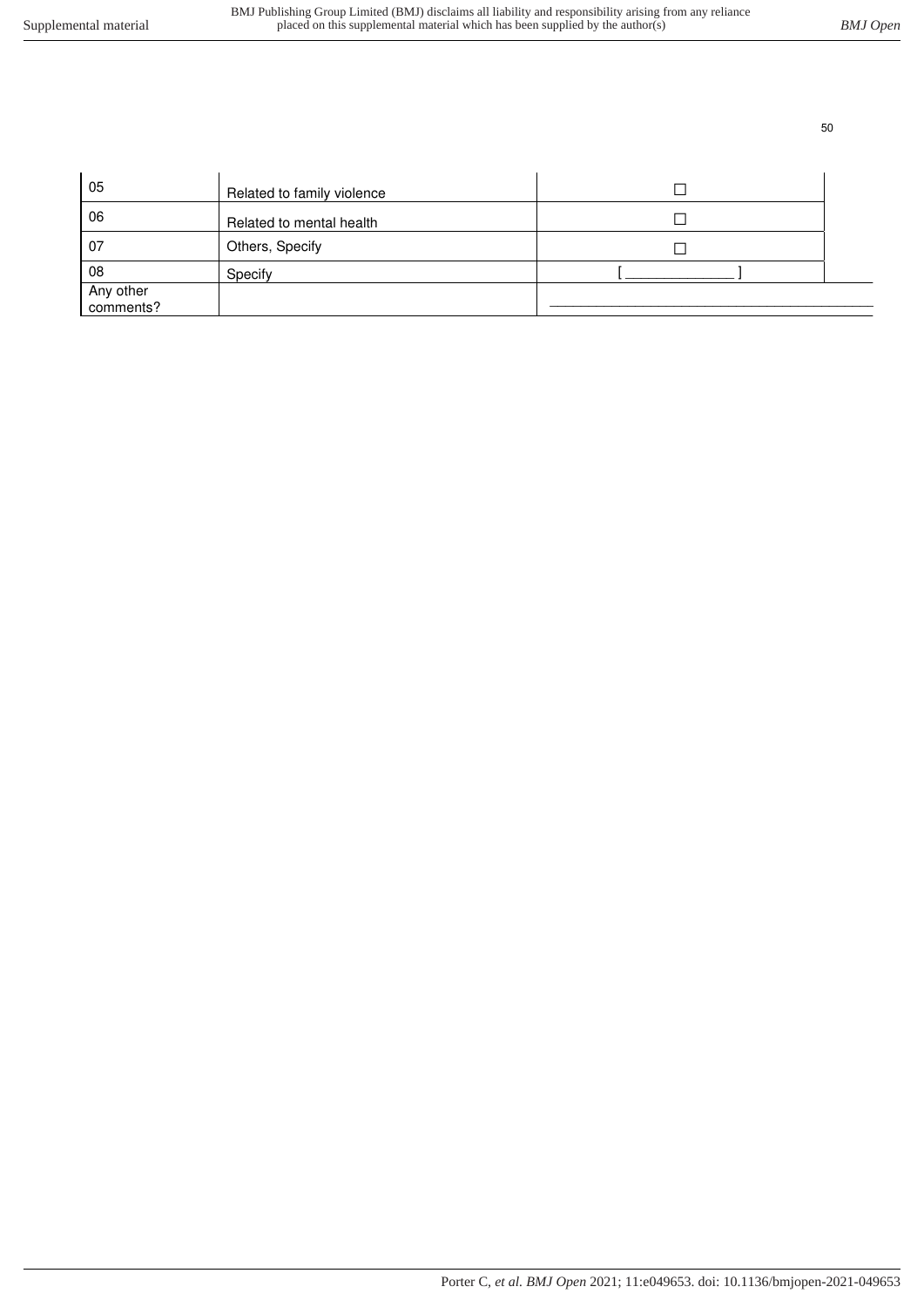# <span id="page-50-0"></span>**Enumerator Statement**

I declare that I have complied with the consent process, informing the Young Lives participant everything related to the survey, reading the consent text, and answering all of his/her doubts, questions and/or queries. Also, I regulate my conduct in accordance with the requirements of the Young Lives Code of conduct.

If the above statement is true, please fill in:

| Your full name in capital letters<br>[CAPI: pre-fill using Data Handlers<br>information]   |  |
|--------------------------------------------------------------------------------------------|--|
| Your 8-digit ID national number                                                            |  |
| The full name of the YL participant<br>[CAPI: pre-fill using Data Handlers<br>informationl |  |
| The 8-digit ID national number of the YL<br>participant                                    |  |

I declare that I have complied with the consent process, informing the Young Lives participant everything related to the survey, reading the consent text, and answering all of his/her doubts, questions and/or queries. Also, I regulate my conduct in accordance with the requirements of the Young Lives Code of conduct.

If the above statement is true, please fill

| in:                                                                                               |  |
|---------------------------------------------------------------------------------------------------|--|
| Your full name in capital letters<br><b>[CAPI:</b> pre-fill using Data Handlers<br>information]   |  |
| The full name of the YL participant<br><b>[CAPI:</b> pre-fill using Data Handlers<br>information] |  |

#### **PERU ETHIOPIA**

I declare that I have complied with the consent process, informing the Young Lives participant everything related to the survey, reading the consent text, and answering all of his/her doubts, questions and/or queries. Also, I regulate my conduct in accordance with the requirements of the Young Lives Code of conduct.

If the above statement is true, please fill in:

| ייייי יייי יייג                                                                          |  |
|------------------------------------------------------------------------------------------|--|
| Your full name in capital letters<br>[CAPI: pre-fill using Data<br>Handlers information] |  |
| Your Kebele ID number<br>[CAPI: pre-fill using Data<br>Handlers information]             |  |
| The full name of the YL<br>participant                                                   |  |

#### **INDIA VIETNAM**

I declare that I have complied with the consent process, informing the Young Lives participant everything related to the survey, reading the consent text, and answering all of his/her doubts, questions and/or queries. Also, I regulate my conduct in accordance with the requirements of the Young Lives Code of conduct.

If the above statement is true,

| please fill in:                   |  |
|-----------------------------------|--|
| Your full name in capital letters |  |
| <b>CAPI:</b> pre-fill using Data  |  |
| Handlers information]             |  |
| The full name of the YL           |  |
| participant                       |  |
| <b>CAPI:</b> pre-fill using Data  |  |
| Handlers information]             |  |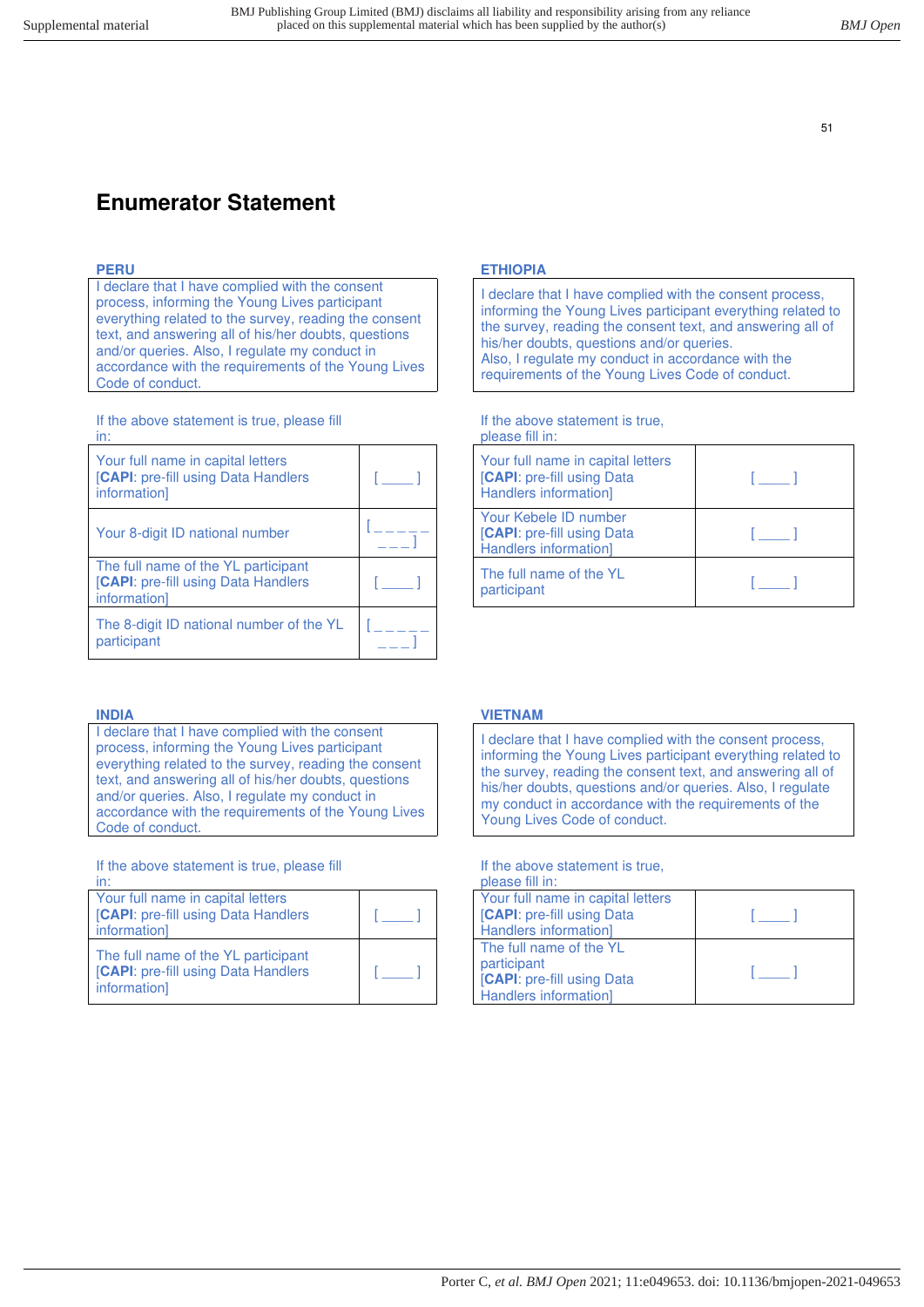# <span id="page-51-0"></span>**Codeboxes**

# **CODEBOX #1**

# **Source of drinking water**

### **ET**

| 01=Bore well in dwelling/yard/plot                       |
|----------------------------------------------------------|
| 02=Bore well in another location                         |
| 03=Bought water (delivery or bottled)                    |
| 04= Piped into dwelling/yard/plot                        |
| 05=Piped into neighbours dwelling/yard/plot              |
| 06=Piped into relatives' dwelling/yard/plot              |
| 07=Piped (communal)                                      |
| 08=Protected spring or well in dwelling/yard/plot        |
| 09=Protected spring or well in another location          |
| 10=Public standpipe/tubewell                             |
| 11=Rain water (during rainy season)                      |
| 12=Tubewell in dwelling/yard/plot                        |
| 13=Unprotected well/spring/pond/river/stream/ canal/lake |
| 14=Water tank in dwelling/yard/plot                      |
| 15=Water tank in another location                        |
| 16=Other source in dwelling/yard/plot, specify           |
| 17=Other source in another location, specify             |

**PE**

| 01= Piped water to the house/plot (public network)                     |
|------------------------------------------------------------------------|
| $02$ = Piped water to the house/plot (non-public<br>network)           |
| 03= Well, tube well with hand pump in house/plot                       |
| 04= Well, tube well with hand pump in another<br>location              |
| 05= Common tap, water fountain, public well                            |
| 06 = Lake, river,/ ditch / stream/ natural<br>spring/unprotected canal |
| 07= Water truck delivery                                               |
| 08 = Unprotected Well in another location                              |
| 09= Unprotected Well in house/plot                                     |
| $10$ = Piped water from neighbors/relatives                            |
| 11 = Untreated water from neighbors/ relatives                         |
| 12=Other source in house/plot, specify                                 |
| 13=Other source in another location, specify                           |
| $77 = NK$                                                              |
| 88 = NA                                                                |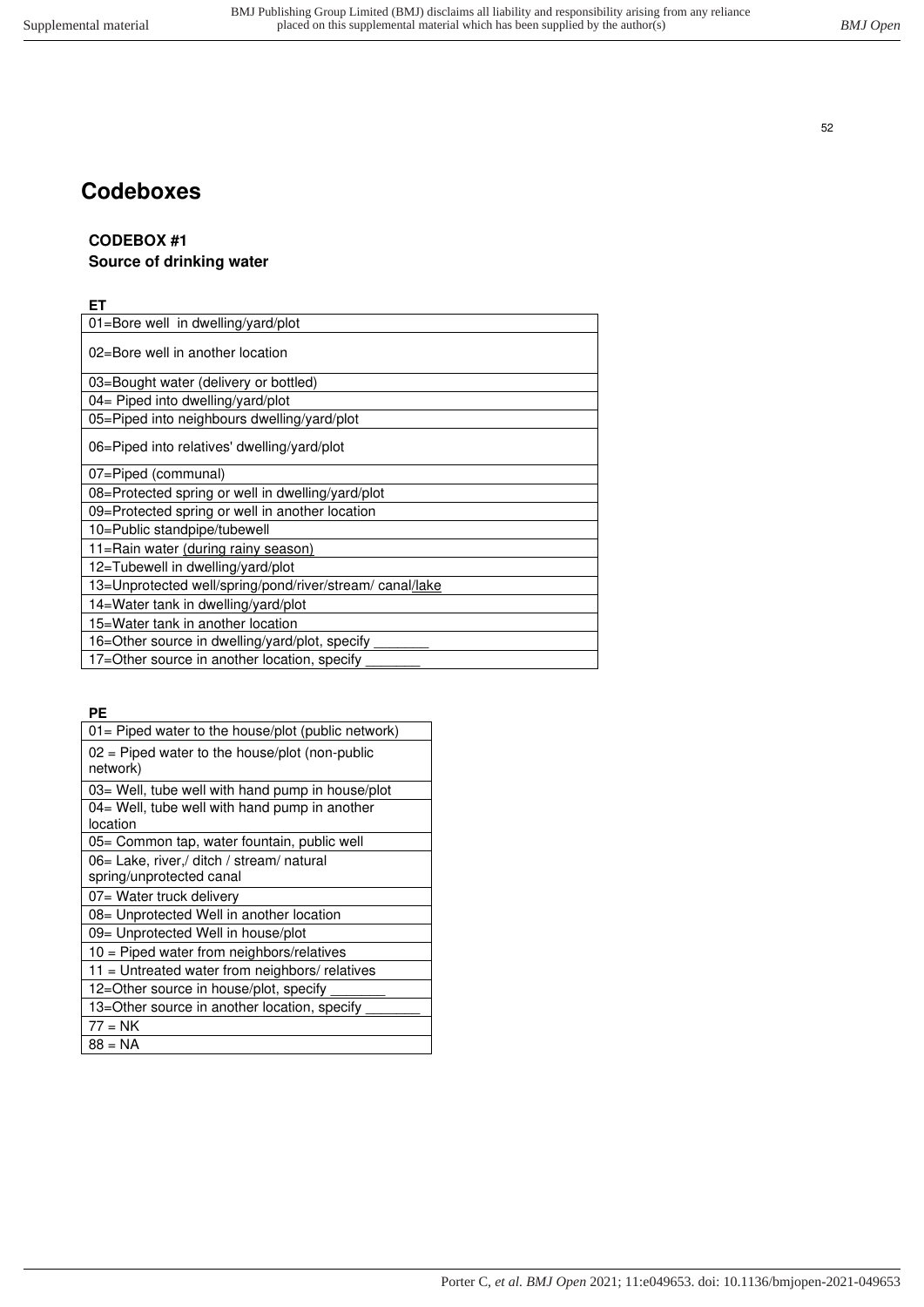### **IN, VN**

| 01=Bore well in the dwelling/yard/plot             |
|----------------------------------------------------|
| 02=Bore well in another location                   |
| 03=Bought water (delivery or bottled)              |
| 04= Piped into dwelling/yard/plot                  |
| 05=Piped into neighbours dwelling/yard/plot        |
| 06=Piped into relatives' dwelling/yard/plot        |
| 07=Protected spring or well in dwelling/yard/plot  |
| 08=Protected spring or well in another location    |
| 09=Public standpipe/tubewell                       |
| 10=Rain water                                      |
| 11=Tubewell in dwelling/yard/plot                  |
| 12=Unprotected well/spring/pond/river/stream/canal |
| 13=Unprotected water tank in dwelling/yard/plot    |
| 14=Unprotected water tank in another location      |
| 15=Water tank (community/protected)                |
| 16=Other source in dwelling/yard/plot, specify     |
| 17=Other source in another location, specify       |

### **CODEBOX #2**

### **Toilet facility**

#### **ET**

| 01=Flush toilet/septic tank (private) |
|---------------------------------------|
| 02=Flush toilet/septic tank (shared)  |
| 02=Forest/field/open place            |
| 05=Pit latrine (communal)             |
| 06=Pit latrine (household's)          |
| 07=Bucket                             |
| 10=Others (household only) [Specify   |
| 11=Others (communal) [Specify]        |

### **IN**

| 01=Flush toilet/septic tank         |
|-------------------------------------|
| 02=Forest/field/open place          |
| 03=Neighbours toilet                |
| 05=Pit latrine (communal)           |
| 06=Pit latrine (household's)        |
| 07=Relatives toilet                 |
| 09=Toilet in health post            |
| 10=Others (household only) [Specify |
| 11=Others (communal) [Specify       |

## **PE**

| 01= Flush toilet/septic tank |
|------------------------------|
| 02=Forest/field/open place   |
| 03=Neighbours toilet         |
|                              |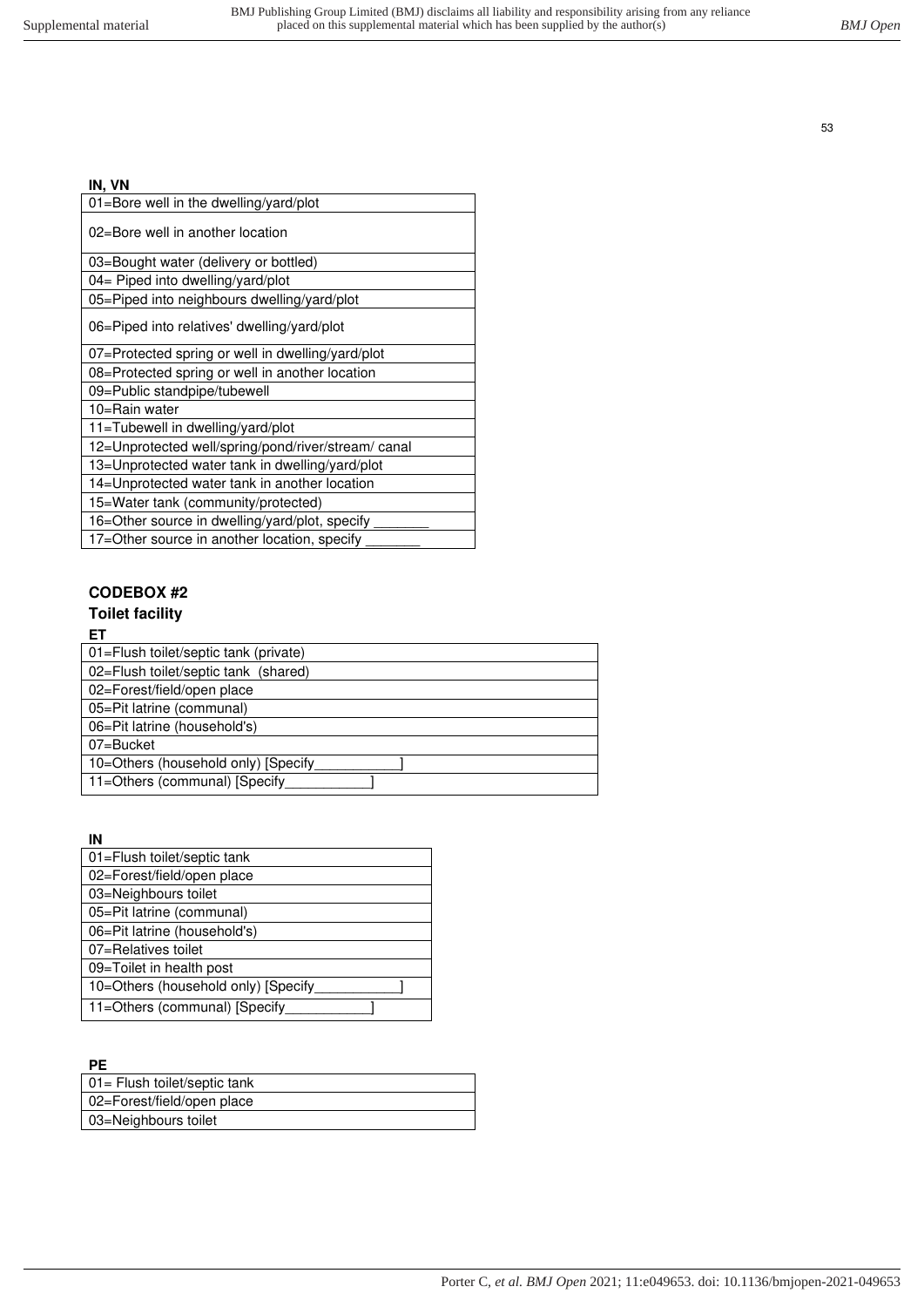| 04= None (river, stream, irrigation ditch) |
|--------------------------------------------|
| 05 = Pit latrine (communal)                |
| 06= Pit latrine (household's)              |
| 07=Relatives toilet                        |
| 09=Toilet in health facility / market      |
| 10=Others (household only) [Specify        |
| 11=Others (communal) [Specify]             |

**VN**

| 01= Flush toilet/septic tank        |
|-------------------------------------|
| 02=Forest/field/open place          |
| 03=Neighbours toilet                |
| 05 = Pit latrine (communal)         |
| 06 = Pit latrine (household's)      |
| 10=Others (household only) [Specify |
| 11=Others (communal) [Specify       |
|                                     |

### **CODEBOX #3 Education**

**ET**

| $00 = \text{None}$                                                                                                       |
|--------------------------------------------------------------------------------------------------------------------------|
| $01-08$ = Grade 1-8 (Primary)                                                                                            |
| 09-10= Grade 9-10 (Secondary First Cycle)                                                                                |
|                                                                                                                          |
| 11-12 = Grade 11-12 (Secondary Second Cycle Preparatory Programme)                                                       |
| $13$ = First cycle of primary teaching certificate (grade 1-4)/1st year                                                  |
| $14$ = First cycle of primary teaching certificate (grade 1-4)/2nd year                                                  |
| $17$ = Second cycle of primary teaching certificate (grades 5-8)/1st year                                                |
| 16 = Second cycle of primary teaching certificate (grades 5-8)/2nd year                                                  |
| 21 = TVET/1st year/level (include diplomas such as accounting diploma)                                                   |
| 22 = TVET/2nd year/level (include diplomas such as accounting diploma)                                                   |
| $26$ = TVET/3rd or 4 <sup>th</sup> year/level (include diplomas such as accounting diploma)                              |
| 27=Secondary education, teacher (diploma holder)/1 <sup>st</sup> or 2nd year                                             |
| 30 = Secondary education, teacher (bachelor's degree holder and above)/1st or<br>2 <sup>nd</sup> or 3 <sup>rd</sup> year |
| 31=Preschool teacher certificate (6 months to one year)                                                                  |
| $32$ = Undergraduate degree (1st year, regular (R))                                                                      |
| $33$ = Undergraduate degree (2nd year, regular (R))                                                                      |
| 34 = Undergraduate degree (3rd year, regular (R))                                                                        |
| 35 = Undergraduate degree (4th year, regular (R))                                                                        |
| 36 = Undergraduate degree (1st year or equivalent, non-regular (NR),<br>summer/distant/ evening/weekend student)         |
| 37 = Undergraduate degree (2nd year or equivalent, non-regular (NR),<br>summer/distant/evening/weekend student)          |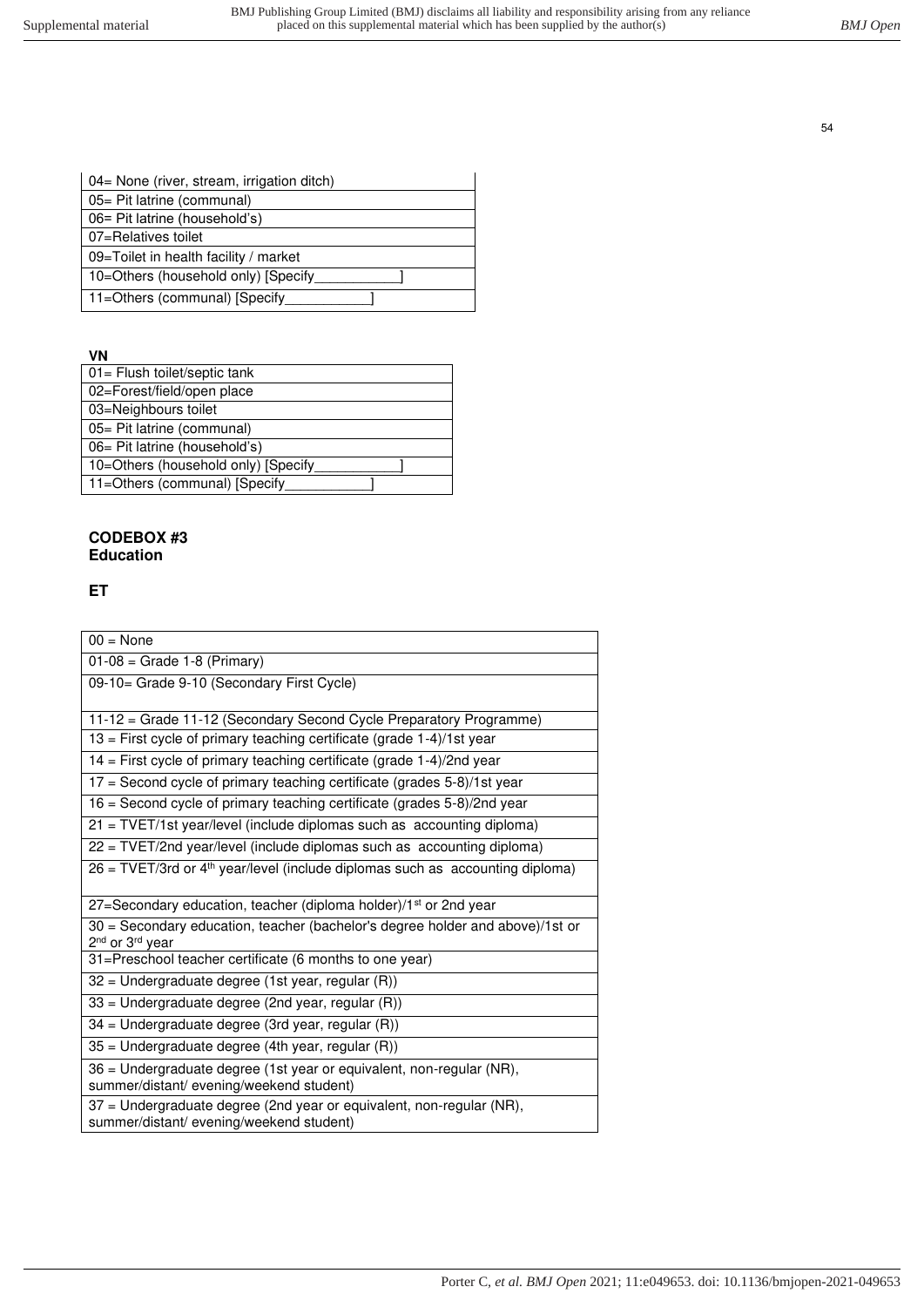| 38 = Undergraduate degree (3rd year or equivalent, non-regular (NR),<br>summer/distant/evening/weekend student) |
|-----------------------------------------------------------------------------------------------------------------|
| 39 = Undergraduate degree (4th year or equivalent, non-regular (NR),<br>summer/distant/evening/weekend student) |
| 43 – Undergraduate degree (5rd year, regular (R))                                                               |
| $44$ = Undergraduate degree (6th year, regular $(R)$ )                                                          |
| $45$ Undergraduate degree (6th year, regular $(R)$ )                                                            |
| 46 – Undergraduate degree (5th year or equivalent, non-regular (NR),<br>summer/distant/evening/weekend student) |
| 47 = Undergraduate degree (6th year or equivalent, non-regular (NR),<br>summer/distant/evening/weekend student) |
| 48 = Undergraduate degree (7th year or equivalent, non-regular (NR),<br>summer/distant/evening/weekend student) |
| 40=Masters or doctoral at university                                                                            |
| 28=Adult literacy                                                                                               |
| 29=Religious education                                                                                          |
| $88 = NA$                                                                                                       |
| $77=NK$                                                                                                         |
| $41 = Other$ , (specify)                                                                                        |

# **IN**

| ×<br>۰.<br>v |
|--------------|
|--------------|

| l 00 = None                               |
|-------------------------------------------|
| $01-12=$ Grade                            |
| 13=Post-secondary technological institute |
| 14=Vocational                             |
| 15 - University degree (graduate)         |
| 28=Adult literacy                         |
| 29=Religious education                    |
| $77=NK$                                   |
| 79=Refused to answer                      |

# **OC**

| 00=No certificate<br>(or Pre-school)                                            |
|---------------------------------------------------------------------------------|
| 01=Primary (Class 5)                                                            |
| 02=Upper primary (Class 8)                                                      |
| 03=Matriculation certificate (Class 10)                                         |
| 04=Senior Secondary school certificate /<br>Intermediate certificate (Class 12) |
| 05=ITI certificate                                                              |
| 06=Diploma in technical education                                               |
| 08=Other, specify                                                               |
| 09=University degree (graduate)                                                 |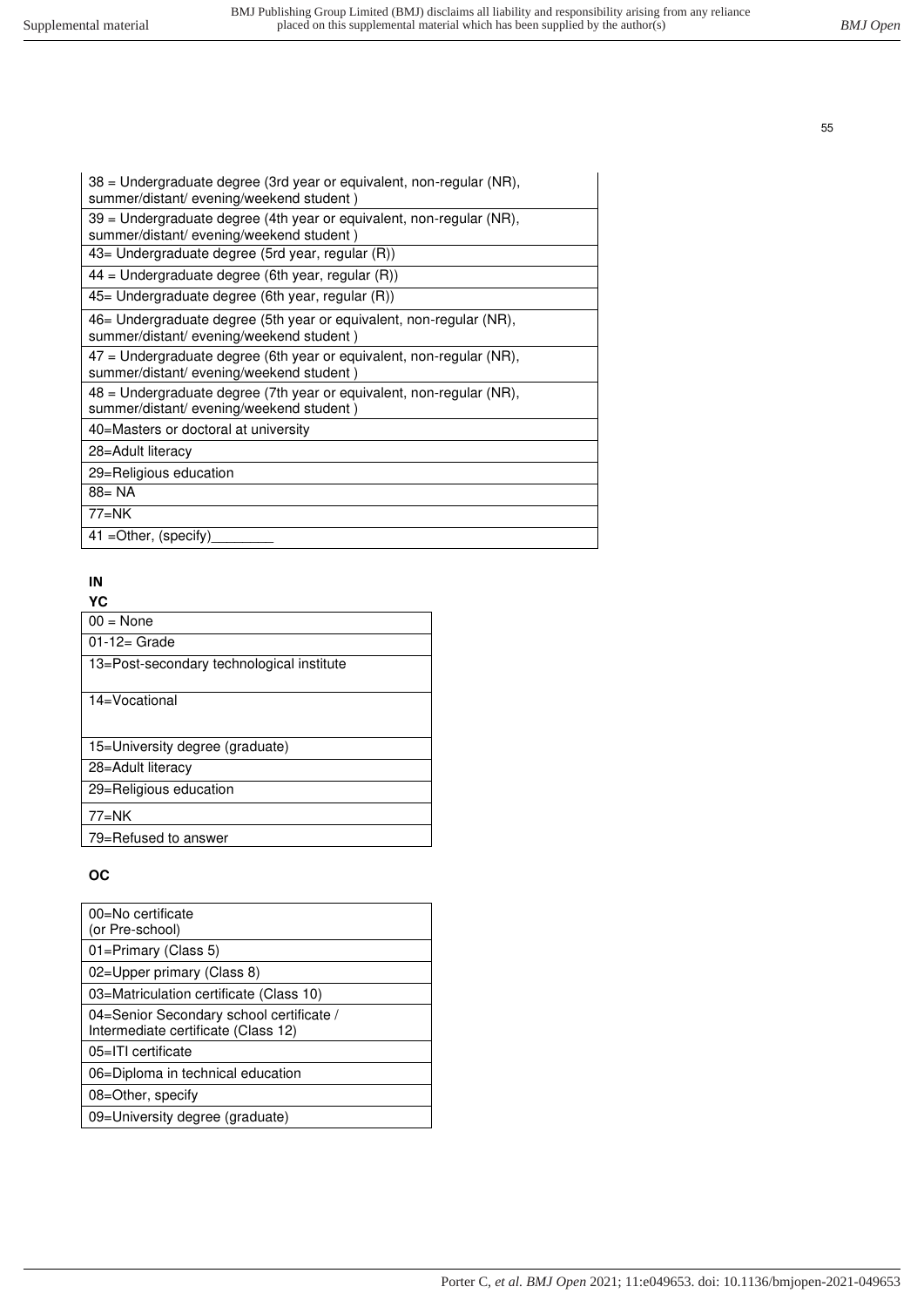| 10=Post-graduate university degree (completed) |
|------------------------------------------------|
| 77=NK                                          |
| 79=Refused to answer                           |
|                                                |

### **PE**

| $00 = \text{None}$                                                                        |
|-------------------------------------------------------------------------------------------|
| $01 - 11 =$ Grade                                                                         |
| 13 = Incomplete technical or pedagogical institute (incl.<br>"Escuela de Sub Officiales") |
| 14 = Complete technical or pedagogical institute (incl.<br>"Escuela de Sub Oficiales")    |
| 15 = Incomplete university (incl. "Escuela de Oficiales")                                 |
| 16 = Complete university (incl. "Escuela de Oficiales")                                   |
| 17 = Adult literacy program                                                               |
| 19 = Masters or doctoral at university                                                    |
| $18 =$ Other (Specify)                                                                    |
| 20 = Some form of formal or informal preschool                                            |
| 21 = Cent. Técnico Productivo CETPRO/Cent. Edu.<br>Ocupacional CEO Incomplete             |
| 22 = Cent. Técnico Productivo CETPRO/ Cent. Edu.<br>Ocupacional CEO Complete              |
| $77 = NK$                                                                                 |
| $88 = NA$                                                                                 |

### **VN**

| $00 = \text{None}$                           |
|----------------------------------------------|
| $01-12=$ Grade                               |
|                                              |
| 13=Post-secondary technological institute    |
|                                              |
| 14=Vocational                                |
| 15=Degree (graduate)                         |
| 16=Post-graduate degree (e.g. Masters, PhD.) |
| 17=Other, specify                            |
| 28=Adult literacy                            |
| 29=Religious education                       |
| 50=Any pre-primary                           |
|                                              |
| $77 = NK$                                    |
|                                              |
| 79=Refused to answer                         |

**CODEBOX #4 Type of educational institution**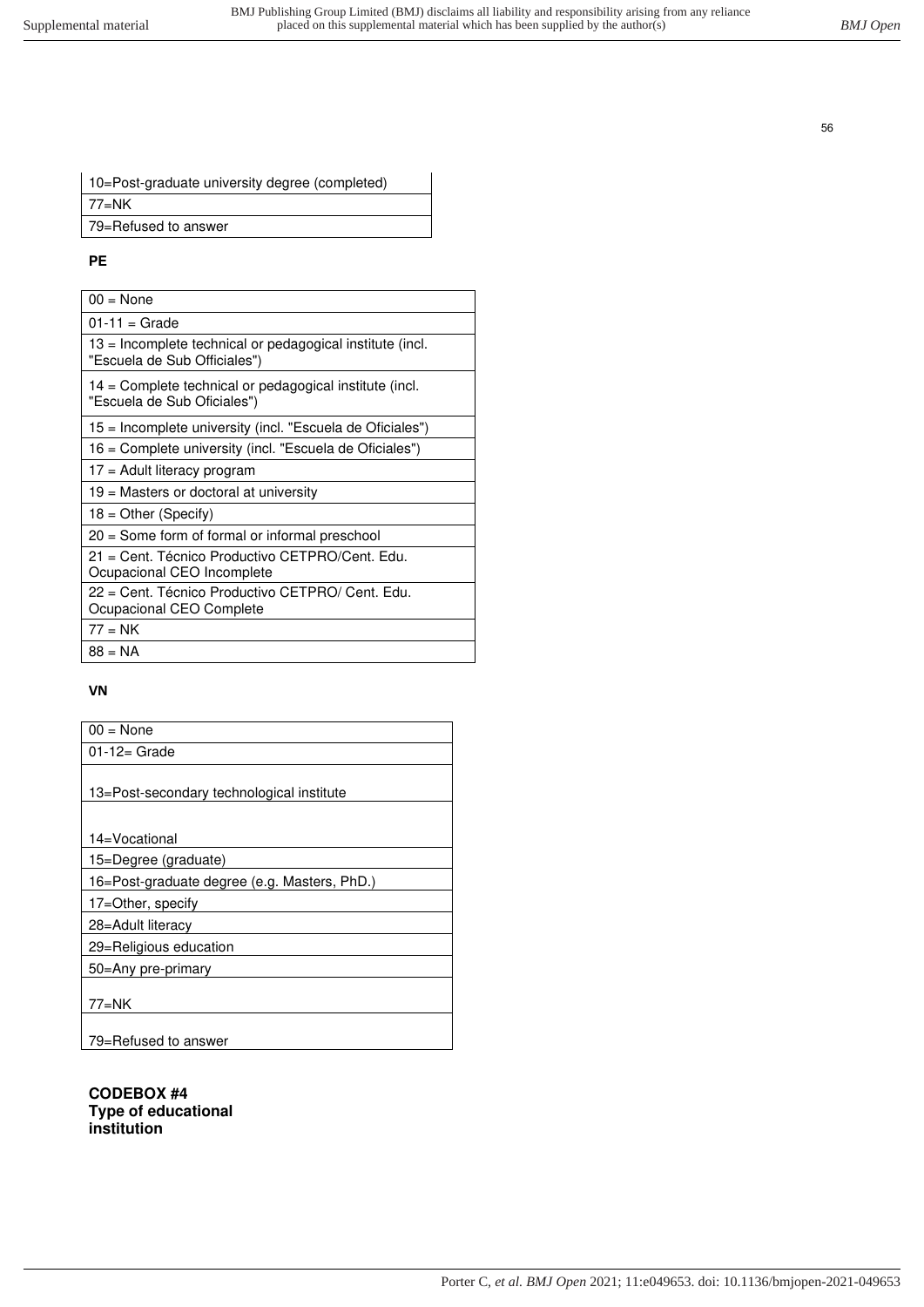# **ET**

| $01 = \text{Private}/\text{domestic}$                    |
|----------------------------------------------------------|
| 02 = Public (part student fees, part government funded); |
| 03= Mission (NGO/Charity/Religious) with fees            |
| 04= Mission (NGO/Charity/Religious) free of charge       |
| 05= Government funded                                    |
| 06=Others, specify                                       |
| 07=Community school                                      |
| 08=Private-foreign like UNISA, SRI-SAI                   |
| 09=domestic-foreign joint programme                      |
| $77=NK$                                                  |
| $88 = NA$                                                |

#### **IN**

| 01=Private (unaided)                               |
|----------------------------------------------------|
| 02=NGO/Charity/not-for-profit                      |
| 03=Public (Government)                             |
|                                                    |
| 04=Informal or non-formal Community (e.g. mothers' |
| cooperative)                                       |
| 06=Charitable trust                                |
| 07=Bridge school                                   |
| 08=Mix of public and private (private aided)       |
| 11=Other, specify                                  |
| $77=NK$                                            |
| 79=Refused to answer                               |

# **PE**

| $01$ = Private, for profit                           |
|------------------------------------------------------|
| 02 = NGO / Charity / Church (not for profit),        |
| $03$ = Public, local municipality                    |
| $04$ = Public, of the national government,           |
| $06 =$ Informal,                                     |
| $07$ = Half public / Half Private                    |
| $05 =$ Other (specify)                               |
| $08$ = Center of public alternative basic education  |
| $09$ = Center of private alternative basic education |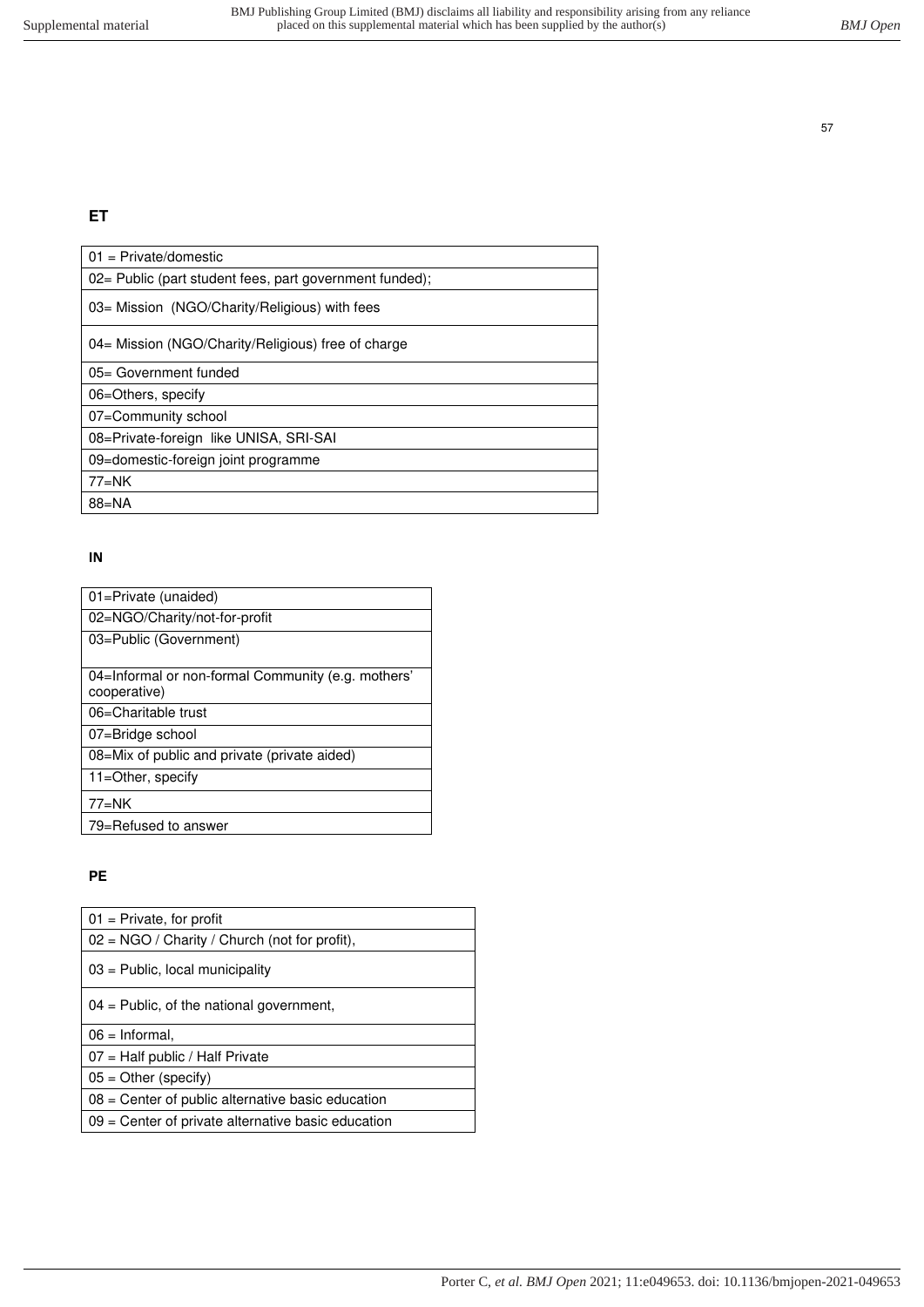| 10 = Public, Colegio de Alto Rendimiento (COAR) |
|-------------------------------------------------|
| 11 = Public, Jornada Escolar Completa (JEC)     |
| 77 = NK.                                        |
| 79=RTA.                                         |
| $88 = NA$                                       |

#### **VN**

| $01 =$ Private                             |
|--------------------------------------------|
| 02=NGO/Charity/ Religious (not for profit) |
| $03 =$ Public                              |
| $06 = Informal$                            |
| 07=Half public/Half Private                |
| 08=Centre for continuing education         |
| 05=Others, specify                         |
| $77 = NK$                                  |
| $88 = NA$                                  |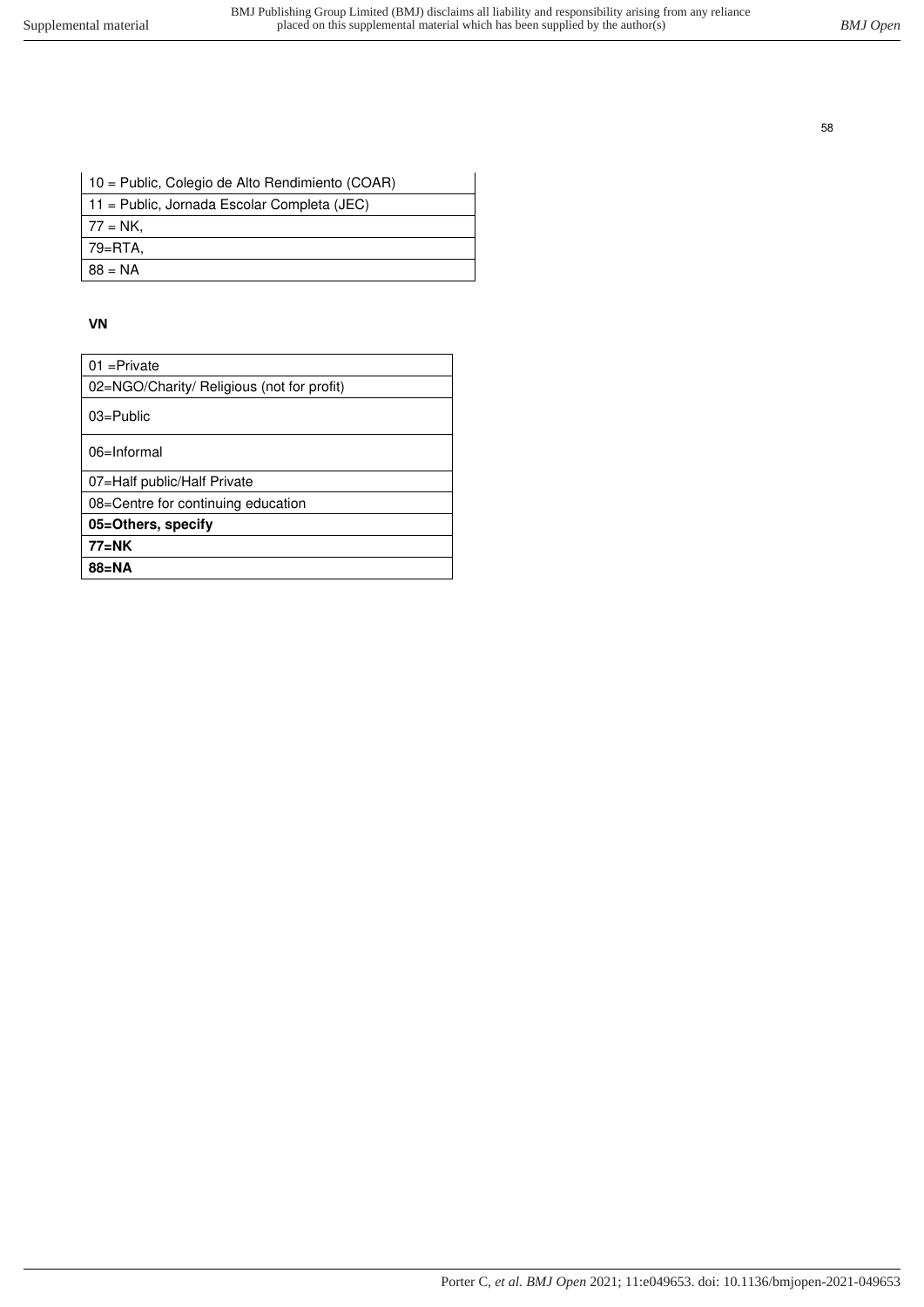# **Codebox #5: Major classification**

|    | <b>ET</b>                                     |
|----|-----------------------------------------------|
|    | <b>Engineering and Technology</b>             |
| 1  | <b>Chemical Engineering</b>                   |
| 2  | Civil Engineering / construction              |
| 3  | <b>Electrical Engineering</b>                 |
| 4  | <b>Mechanical Engineering</b>                 |
| 5  | Information Technology/ Computer science      |
|    | <b>Natural and Computational Sciences</b>     |
| 10 | Biology, Physics, or Chemistry                |
| 11 | Mathematics or statistics                     |
| 12 | Geology or earth science                      |
|    | <b>Medicine and Health Sciences</b>           |
| 20 | Medicine                                      |
| 21 | Health officer                                |
| 22 | Laboratory/radiology/ Midwifery/Nursing       |
| 23 | Pharmacy                                      |
| 24 | Animal Science/veterinary                     |
|    | <b>Agriculture and Life Sciences</b>          |
| 30 | <b>Animal Production</b>                      |
| 31 | Plant science/Crop Production                 |
| 32 | Natural resource management                   |
| 33 | development agent                             |
|    | <b>Business and Economics</b>                 |
| 40 | Accounting / Management                       |
| 41 | Economics                                     |
| 42 | <b>Public Administration</b>                  |
|    | <b>Education and journalism</b>               |
| 50 | Local languages and literature                |
| 51 | Foreign language and literature               |
| 52 | Education Development and Planning Management |
| 53 | Curriculum                                    |
| 54 | Journalism & Communication                    |
|    | <b>Social Science and Humanities</b>          |
| 60 | Geography or history                          |
| 61 | Psychology                                    |
| 62 | Law / political science                       |
| 63 | Humanities                                    |
| 64 | Social work and/ Social Anthropology          |
| 70 | Others (please mention)                       |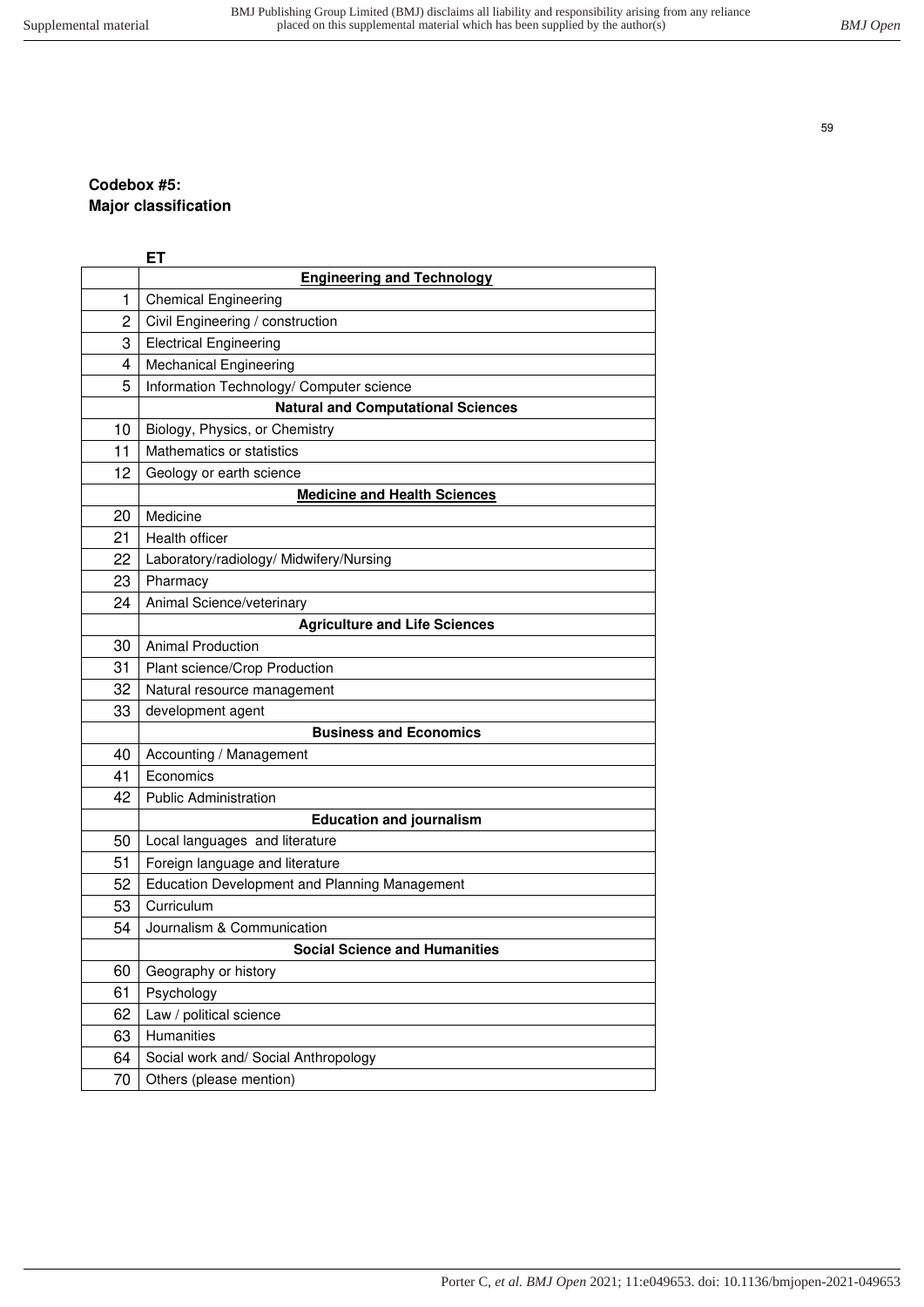| IN                                         |
|--------------------------------------------|
| <b>CODES</b>                               |
| 1=Teacher training                         |
| $2 =$ Fine Arts                            |
| 3=Humanities and Social Sciences           |
| 4=Sciences                                 |
| 5=Journalism and Communication             |
| 6=Business and management                  |
| 7=Law and Legal Services                   |
| 8=Mathematics and Statistics               |
| 9=Computer and Information Technology      |
| 10=Food processing                         |
| 11=Other technologies (Bio-technology etc) |
| 12=Engineering                             |
| 13=Agriculture, Forestry and Aquaculture   |
| 14=Veterinary                              |
| 15=Medical, Pharmacy and Health Sciences   |
| 16=Tourism, Hotels, Recreation and Sports  |
| 17=Armed force and Police                  |
| 18=Others Specify                          |

# **PE**

| <b>CODES</b>                                           |
|--------------------------------------------------------|
| 11=Preschool and Primary school                        |
| 12=Secondary school                                    |
| 13=Physical Education                                  |
| 14=Special Education                                   |
| 15=Artistic Education                                  |
| 16=Technical Education                                 |
| 19=Other educational majors                            |
| 21=Humanities                                          |
| $22 =$ Arts                                            |
| 31=Social Sciences and Sciences of behaviour           |
| 32=Communication Sciences                              |
| 33=Administration and Commercial Sciences              |
| 34=Economic and Accounting Sciences                    |
| 35=Law, Political and Legal Sciences                   |
| 41=Life Sciences                                       |
| 42=Physical and Chemical Sciences                      |
| 43=Mathematics and Statistics                          |
| 44=Computing                                           |
| 51=Systems and Telecommunications Engineering          |
| 52=Industrial Engineering and Production               |
| 53=Construction, Sanitary and Architecture Engineering |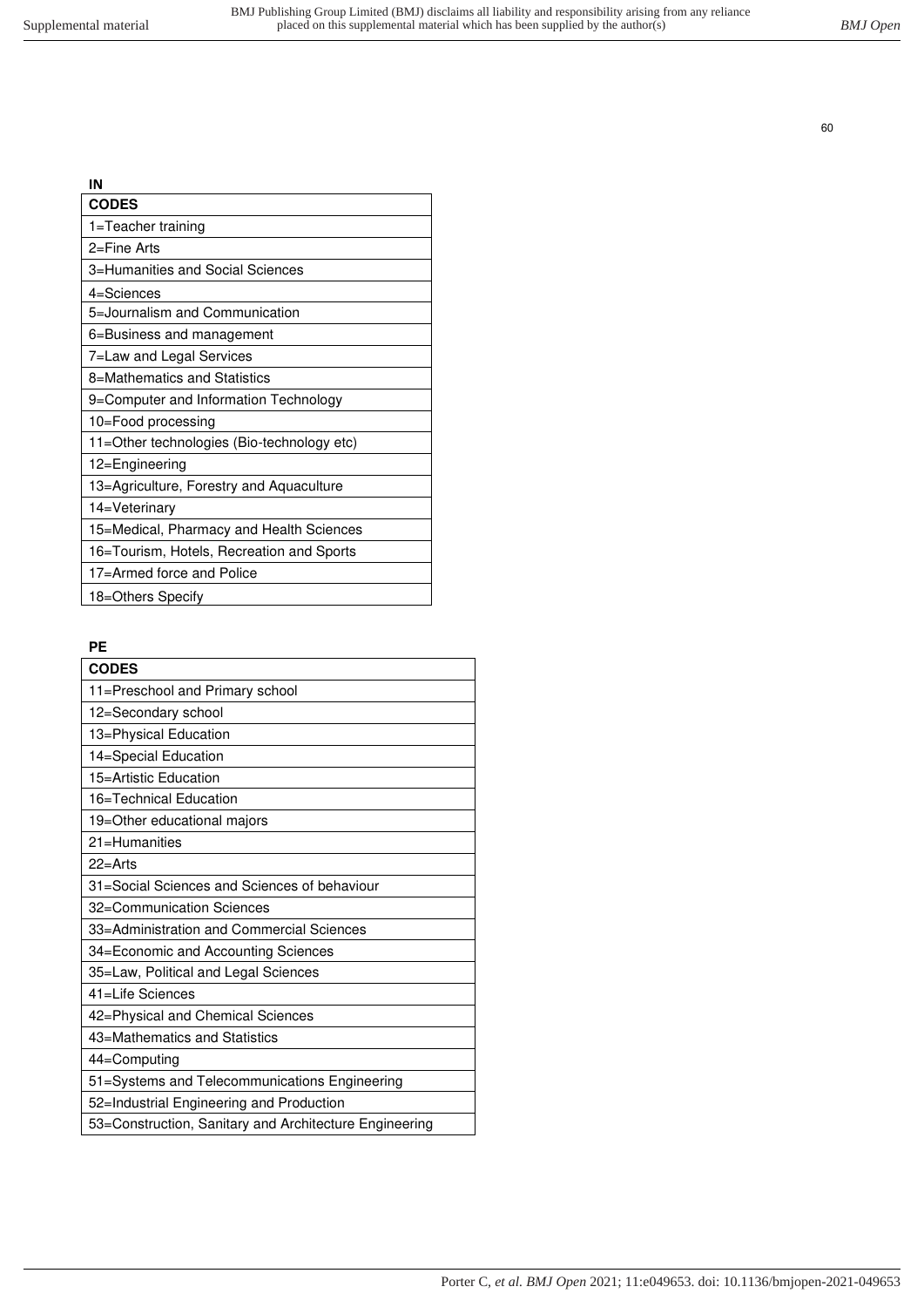| 59=Other Engineering                     |
|------------------------------------------|
| 61=Agriculture, Forestry and Aquaculture |
| 62=Veterinary                            |
| 71=Health Sciences                       |
| 01=Armed Forces                          |
| 02=Police Forces                         |
|                                          |

### **VN**

| <b>CODES</b>                                 |
|----------------------------------------------|
| 1=Education and teacher training             |
| $2 = Art$                                    |
| 3=Humanities                                 |
| 4=Social Sciences and Sciences of behaviour  |
| 5=Journalism and information                 |
| 6=Business and management                    |
| 7=Law and Legal Services                     |
| 8=Life Sciences                              |
| 9=Natural sciences                           |
| 10=Mathematics and Statistics                |
| 11=Computer and Communications               |
| 12=Food processing                           |
| 13=Other technologies                        |
| 14=Construction and Architecture Engineering |
| 15=Agriculture, Forestry and Aquaculture     |
| 16=Veterinary                                |
| 17=Health Sciences                           |
| 18=Social services                           |
| 19=Tourism, Hotels, Recreation and Sports    |
| 20=Transports                                |
| 21=Environmental Protection                  |
| 22=Armed force and Police                    |

### **Codebox #6: Work activities**

| <b>AGRICULTURE &amp; ALLIED AGRICULTURE</b>                      |
|------------------------------------------------------------------|
| 01=Self Employed<br>(Food crops)                                 |
| 02=Self Employed                                                 |
| (Non-food, including horticulture, sericulture and floriculture) |
| 03 = Self Employed (Aquaculture)                                 |
| $04 = Self$ Employed                                             |
| (Livestock)                                                      |